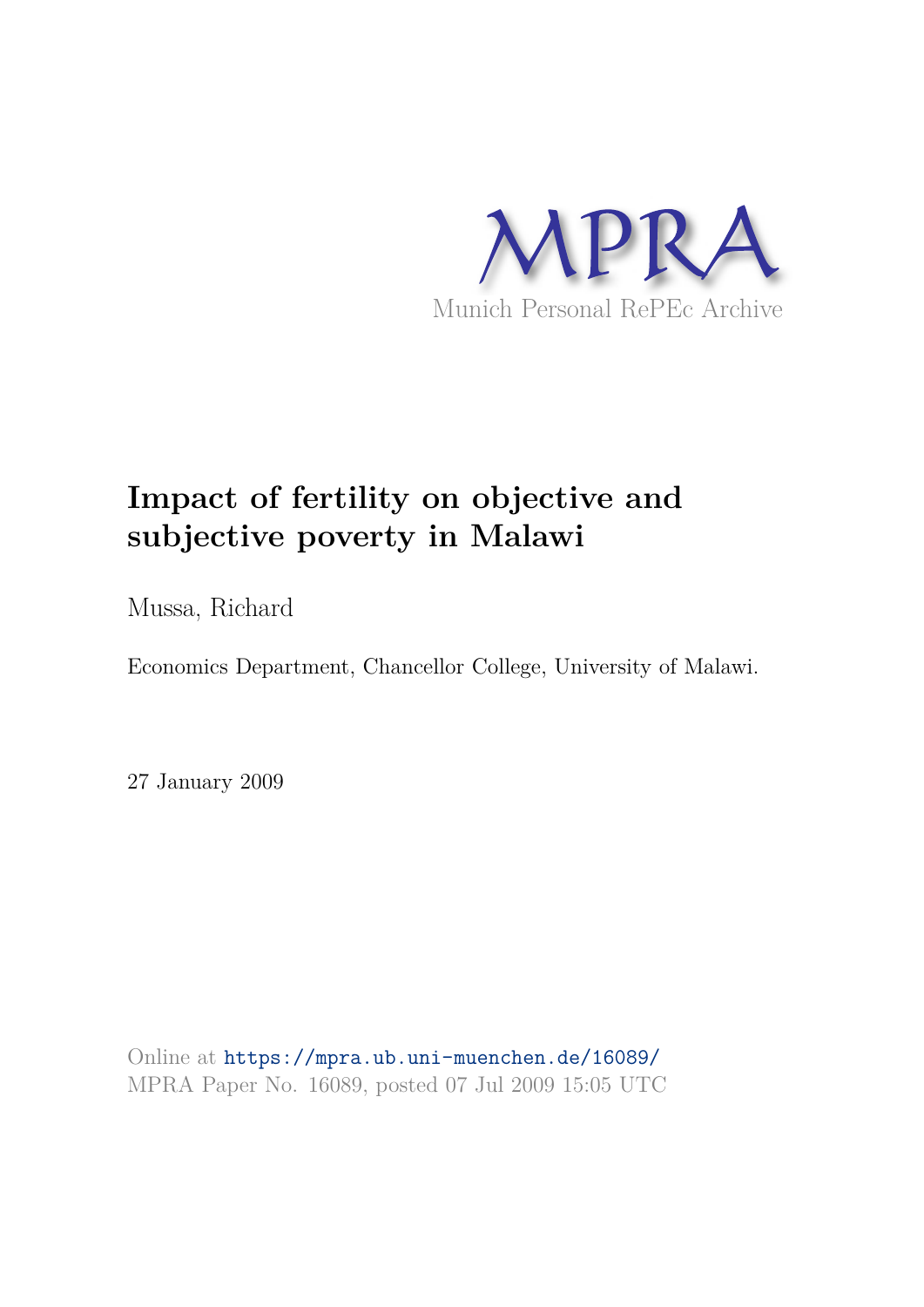# Impact of fertility on objective and subjective poverty in Malawi

Richard Mussa<sup>†</sup>

June 21, 2009

#### Abstract

The paper uses data from the Second Malawi Integrated Household Survey (IHS2) to investigate the impact of fertility on poverty in rural Malawi. We use two measures of poverty; the objective and the subjective. After accounting for endogeneity of fertility by using son preference as an instrumental variable, we find that fertility increases the probability of being objectively poor. This effect is robust for all poverty lines used. It is also robust to accounting for economies of scale and household composition as well as assuming that poverty is continuous. We also find that when fertility is treated as an exogenous variable its impact is underestimated. When poverty is measured subjectively, the results are opposite to those of objective poverty. We find that fertility lowers the likelihood of feeling poor, and that fertility is exogenous with respect to subjective poverty.

# 1 Introduction

Research looking at the relationship between poverty and fertility at the micro level on the African continent remains scarce. Ironically, Africa has the highest rates of poverty and fertility. A lack of data has often been given as the reason for the paradoxical lack of studies on the continent. Empirically, there has not been any consensus as to the nature of the relationship between fertility and poverty. The mixed empirical results include; no relationship between fertility and poverty in Botswana (Chernichovsky 1984), a positive relationship in Sierra Leone and Ethiopia (Ketkar 1979), a negative relationship in Burkina Faso (Langani 1997) and in Southern Sudan (Cohen and House 1994). Further to that,

I would like to thank Martin Wittenberg for his invaluable comments. Financial support from the African Economic Research Consortium (AERC) is appreciated. The standard disclaimer applies.

<sup>&</sup>lt;sup>†</sup>Department of Economics, Chancellor College, University of Malawi, Box 280, Zomba, Malawi, rimussa@yahoo.co.uk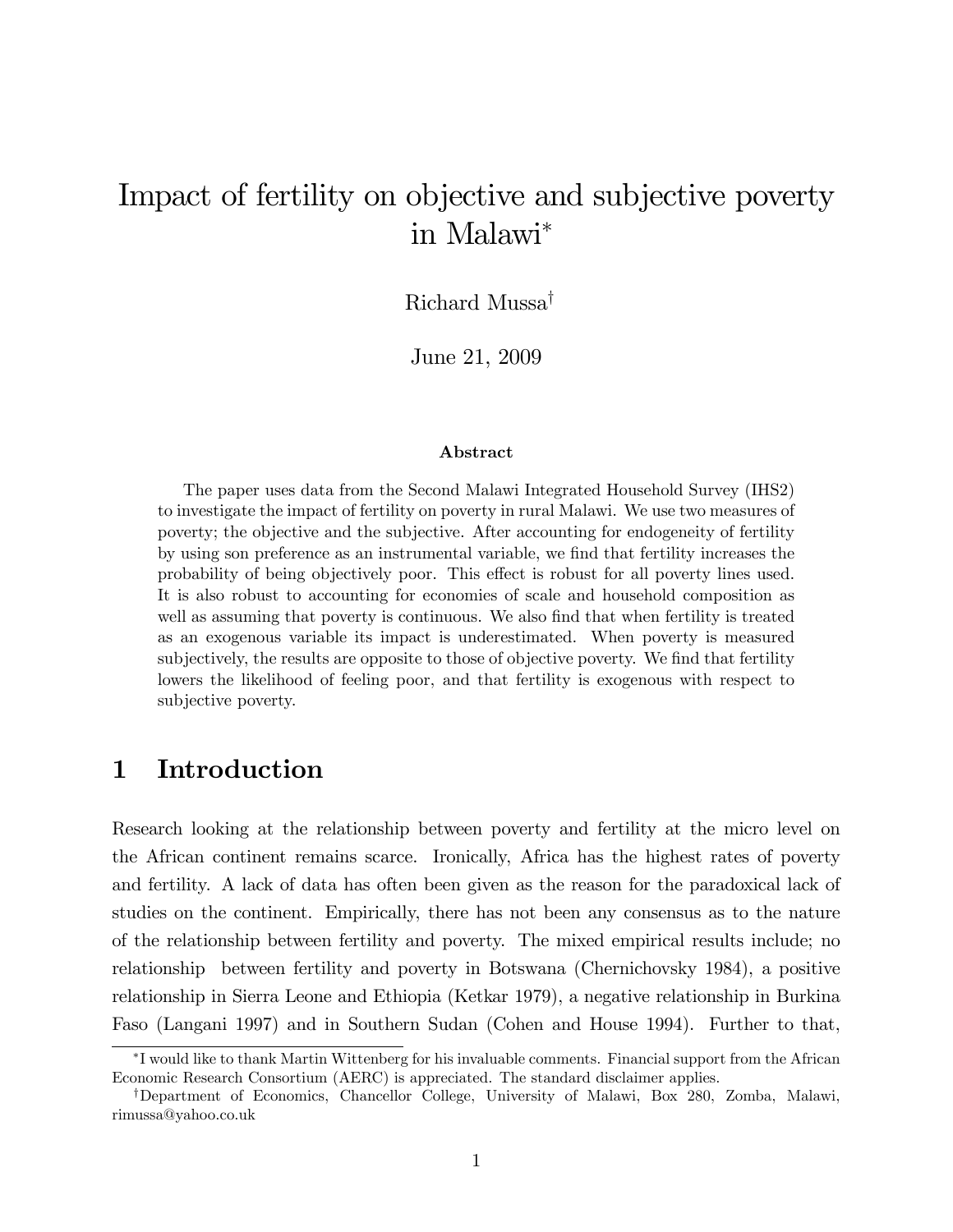Noumbissi and Sanderson (1998) Önd that in Cameroon where fertility rates are very high, the relationship takes the inverse "J shape", implying that both low and high-income households have lower rates of fertility, whereas medium level income households have higher fertility. The J shape is explained by the fact very low income households tend to be landless farmers; as a result they donít depend on children as cheap labor, whereas those with the highest income have lower fertility due to higher investment in child quality. The middle income families are landholding farms which depend on cheap labor, and therefore have a higher demand for child quantity.

The common thing about all the cited studies is that they treated fertility as an exogenous variable. By doing that, these studies ignored the fact that fertility can influence poverty, and at same time be affected by it. That is, causality can run in both directions. Technically, they did not take into account the simultaneity that exists between the two variables. Further to that, they also ignored the fact that there are unobserved factors which ináuence both variables; that is unobserved heterogeneity<sup>1</sup> was not accounted for. Another shortfall of these studies is that they only focussed on poverty defined in the objective monetary sense which is a narrower definition of household welfare. Subjective measures of welfare better capture the multidimensional nature of poverty. They are likely to include a household's feelings of relative deprivation, exclusion from services and institutions, as well as feelings of marginalization related to household or individual status (such as ethnicity, or marital status) (Devereux et al. 2006). It is therefore also interesting to see how fertility impacts on poverty when poverty is conceived multidimensionally.

Disregarding simultaneity and unobserved heterogeneity leads to biased and inconsistent estimates. It is therefore important for the reliability of results of any econometric analysis that they be accounted for. It is also worth noting that despite the poverty-fertility relationship being a demographic issue as well as an economic one; most of the studies on the continent have been done by demographers. These studies have mostly been descriptive in nature. And as discussed before the results have been divergent with some studies finding no relationship, while other studies find a negative or positive relationship. The only study we are aware of which accounts for the two effects was done in India by Gupta and Dubey (2006). With respect to Malawi, there have been a few studies which have looked at factors which ináuence objective poverty (Mukherjee and Benson 2003; Bokosi 2007) but none of these has looked at the impact of fertility on objective poverty let alone subjective poverty. The questions that this study therefore seeks to answer are twofold. Firstly, taking into account the simultaneity and unobserved effects, how does fertility impact on objective

 $1$ Manski (1993) calls this the correlated effect.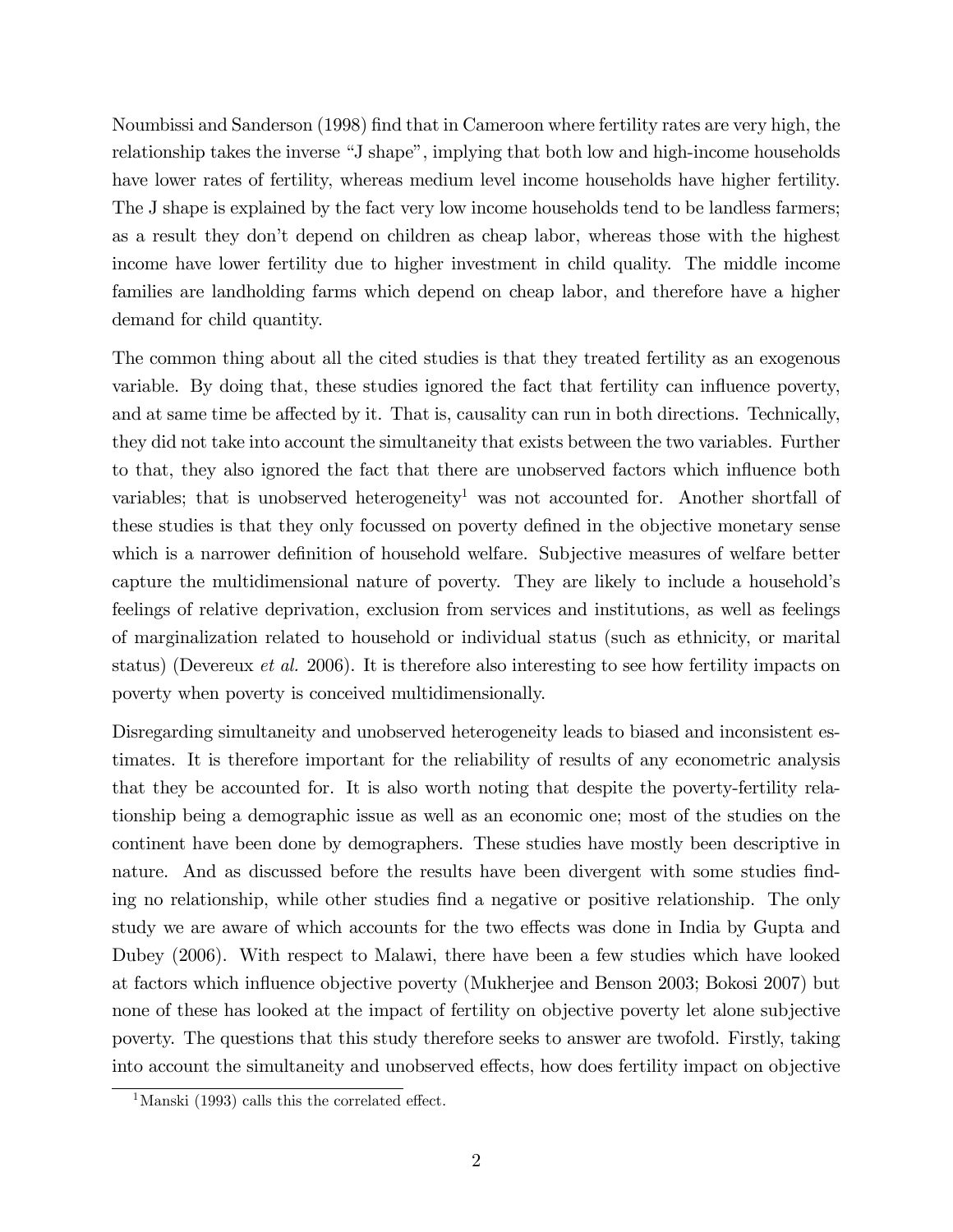poverty in Malawi? Secondly, taking into account the simultaneity and unobserved effects, how does fertility impact on subjective poverty in Malawi? Answering these questions is significant in the sense that it will go a long way in contributing to the literature on poverty and fertility in Malawi as well as the African continent at large. Additionally, by using a methodology that captures the problems that the previous studies have ignored, we will be making a contribution with respect to how the two variables should be conceptualized and modeled. Further to that, by using subjective poverty, the study will shed some light on the impact of fertility on a broader definition of household welfare.

After accounting for endogeneity of fertility by using a natural experiment, son preference as our instrumental variable, the study finds a positive relationship between fertility and objective poverty. That is, having a large family increases the likelihood of being objectively poor. This effect is robust for all poverty lines used. It is also robust to accounting for economies of scale and household composition as well as assuming that poverty is continuous. We also find that when fertility is treated as an exogenous variable its impact is underestimated. When poverty is defined more broadly by using self rated assessments of welfare, the results are opposite to those of objective poverty. We find that fertility lowers the likelihood of feeling poor, that is having more than two children (a large family) lowers the probability of feeling poor. The study also Önds that fertility is exogenous with respect to subjective poverty.

The rest of the paper is organized as follows. In Section 2 we present arguments for why causality between fertility and poverty is bidirectional. Section 3 focuses on the measurement of objective and subjective poverty, and fertility. Section 4 dwells on the specification of the empirical model, data, and descriptives. Econometric results are the focus of section 5. Our conclusions are presented in Section 6.

# 2 The poverty-fertility nexus

In this section, we give explanations which have been given in the literature which show that causality between fertility and poverty is bidirectional. The link between poverty and fertility may run from fertility to poverty. Poor households with big families have large dependency ratios, as a result investments in the human capital of children, which improve the future prospects of the children may be sacrificed to more immediate household needs such as food. This conflict is especially likely when the opportunity cost of certain investments in children (such as education) is high because of the associated loss of child labor in agriculture or home work (Birdsall and Griffin 1988).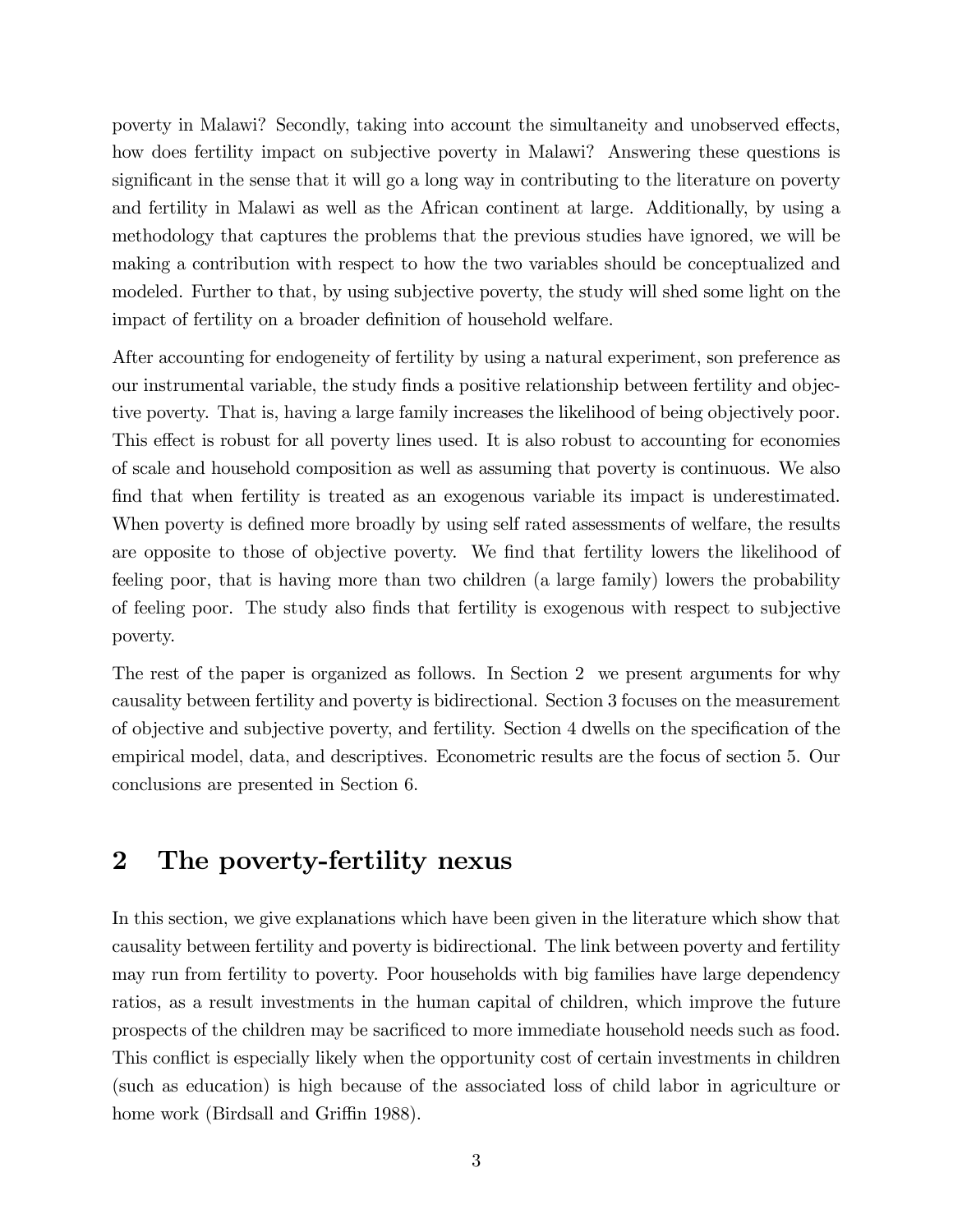Family size may have a negative impact on child development and human capital formation, and hence their future economic status. For instance, studies in both developed and developing countries find that children in big families tend to be shorter, less intelligent, and are even less likely to survive (e.g. Birdsall 1977; Bielicki 1986; Casterline et al.1987). Birdsall (1980) found that though total household spending on education tends to rise with family size, expenditures per child on education tend to be lower in large families for all income and education levels of the parents. Rosenzweig and Wolpin 1980, in a study of families with twins in India found that the additional unexpected child represented by twins reduced enrollment levels of all children in the household. Using Malaysian data, Rosenzweig and Schultz 1987 show that couples with a higher biological propensity to have births, also have lower schooling attainment for their children. A child's ability to learn is influenced by the amount and quality of attention received from parents and other adults in the first few years, and that is generally less in large families. Hence, children from large families are more likely not to be very educated and this makes them to be more prone to poverty (Birdsall and Gri¢n 1988). U.S. studies show that women with large families put in no more time on child care; educated women succeed in spending more time with each child principally by having fewer children (see Birdsall 1977).

On the other hand, the link between poverty and fertility may run from poverty to fertility. Parents whose children die may try to replace them, and since high mortality is generally high in poor households, parents may try to insure themselves against possible child loss by having more children than they would otherwise want. Olsen (1987 cited in Birdsall and Griffin 1988) found that parents in Colombia directly replaced at least 0.2 of children that had died, but further compensated by having on average about 0.14 extra children. Similar results were found for Malaysia (Olsen 1983 cited in Birdsall and Griffin 1988). Thus, hoarding by having extra children can be interpreted as an insurance strategy by parents in the presence of high infant mortality. As the risk of infant mortality diminishes, hoarding becomes unnecessary (Birdsall and Griffin 1988). Related to this, is that poor households may decide to have more children as a source of support in old age given the absence of life insurance markets and social security in many developing countries.

According to the quantity-quality theory of Becker and Lewis (1973), increases in income lead to an increase in demand for quality of children and a fall in the quantity of children. Thus, as households become wealthier, they will tend to have fewer children. Additionally, Willis (1973) argues that increases in women's wages (and therefore income) leads to fewer children, as this increases the opportunity cost of having more children.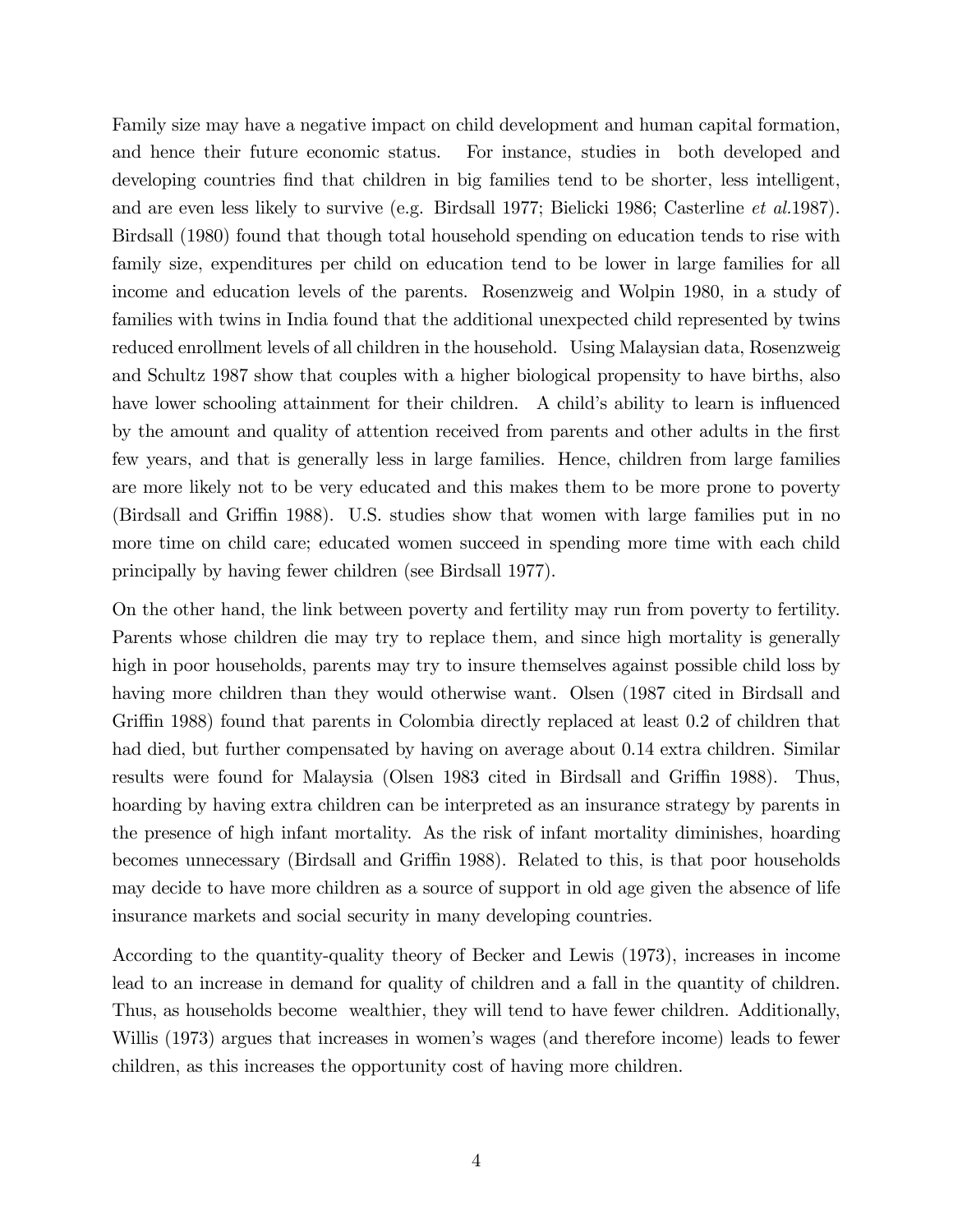# 3 Measurement of objective and subjective poverty and fertility

In this section, we discuss the measurement of both objective monetary poverty and subjective poverty as well as fertility. Objective poverty can be measured either by using household income or household consumption expenditure. Following Mukherjee and Benson (2003), we use a consumption expenditure based measure of poverty rather than income<sup>2</sup>. In the objective and monetary poverty analysis income or consumption is considered to be a measure of welfare. This approach reflects how most empirical work on poverty in Africa has been done. A householdís subjective assessment of its well being is however much broader. Subjective well being (SWB) better captures the multidimensional nature of poverty. Subjective measures are likely to extend well beyond the narrow income or consumption needs, as they will include a household's feelings of relative deprivation, exclusion from services and institutions, as well as feelings of marginalization related to household or individual status (such as ethnicity, or marital status) (Devereux *et al.* 2006). Due to its broader scope, it is possible that some factors might affect the two poverty definitions differently. It is therefore imperative that we investigate how fertility impacts subjective poverty to complete the picture. There are three alternative "subjective" questions which are used to measure subjective wellbeing. Firstly, there is what is called the Income Evaluation Question (IEQ) introduced by Van Praag (1971). The IEQ asks what level of income is regarded as 'very bad', 'bad', 'not good', 'not bad', 'good', 'very good'. The IEQ for example goes like "Taking into account my (our) present living circumstances, I would regard a net weekly/monthly/yearly (encircle period) family income as: excellent,  $\text{good}, \ldots, \text{bad},$  very bad." Secondly, there is the Minimum Income Question (MIQ). Here people are asked what they consider as a minimum level of income to make ends meet. The MIQ is for example phrased like "We would like you to tell us the absolute minimum income of money for a household such as yours  $-$  in other words, a sum below which you couldn't make ends meet." The MIQ has been criticized for its focus on income, in that the concept of income may be poorly defined for respondents particularly but not only in developing countries (Ravallion and Lokshin 2002). Both the IEQ and MIQ

<sup>&</sup>lt;sup>2</sup>We use consumption expenditure other than income for two reasons. First, particularly in an agricultural economy such as Malawi, income is often very lumpy. Farming households receive a large amount of cash income in May and June after the harvest, and receive very little the rest of the year. In contrast, households are constantly expending their income and consuming. Consumption expenditure is a smoother measure of welfare through time than is income. In other words, consumption can be viewed as realized welfare, whereas income is more a measure of potential welfare (Murkhejee and Benson 2003). Second, in Malawi much of household income is derived from self-employed business or subsistence-oriented agricultural production. Assigning income values to the proceeds of these enterprises is often problematic (Hentschel and Lanjouw 1996).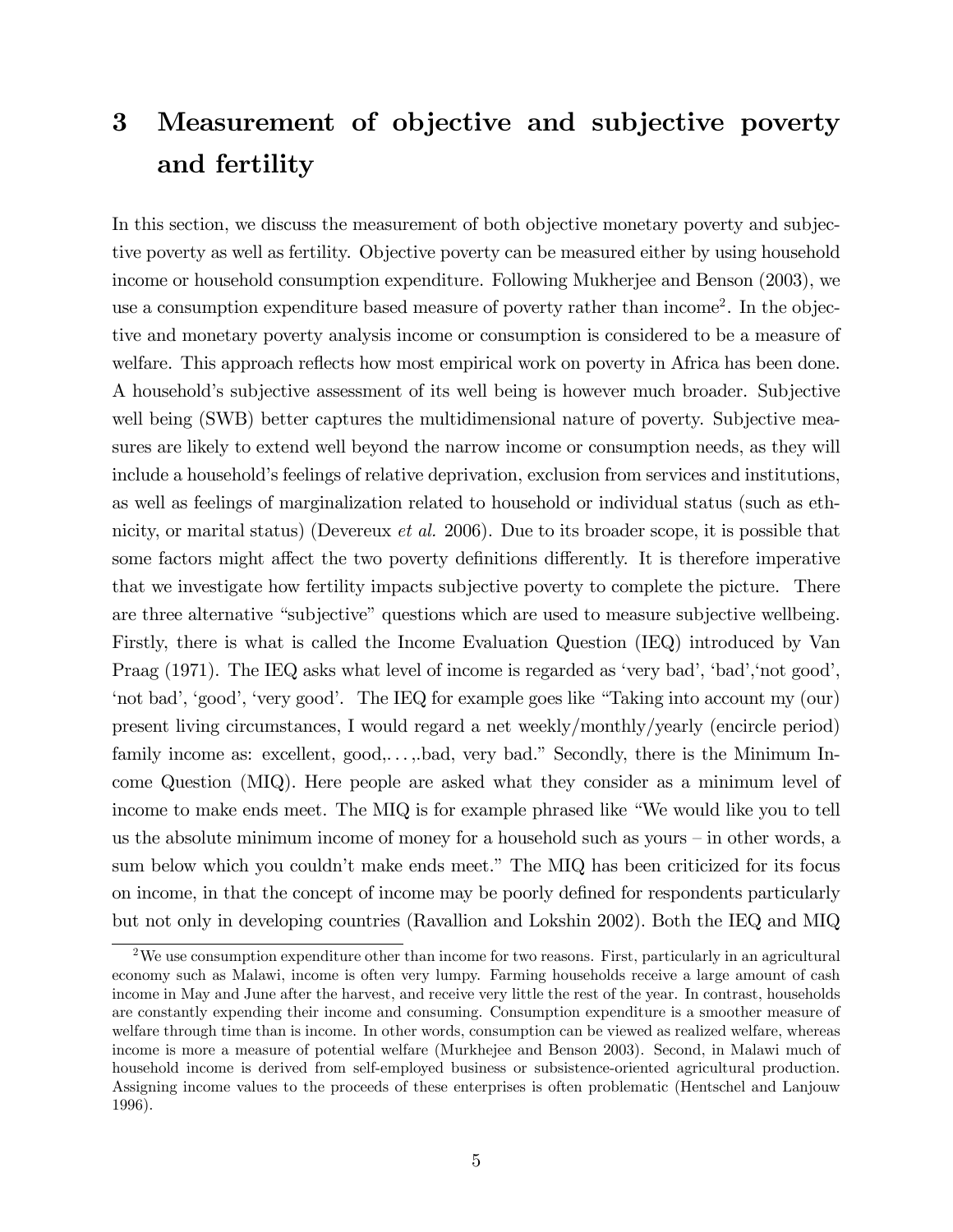are based on income as a measure of welfare, and therefore they are not broad. A measure of subjective poverty which is much broader and open-minded is the Economic Ladder Question  $(ELQ)$ . Here the respondents are asked a question framed as follows: "Please imagine a 6step ladder where on the bottom, the first step, stand the poorest people, and on the highest step, the sixth, stand the rich. On which step are you today?î (Kalugina and Najman 2002). In the survey data we are using, this question was answered by the household head. Owing to its broadness relative to the IEQ and the MIQ, we employ the ELQ method to measuring subjective poverty<sup>3</sup>. In this study, we measure fertility as the number of children<sup>4</sup>.

## 4 Methodology

### 4.1 Motivation of the methodology

In order to take into account the fact that fertility and poverty (objective and subjective) are potentially endogenous, we use instrumental variable (IV) estimation. We use a natural experiment as our instrument<sup>5</sup>. For the IV to be valid it must be correlated with fertility but should be uncorrelated with poverty. Our use of a natural experiment is inspired by a number of studies in the labour supply literature. Bronars and Grogger (1994) use the incidence of twins in the 1970 and 1980 U.S. Census Public Use Microdata Samples to estimate the effect of an unplanned second child on labor force participation for unwed mothers. Angrist and Evans (1998) study the labor supply of married women with at least two children, using both twins and the gender mix of the first two children as instruments. Since parents tend to prefer having a mix of genders among their children, gender mix operates as an instrument because couples with two children of the same sex are more likely to have a third child than couples with one boy and one girl. It has to be said that using twins reduces usable data dramatically, and using sibling sex mix as an instrument applies in the US and probably other western countries. In most developing countries, parents tend to prefer sons to daughters.

<sup>&</sup>lt;sup>3</sup>The use of subjective wellbeing is advantageous in the sense that well being is self rated. These measures are however not completely perfect. For example, an individual's answers could be influenced by different factors, for instance, attitudes and anticipations. Individuals may estimate themselves by the means of comparison with socially accepted norms and rules, their group of reference etc (Kalugina and Najman 2002; Kingdon and Knight 2003).

<sup>&</sup>lt;sup>4</sup>A Fertility measure normally used by demographers is the Total Fertility Rate (TFR) which is defined as the average number of children that would be born alive to a woman at the end of her reproductive period given the current specific fertility rate.

<sup>5</sup>A natural experiment is a naturally occurring random event or situation, which can be exploited as an instrumental variable. For a discussion on natural experiments in economics see Rosenzweig and Wolpin  $(2000).$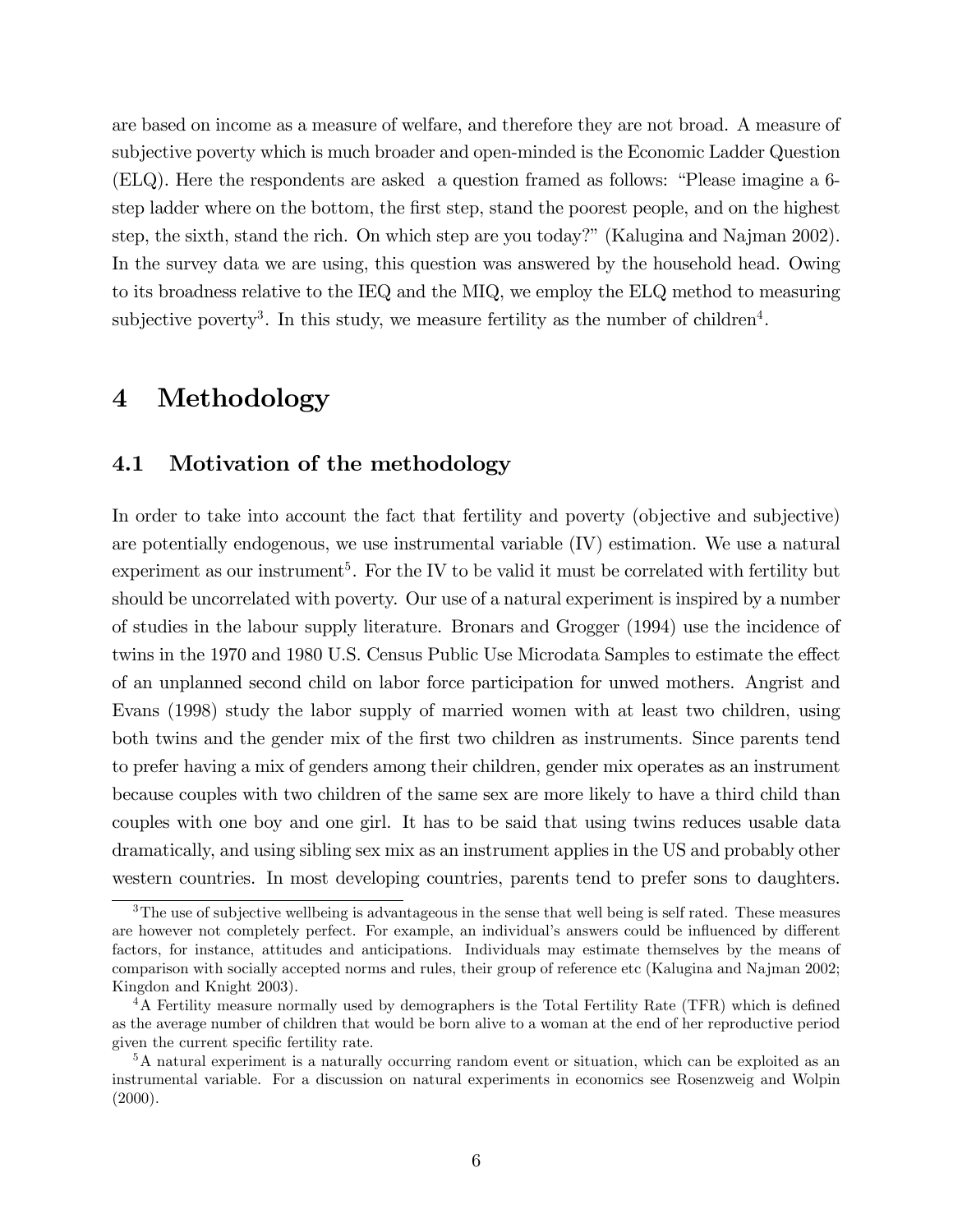Gupta and Dubey (2006) in a study of the impact of fertility on poverty in India (which is probably the first to use IV estimation) use having two girls first as an IV on households with more than two children. A priori parents are more likely to have another child if the first two are girls.

Just like Gupta and Dubey (2006) we use son preference as our IV. Sons are preferred in the developing world for a number of reasons. First, in many societies, old-age support is exclusively the task of male offspring by way of social practice and tradition. Even though female offspring may be just as able to offer support, there may be a stigma associated with receiving such support from daughters. Second, in societies where female employment is not in demand or undervalued, males may be potentially more productive future 'assets' (Gupta and Dubey 2006). Finally, sons may be preferred to daughters for the continuation of the family name.

### 4.2 Model specification

Following the motivation given in the preceding section, we specify a recursive bivariate probit model which nets out simultaneity and unobserved heterogeneity effects and therefore enables us to isolate the causal effect of fertility on poverty (objective and subjective). We have two dependent variables; poverty status and fertility which are binary. Our unit of analysis is a household.

#### 4.2.1 Objective poverty

As discussed earlier, in this study we measure objective poverty using consumption, and a household is defined as poor if its total real annualized per capita consumption expenditure  $(Y_i)$  falls below the poverty line. Letting  $Y^{PL}$  be a poverty line, then household i is poor  $(T_i = 1)$  if  $Y_i \leq Y^{PL}$  and non poor  $(T_i = 0)$  if  $Y_i > Y^{PL}$ . Parameter estimates of a probit change with the poverty line. This means that the effects of different variables on poverty are strictly speaking specific to that poverty line. To find out whether or not the effect of fertility on poverty is robust to choice of poverty line we use three poverty lines, and look for the presence of sign reversals in the impact of fertility on the alternative poverty lines. When there are no sign reversals i.e. monotonicity holds, then the results can be considered first order dominant, implying that the direction of the impact of a fertility variable on the probability of being poor remains the same regardless of poverty line selected (Ravallion 1996).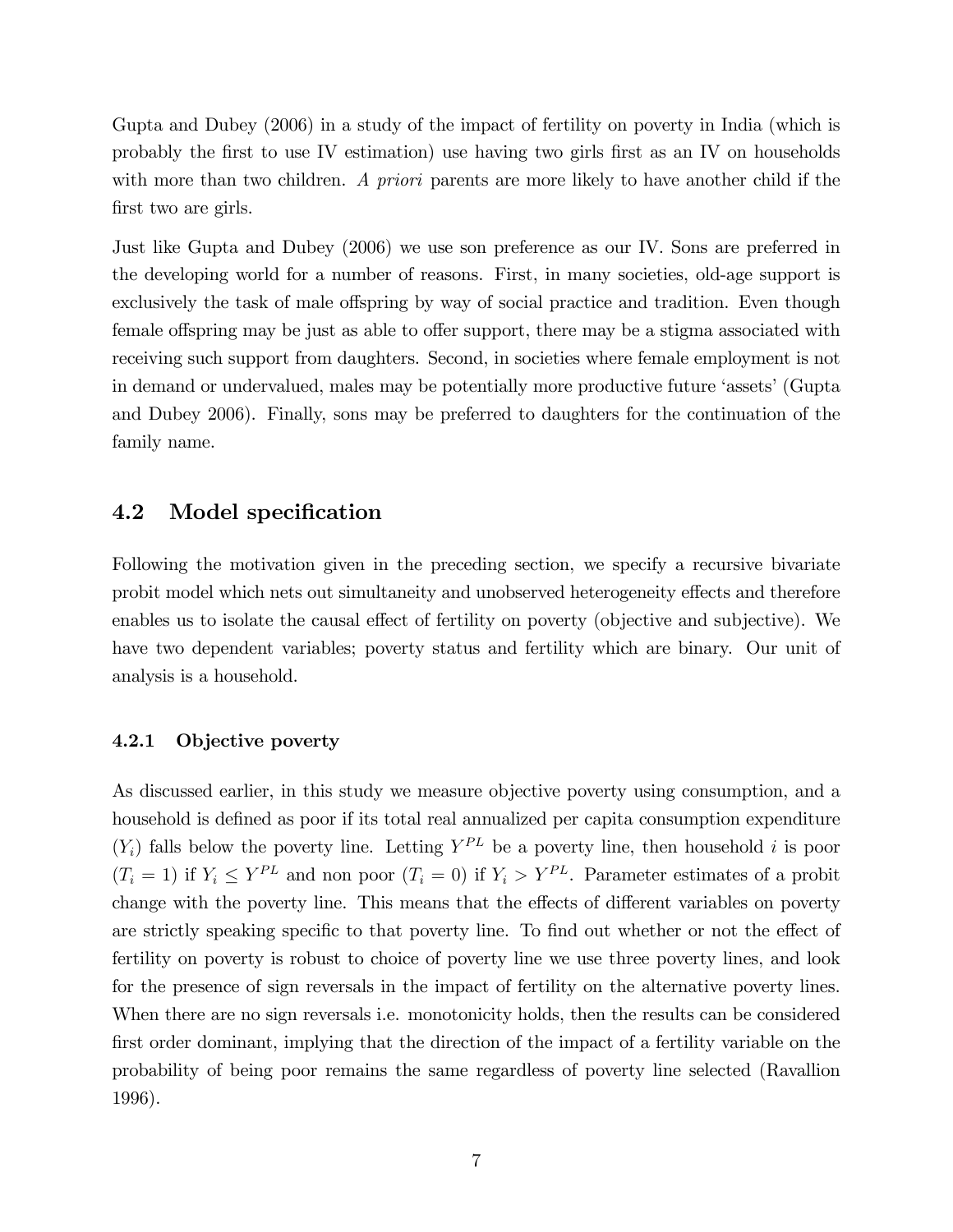We use three poverty lines; two as defined by the National Statistical Office of Malawi (NSO), and the third as defined by the World Bank. The two NSO poverty lines are; one for those considered ultra poor which is 10029 Malawi Kwacha per year, and another for the poor which is 16165 Malawi Kwacha per year. The World Bank poverty line is the US \$1 per day (equivalent to an annualized Ögure of 11051 Malawi Kwacha after adjusting for purchasing power parity). The NSO poverty lines are based on the cost of basic needs approach. And they are adjusted for interspatial and intertemporal price differences. It is worth pointing out at this stage, that there is an unsettled debate in the poverty literature regarding whether poverty should be modeled as a continuous variable by using a levels regression or as a dummy by using probit or logit models. The first advantage of the levels regression is that it uses all the information on the distribution of consumption expenditure, whilst the binary model loses important information by collapsing consumption expenditure into two values. Secondly, the binary variable is derived from an observed continuous variable, and this runs counter to the fundamental assumption on which the probit or logit is based. Specifically, the binary indictor models assume that there is an unobserved latent response variable which generates an observed binary variable (Ravallion 1996). However, the levels regression has a major shortcoming in that it imposes constant parameters over the entire distribution and thus assumes that the impact of various factors on welfare is constant across the expenditure distribution. That is, it assumes that there is no difference between the rich and the poor in terms of their characteristics. In reality, the poor face different constraints such access to credit and services. As Grootaert (1997) argues, the poor's ability to cope with these constraints can be envisaged as a latent variable which is a function of household characteristics which generates binary welfare outcomes. In this study, we use both approaches to check the robustness of our results to the poverty definition.

Fertility  $(Z_i)$  is defined as equal to one if a household has more than two children and zero if it has two<sup>6</sup>. Our study is essentially about large families versus small families. It should also be pointed out that son preference would be more evident in the birth of the third child and not the second child since most families prefer having at least two children (Gupta and Dubey 2006). This implies that the son preference IV only works in the transition from the second to the third child. We later (see subsection  $5.8$ ) change this definition of fertility, as a way of checking the sensitivity of our results to the definition of family size. The poverty and fertility equations are jointly estimated in a recursive bivariate probit which is formally specified below.

<sup>&</sup>lt;sup>6</sup>One can also quite plausibly assume that there is a latent variable which depends on personal and household characteristics which generates binary fertility outcomes i.e large family versus small family.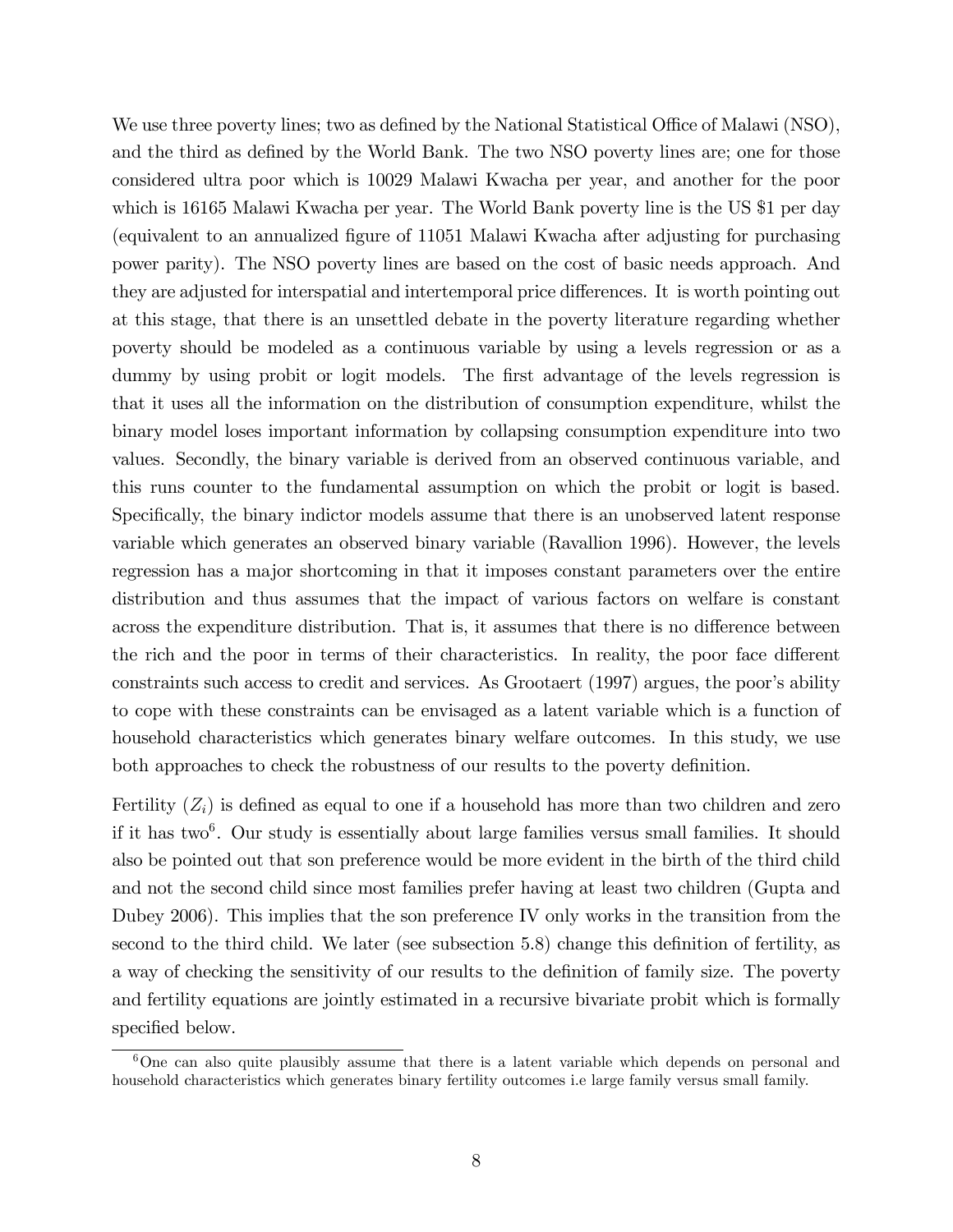Consider the following levels regression;

$$
Y_i = \beta' X_i + \delta Z_i + \varepsilon_i \tag{1}
$$

then poverty status is defined as;

$$
T_i = \begin{cases} 1 & if Y_i \le Y^{PL} \text{ (poor)}\\ 0 & if Y_i > Y^{PL} \text{ (non poor)} \end{cases}
$$
 (2)

Consider the following levels regression for number of children  $(C_i)$ ;

$$
C_i = \theta' X_i + \lambda M_i + \eta_i \tag{3}
$$

then fertility is defined as;

$$
Z_i = \begin{cases} 1 & \text{if } C_i > 2 \\ 0 & \text{if } C_i = 2 \end{cases}
$$
 (4)

The recursive bivariate probit is therefore defined as;

$$
Pr(T_i = 1, Z_i = 1 | X_i, Z_i, M_i) = \Phi_{i2} (Y^{PL} - (\beta' X_i + \delta Z_i), (\theta' X_i + \lambda M_i) - 2, \rho)
$$
(5)

Where,  $\Phi_{i2} (\cdots)$  is the bivariate normal cumulative density function,  $X_i$  is a vector of exogenous variables which influence both fertility and poverty,  $M_i$  is a zero-one dummy IV defined as equal to one if the first two children are girls and zero otherwise.  $\beta$  and  $\theta$  are vectors of parameters to be estimated, and  $\delta$  and  $\lambda$  are scalar parameters of the fertility dummy and the IV respectively.  $\varepsilon_i$  and  $\eta_i$  error terms with the following properties;

$$
\rho = Cov\left(\varepsilon_i \eta_i\right) \tag{6}
$$

$$
E(\varepsilon_i | X_i, Z_i, M_i) = E(\eta_i | X_i, M_i) = 0 \tag{7}
$$

$$
Var(\varepsilon_i | X_i, Z_i, M_i) = Var(\eta_i | X_i, M_i) = 1
$$
\n(8)

The parameters  $\beta$ ,  $\theta$ ,  $\delta$ ,  $\lambda$ ,  $\rho$  are estimated by maximum likelihood (see Maddala 1983;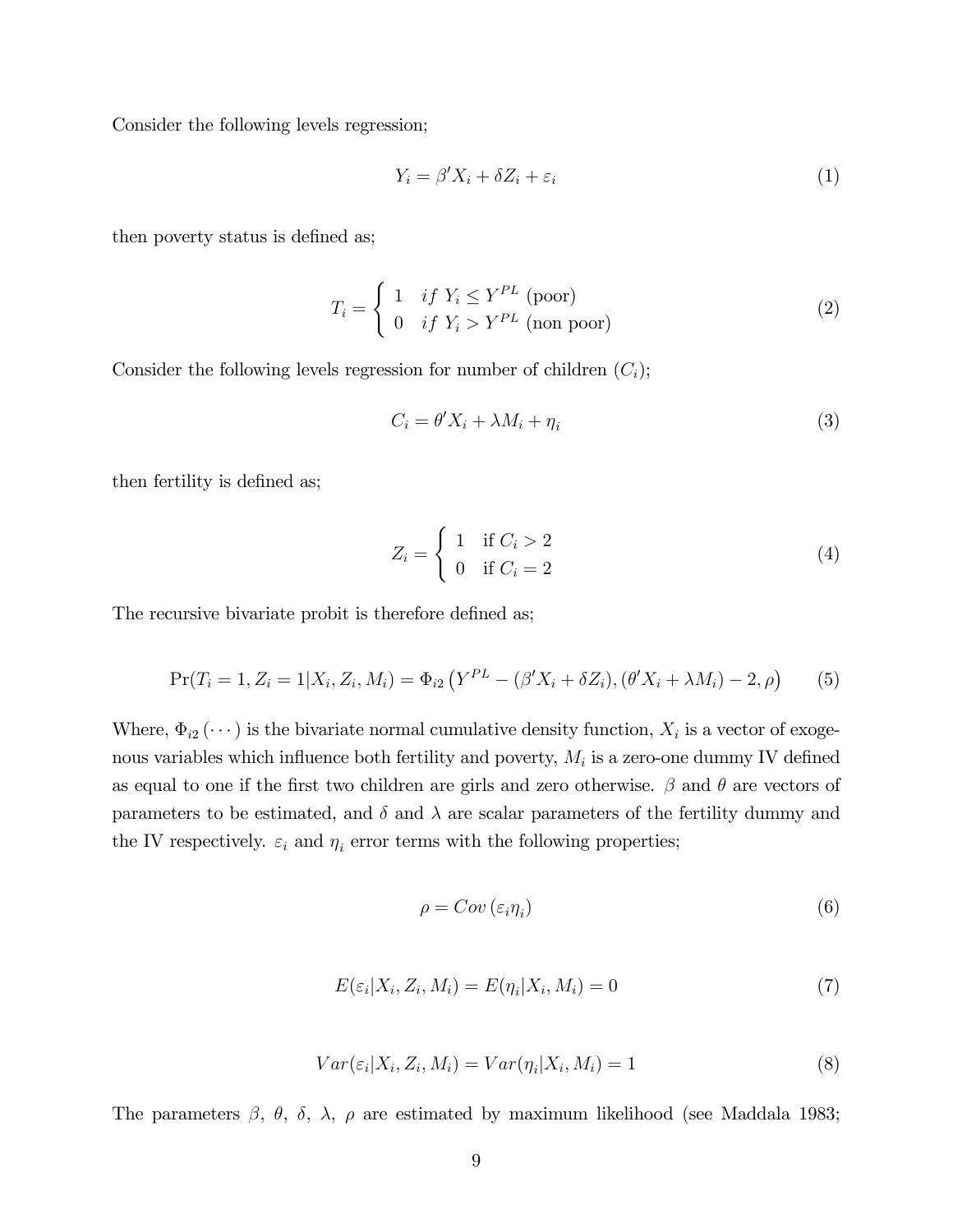Greene 2003; and Monfardini and Radice 2008 for more details).

The log likelihood to be maximized is<sup>7</sup>;

$$
L(\beta, \theta, \delta, \lambda, \rho) = \sum [d_{11} \ln P_i^{11} + d_{10} \ln P_i^{10} + d_{01} \ln P_i^{01} + d_{00} \ln P_i^{00}]
$$
(9)  
\nwhere :  
\n
$$
d_{11} = T_i Z_i, d_{10} = T_i (1 - Z_i), d_{01} = Z_i (1 - T_i), d_{00} = (1 - Z_i) (1 - T_i)
$$
  
\n
$$
P_i^{11} = \Pr(T_i = 1, Z_i = 1 | X_i, Z_i, M_i) = \Phi_{i2} (\beta' X_i + \delta, \theta' X_i + \lambda, \rho)
$$
  
\n
$$
P_i^{10} = \Pr(T_i = 1, Z_i = 0 | X_i, Z_i, M_i) = \Phi_{i2} (-\beta' X_i - \delta, \theta' X_i + \lambda, -\rho)
$$
  
\n
$$
P_i^{01} = \Pr(T_i = 0, Z_i = 1 | X_i, Z_i, M_i) = \Phi_{i2} (\beta' X_i + \delta, -\theta' X_i - \lambda, -\rho)
$$
  
\n
$$
P_i^{00} = \Pr(T_i = 0, Z_i = 0 | X_i, Z_i, M_i) = \Phi_{i2} (-\beta' X_i - \delta, -\theta' X_i - \lambda, \rho)
$$

Testing the null that  $\rho = 0$  using a Wald test amounts to testing for the exogeneity of fertility. The specified recursive bivariate probit corrects for simultaneity (through the  $IV$ ) and at the same time controls for unobserved heterogeneity (by allowing correlation between the errors which capture unobserved factors among other things). Our two equation system is identified by way of exclusion restriction i.e. the poverty equation does not have  $M_i$  the IV as a regressor $8$ .

The coefficients in any limited dependent variable model can be misleading. Since the model is a probability model, the absolute level of a coefficient can convey a wrong picture of the impact of a regressor on the dependent variable. To overcome this problem, we compute marginal effects on the conditional mean function given by;

<sup>7</sup>For ease of exposition and in keeping with Maddala (1983), Greene (2003), and Monfardini and Radice (2008), we express the log likelihood assuming that the poverty and fertility thresholds are at zero. This simplification does not affect our analysis.

<sup>&</sup>lt;sup>8</sup>It should however be pointed out that theoretically it is possible to achieve identification by functional form only i.e. without exclusion restrictions. This type of identification depends entirely on the bivariate normality of the errors. The exclusion restrictions help in making results robust to distributional misspecification (Monfardini and Radice 2008). Further, in our case the instrument allows us to check the robustness of our probit results to assuming that poverty is continuous.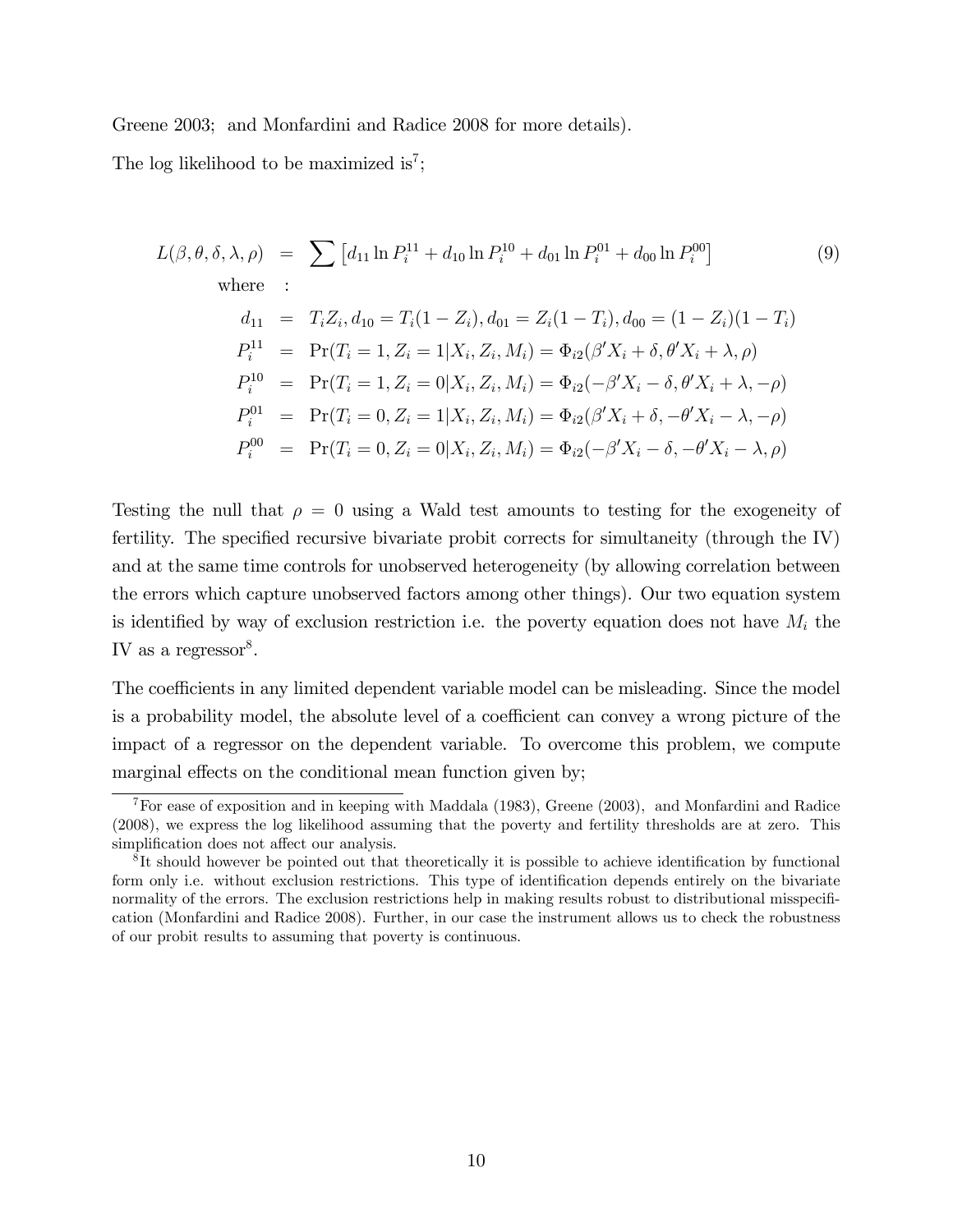$$
E[T_i|X_i, Z_i, M_i] = Pr[Z_i = 1] E[T_i|Z_i = 1, X_i, Z_i, M_i]
$$
  
+ Pr[Z\_i = 0] E[T\_i|Z\_i = 0, X\_i, Z\_i, M\_i]  
= Pr(T\_i = 1, Z\_i = 1|X\_i, Z\_i, M\_i) + Pr(T\_i = 1, Z\_i = 0|X\_i, Z\_i, M\_i)  
= 
$$
\Phi_{i2}(\beta'X_i + \delta, \theta'X_i + \lambda, \rho) + \Phi_{i2}(-\beta'X_i - \delta, \theta'X_i + \lambda, -\rho)
$$
  
= 
$$
P_i^{11} + P_i^{10}
$$
 (10)

The marginal effects are just the derivatives of this conditional mean function<sup>9</sup>. For variables which appear in both the fertility and poverty equations, the total marginal effect of these variables is decomposed into the direct effect (derivative of the second part of equation 10) and the indirect effect (derivative of the first part of equation 10). This indirect effect works through fertility. For example, education may affect poverty directly, but may also affect poverty indirectly through its impact on fertility. For binary explanatory variables, we do not take derivatives of equation 10 rather the marginal effect is just the difference in the conditional mean function with the dummy set equal to one and zero (Greene 2003). The marginal effect of fertility on poverty is calculated as follows;

$$
Pr(T_i = 1, |Z_i = 1 | X_i, M_i) - Pr(T_i = 1, |Z_i = 0 | X_i, M_i)
$$
\n(11)

The marginal effects in the fertility equation are just the derivatives of the marginal distribution quite like in a univariate probit.

#### 4.2.2 Subjective poverty

As said earlier, this study uses the ELQ method to measure subjective poverty. Using this method, one can model subjective poverty using an ordered probit model (see for example Ravallion and Lokshin 2002), where the rungs of the ladder represent ordered outcomes. Following Devereux *et al.* (2006) and Kalugina and Najman (2002), we define a subjective poverty dummy as follows; households are subjectively poor if they fall on the bottom two rungs of the ladder and non-poor if they fall on rungs 3 to 6. So the impact of fertility on subjective poverty is modelled using the recursive bivariate probit presented in the preceding section for objective poverty.

In addition to the variables already discussed, for both objective and subjective poverty we

<sup>&</sup>lt;sup>9</sup>If  $\rho = 0$  then the two parts of equation 10 reduce to a product of marginals (Greene 2003).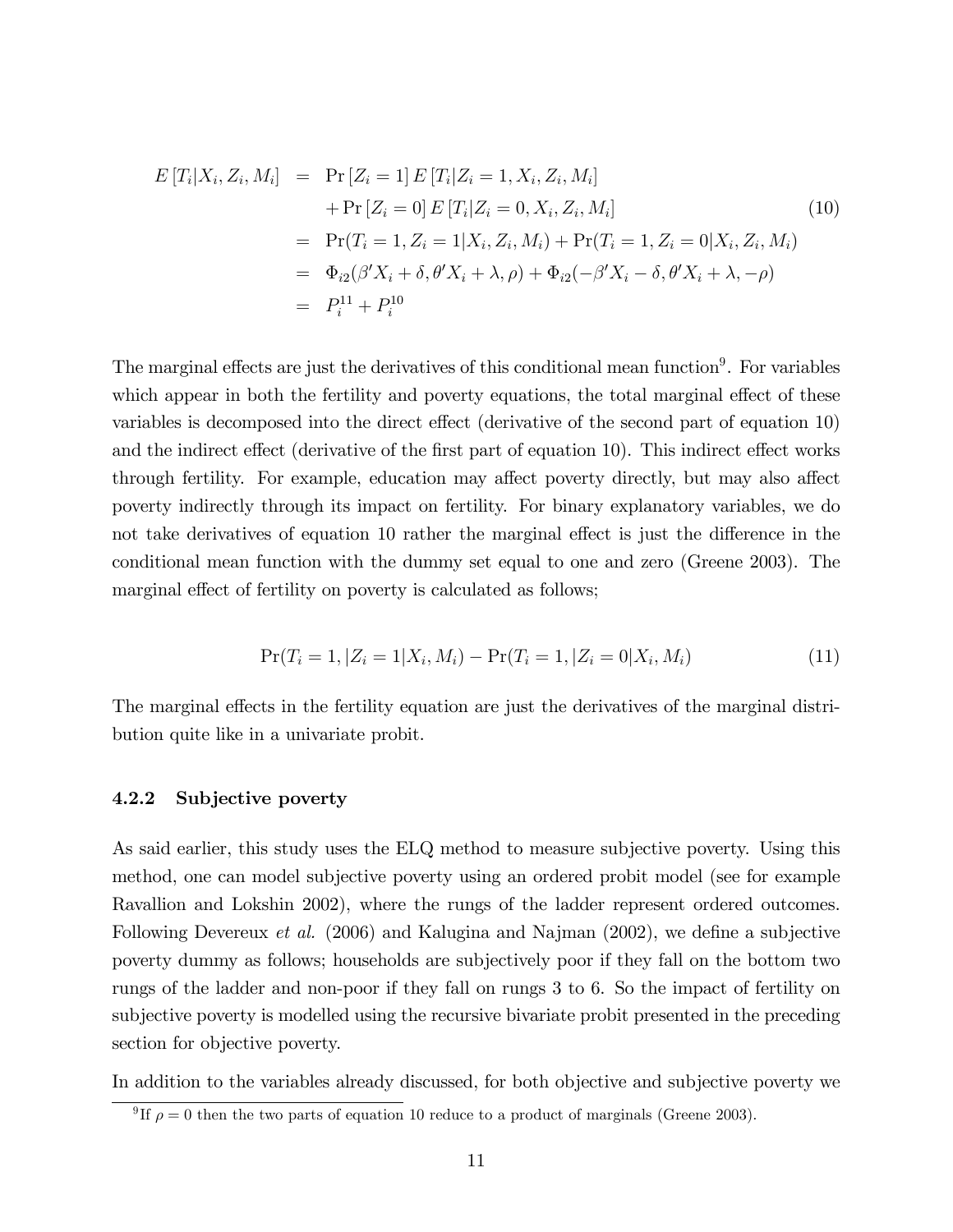include variables to capture household demographics, education, employment, agriculture, religion, and community level characteristics. We also control for regional effects by including regional dummies. The definition of the independent variables is presented in appendix Table A1.

### 4.3 Data and descriptives

The data for this analysis come from the Second Malawi Integrated Household Survey (IHS2). This is a nationally representative sample survey designed to provide information on the various aspects of household welfare in Malawi. The survey was conducted by the National Statistical Office from March 2004-April 2005. The survey collected information from a nationally representative sample of 11,280 households. In addition, information was also collected from a nationally representative sample of 564 communities. The households were sampled from these communities. The survey collects demographic information which *inter* alia includes; age, sex, together with the relationship of each household member to the household head. This information allows us to identify children and their birth orders, which we then use to generate the son preference IV. The survey also collects information on subjective assessment of well-being. Out of a total of 11280 households, we focus on 9827 rural households (87%) of the total, as it is the rural areas where son preference may be more evident. Because the survey does not track children across households; we impose the following restriction on the rural sample. The sample is limited to mothers aged 20-40, whose oldest child was less than 17 years of age at the time of the survey. Since we are focusing on households with at least two children, we would not expect many women younger than age 20 to have two children. Besides, it is to be expected that a child over age 17 has moved to a different household<sup>10</sup>. We therefore have about  $3400$  rural households constituting the restricted sample.

Table 1, presents objective poverty rates for the three poverty lines<sup>11</sup>. The results indicate that for all rural households, 56.4% are poor with a corresponding restricted sample head count rate of 52.5%. Additionally, 24.4% and 21.8% of all rural and restricted rural house-

<sup>&</sup>lt;sup>10</sup>Similar restrictions are used by Angrist and Evans (1998), and Gupta and Dubey (2006). We later relax these age restrictions in subsection 5.7, to see if our results are not affected by the possiblity of sample selection.

<sup>&</sup>lt;sup>11</sup>The poverty indices are based on the Foster, Greer and Thorbecke (FGT) measure given by  $P_{\alpha}(c_i, z) =$ 

<sup>1</sup>  $\frac{1}{n}\sum_{i=1}^{q} \left(\frac{g_i}{z}\right)^{\alpha}$ . Where  $c_i$  is consumption of household  $i$ , z is the poverty line, and  $g_i = c_i - z$  is a consumption  $i=1$ 

shortfall. q is the number of poor households,  $\alpha$  is a measure of poverty aversion. For  $\alpha = 0$  we have the headcount, for  $\alpha = 1$  we have the poverty gap, for  $\alpha = 2$  we have the poverty severity index.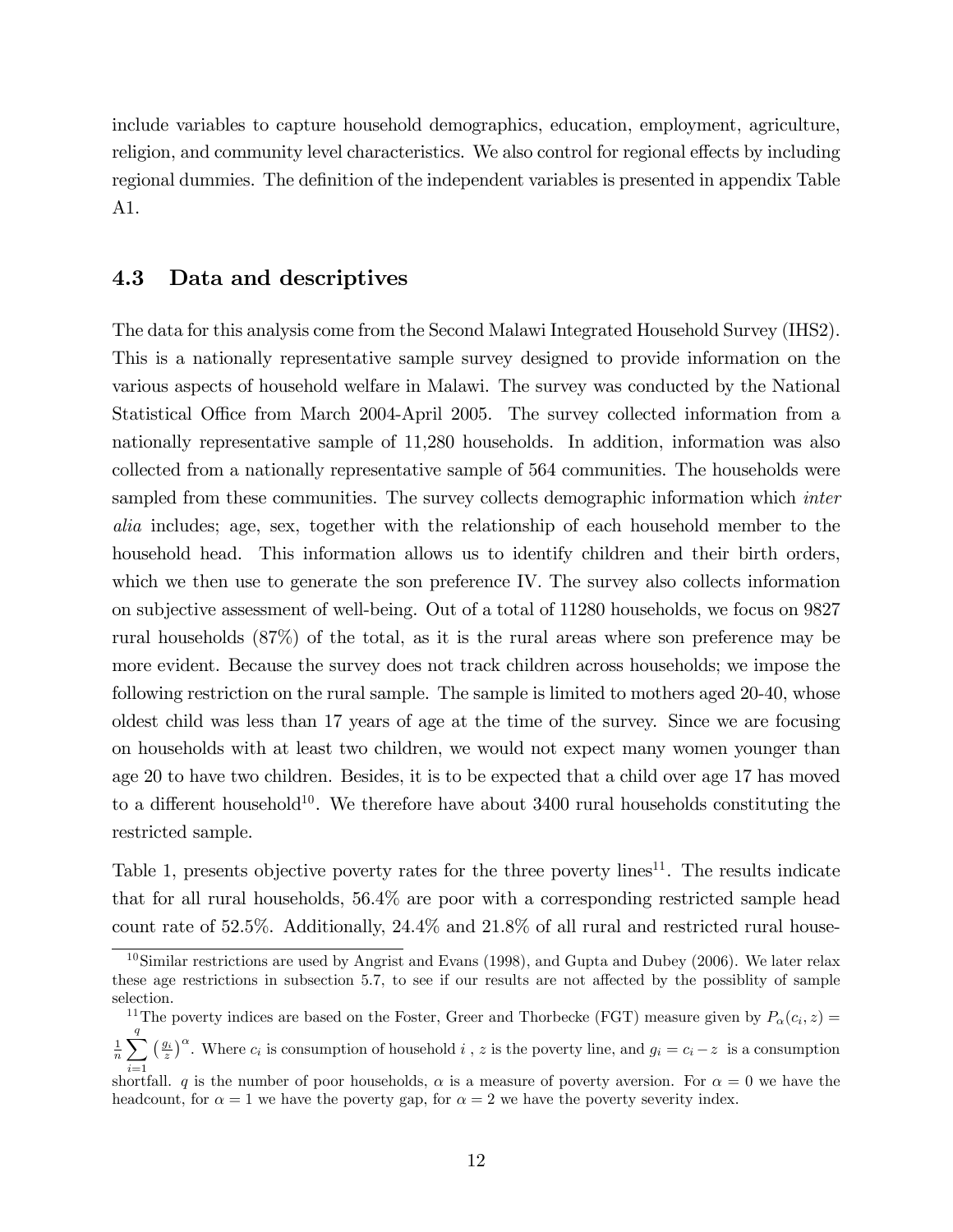holds respectively are ultra poor. This means that about one in five of the rural population (restricted and unrestricted) live in dire poverty such that they cannot even afford to meet the minimum standard daily recommended food requirement. In terms of the World Bank poverty line of US\$1 a day, 30.6% and 27.7% of all Malawians residing in rural areas and those in the restricted rural sample respectively live on less than a dollar a day. Using the three poverty lines, we also find that the poverty gap measures are similar for the two samples. For instance, using the poor poverty line we Önd that the poor for all rural households (restricted rural households) have a poverty gap of 19.3% (17.7%) suggesting that they on average subsist on 19.3% (17.7%) less than K16165. What is therefore emerging from the results is that even though the poverty rates for all rural households are consistently higher than those for the restricted sample, the difference is not very big. This would imply that the restricted sample that we are using for this study is a reasonable representation of all rural households. In Table 2, we present results of the relationship between poverty headcounts and fertility measured as number of children. We find that for all poverty lines the poverty headcount rate is increasing with the number of children. For example, using the poor poverty line we find that for the unrestricted (restricted)  $47.3\%$  ( $46.2\%$ ) of households with less than three children are poor; this is in contrast to a headcount rate of 71.6% (74.5%) for those households with more than six children. This suggests that poverty and fertility might be positively related. This pattern holds for both samples; we should also note that the head counts are not very different for the two samples implying that our restricted sample represents quite well the rural population.

We now turn to the descriptive analysis of subjective poverty. We find that  $84.8\%$  of all rural households consider themselves to be subjectively poor with a corresponding figure of 83.5% for the restricted sample. These rates are very high as compared to the objective rates given in Table 1. In Table 3, we check the relationship between subjective poverty headcounts and the number of children. The results show an opposite relationship to that found under the objective poverty analysis (Table 2). Where as before we found that the more the number of children the higher the poverty rate; the results here show that the more the number of children a household has the lower the subjective poverty. This suggests that there might be a negative relationship between subjective poverty and fertility.

Table 4 summarizes results of the relationship between objective poverty and subjective poverty<sup>12</sup>. The results suggest that the objectively and subjectively poor are not the same people. This is evidenced by the fact that the off-diagonals (unshaded cells) are nonzero.

 $12$ Since the results for the restricted and whole samples are similar, we only report results for all rural households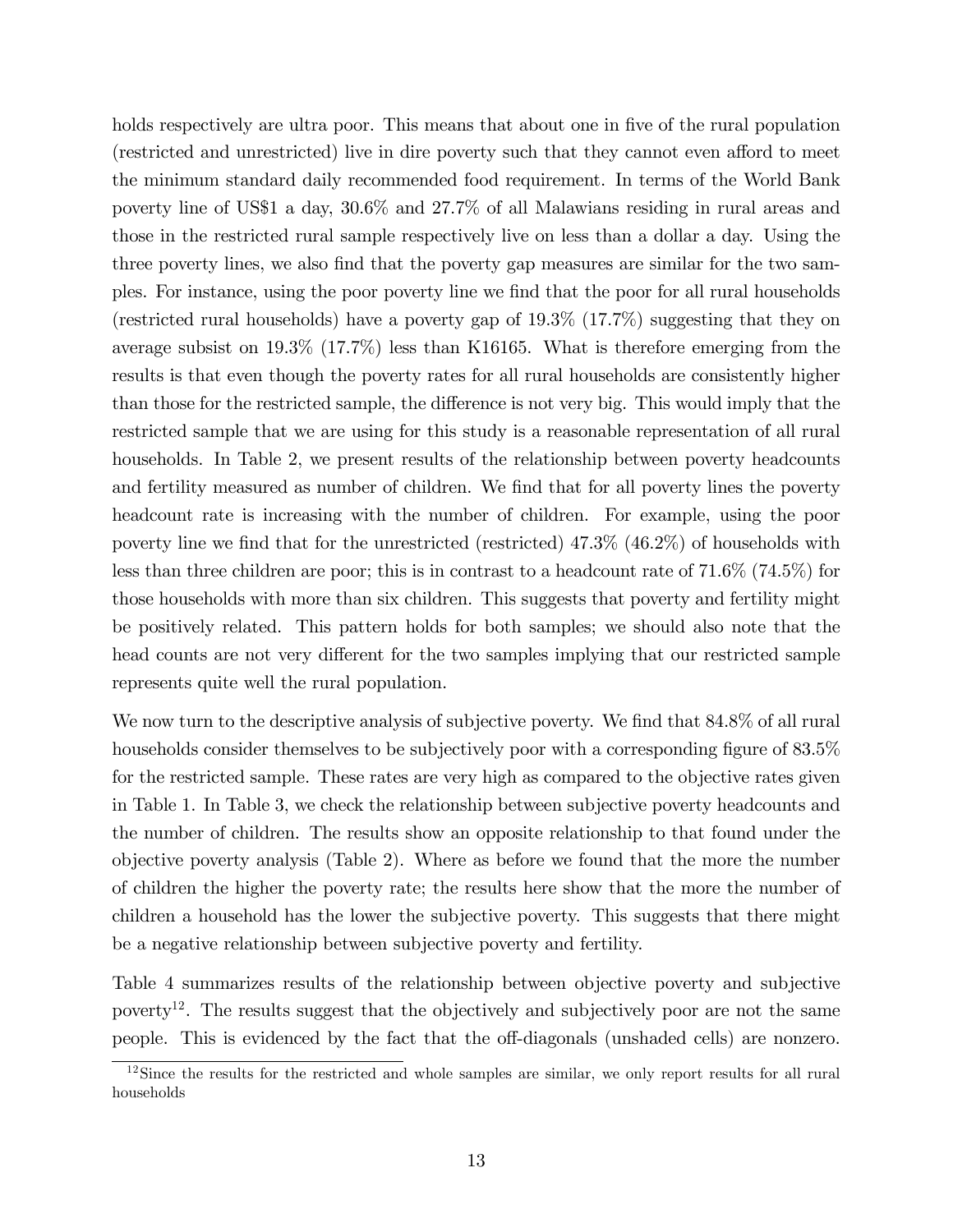This indicates that the matching of households between the two definitions of poverty is weak. For example, using the poor poverty line, we find that of 1359 households who are subjectively non-poor only  $987$  households are non-poor in the objective sense<sup>13</sup>. The Cramer's V statistics test the null hypothesis of no association between the two measures. A Cramerís V statistic of close to 1 (0) indicates strong (weak) association. The values are between 0 and 1, implying that there is a relationship between the two and this is confirmed by the likelihood test (probabilities of the chi-square are zero.) It is however worth emphasizing that the relationship is not very strong.

In Table 5, we report results of the descriptive analysis of the explanatory variables used in the study. The average number of children is 2.9. About three quarters of households have more than two children. Households which have two girls first make about 19% of our sample. This would suggest weak evidence of non random sex targeting since you expect the proportion of households with two girls first to be 25%. Education levels are low as is indicated by very low averages of numbers of people both male and female with some education be it primary or secondary. The averages are less than one suggesting very low numbers of people with education. In terms of education of parents, we note that fathers have more education than mothers as we move up the education ladder. For instance,  $13.6\%$ of fathers have secondary as their highest education level as compared to just about 5% for mothers. The labour force participation for fathers is higher than that of mothers with 23% of fathers working for a wage compared to 4% for mothers.

The average for number of enterprises is very low indicating that very few households engage in non-agricultural income generating activities. About a quarter of our sampled households grow tobacco which is a cash crop. The results indicate that close to two thirds of households have no clinics in their communities; in addition 2% of the households live in trading centres suggesting that most households are not close to markets. In Table 5, we also show descriptive statistics for all rural households<sup>14</sup>. This is done in order to check the representativeness of the variables used in our regression analyses. The results indicate that the restricted sample is generally not very different from the sample of all rural households; suggesting that it is a realistic representation of rural households. For example, the average number of children for the two or more children sample is slightly higher than that of all households, 2.9 against 2.4 for all households. In terms of employment, we also note that the sample of two or more children households has somewhat higher labor force participation rates for both fathers and mothers. Looking at all rural households their educational measures are to some extent

<sup>13</sup>A similar mismatch is found by Ravallion and Lokshin (2002) for Russia.

<sup>&</sup>lt;sup>14</sup>These are households with at least one child.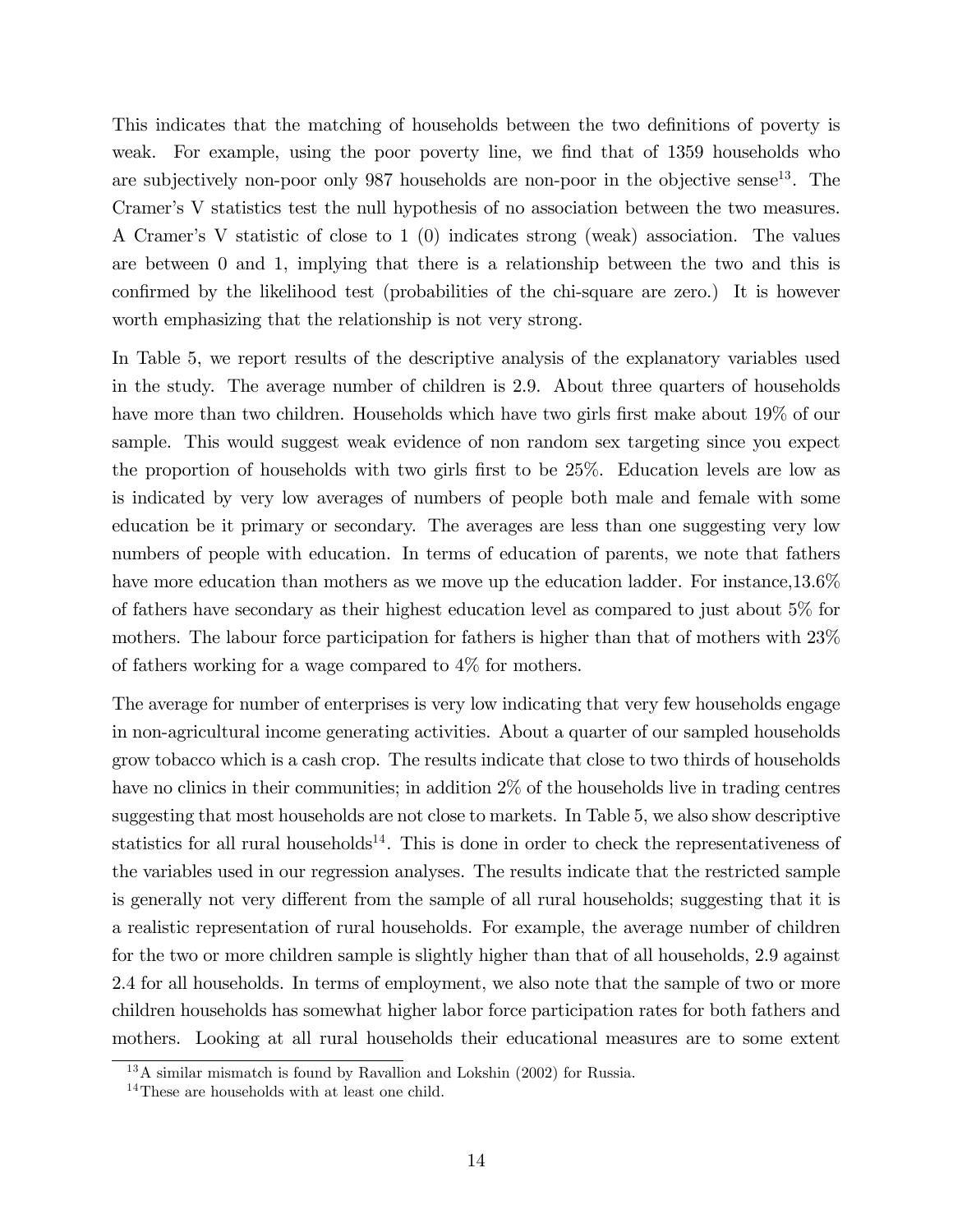lower. The same pattern emerges for religion and community characteristics.

## 5 Econometric results

In this section, we present econometric results of the impact of fertility on objective and subjective poverty. We start with the presentation and discussion of results for objective poverty, and this is followed later by results for subjective poverty.

### 5.1 Impact of exogenous fertility on objective poverty

In this section results (Table  $6$ ) of naïve univariate probit regressions which assume that fertility is exogenous for the three poverty lines are presented and discussed. These results serve as our base for comparison with the scenario where we assume that fertility is endogenous. For all the three poverty regressions, the chi-square statistics show all variables included in the models are jointly significant.

Similar to the findings of Gupta and Dubey (2006), the univariate probit results suggest a positive and statistically significant effect of fertility on poverty. This implies that exogenous fertility increases the likelihood of being poor. The size of the effect ranges from  $11\%$  to 23%, and these values are economically substantial. This relationship is monotonic, as it holds for all the three poverty lines, suggesting that our results are robust to choice of a poverty line and that the Örst order dominance assumption is not violated. We also observe that the impact of exogenous fertility on poverty increases as the poverty line increases i.e. moving from ultra poor to poor. This might indicate that children become more expensive as your income increases as households opt for good quality children. As expected, the dependency ratio is significantly and positively related to poverty across the three poverty lines. An increase in the dependency ratio ceteris paribus increases the probability of falling into poverty by 4%, 5.7% and 11% for ultra poor, World Bank, and poor poverty lines respectively. These effects are quite large economically. Having secondary education for mothers and fathers significantly affects poverty. The relationship as expected is negative. Holding other things constant, when a father (mother) has secondary education it lowers the likelihood of being poor by  $5\%$  (7%),  $8.8\%$  (6.6%), and  $18.9\%$  (18.4%) for ultra poor, World Bank, and poor poverty lines respectively. All the other education variables have the expected negative sign but their impact is statistically insignificant. It should however be pointed out that the magnitudes of the education variables are economically quite significant.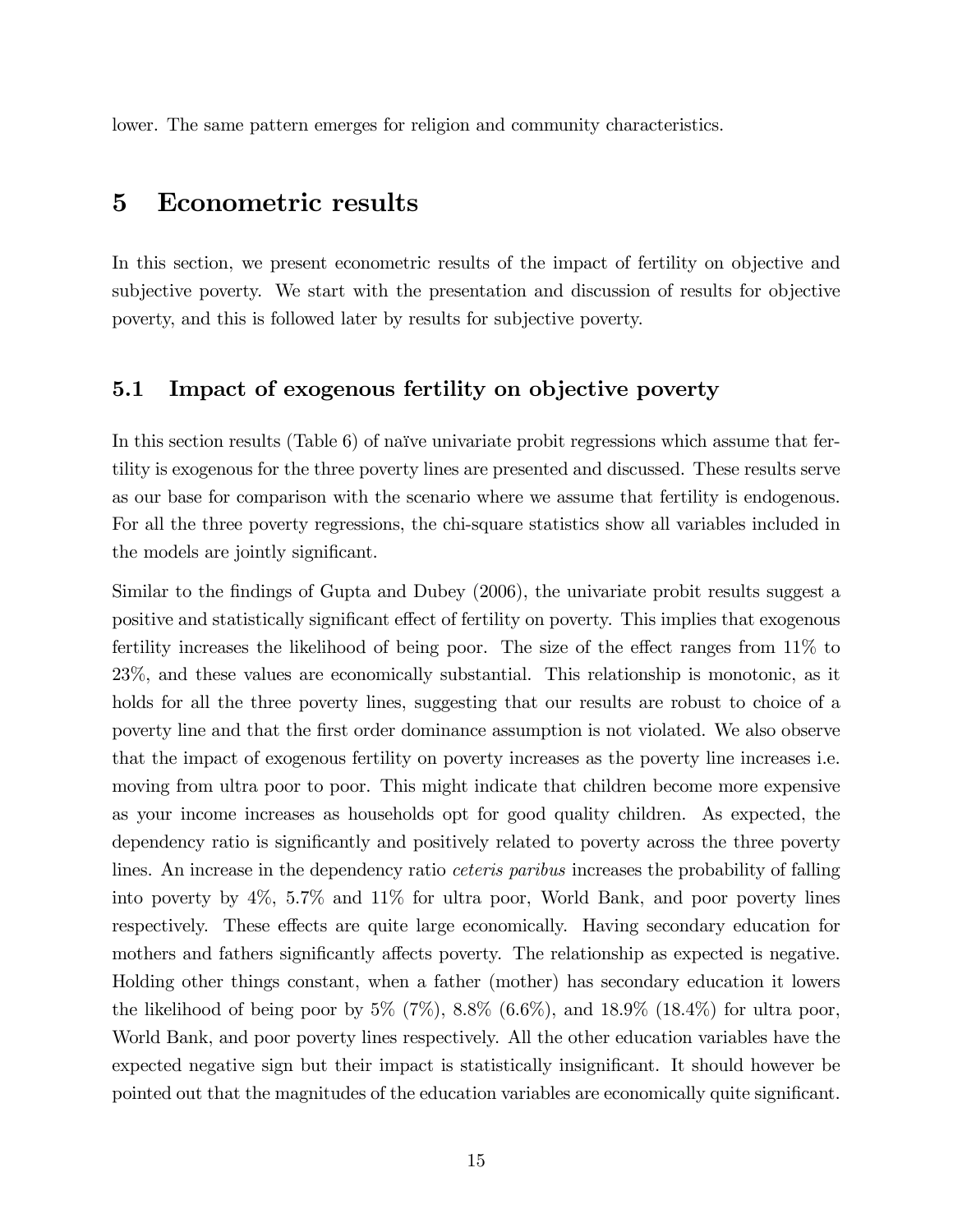With respect to employment, we find that for fathers being employed for a wage lowers the likelihood of being poor with economically significant effects ranging from  $4\%$  to  $6\%$ . However, for mothers being employed for a wage is not statistically significant, probably reflecting the very low labour force participation rates for mothers (see Table 5). In terms of the magnitude of the effect, we note that they are quite large with values quite similar to those for fathers. The more non agricultural income generating enterprises a household has, the lower the chance of being poor. For instance, using the poor poverty line we note that ceteris paribus having more enterprises increases the probability of being non poor by about  $10\%$ . The effect is increasing on successive poverty lines suggesting that the effect is more pronounced as the level of consumption increases. Accessing loans has the expected negative and significant effect on poverty.

Growing tobacco which is a cash crop has the expected negative relationship with poverty. The impact is both statistically and economically significant, with the magnitude ranging from 1% to 9.6%. We notice however that for the lowest poverty line (ultra poor), growing tobacco is not statistically significant suggesting that tobacco growing has no statistically significant effect on poverty at the lower end of the income distribution even though the effect seems to be economically large (about  $1\%$ ). The statistical insignificance perhaps reflects the fact that due to its high cost nature very few ultra poor households can grow tobacco. Unsurprisingly, land which is a productive resource, statistically significantly increases the chance of being non poor. And the magnitude of the effects suggests that it is economically significant. Although the importance of livestock as a means of livelihood is falling in Malawi, the results suggest that holding other things constant, owning livestock increases the probability of being non poor by 3%, 4% and 6% for the ultra poor, World Bank, and poor poverty lines respectively. Having a clinic in a community lowers the probability of being poor by 3%, 5%, and 7% in the ultra poor, World Bank, and poor poverty lines respectively. These effects are substantial from an economic as well as a statistical viewpoint. As might be expected, the presence of a clinic would imply easily accessible medical attention which would among other things improve the productivity of people in the area.

Our discussion above has been based on the assumption that fertility is exogenous, but as discussed before fertility might be endogenous. In the next section, we address this issue of endogeneity of fertility.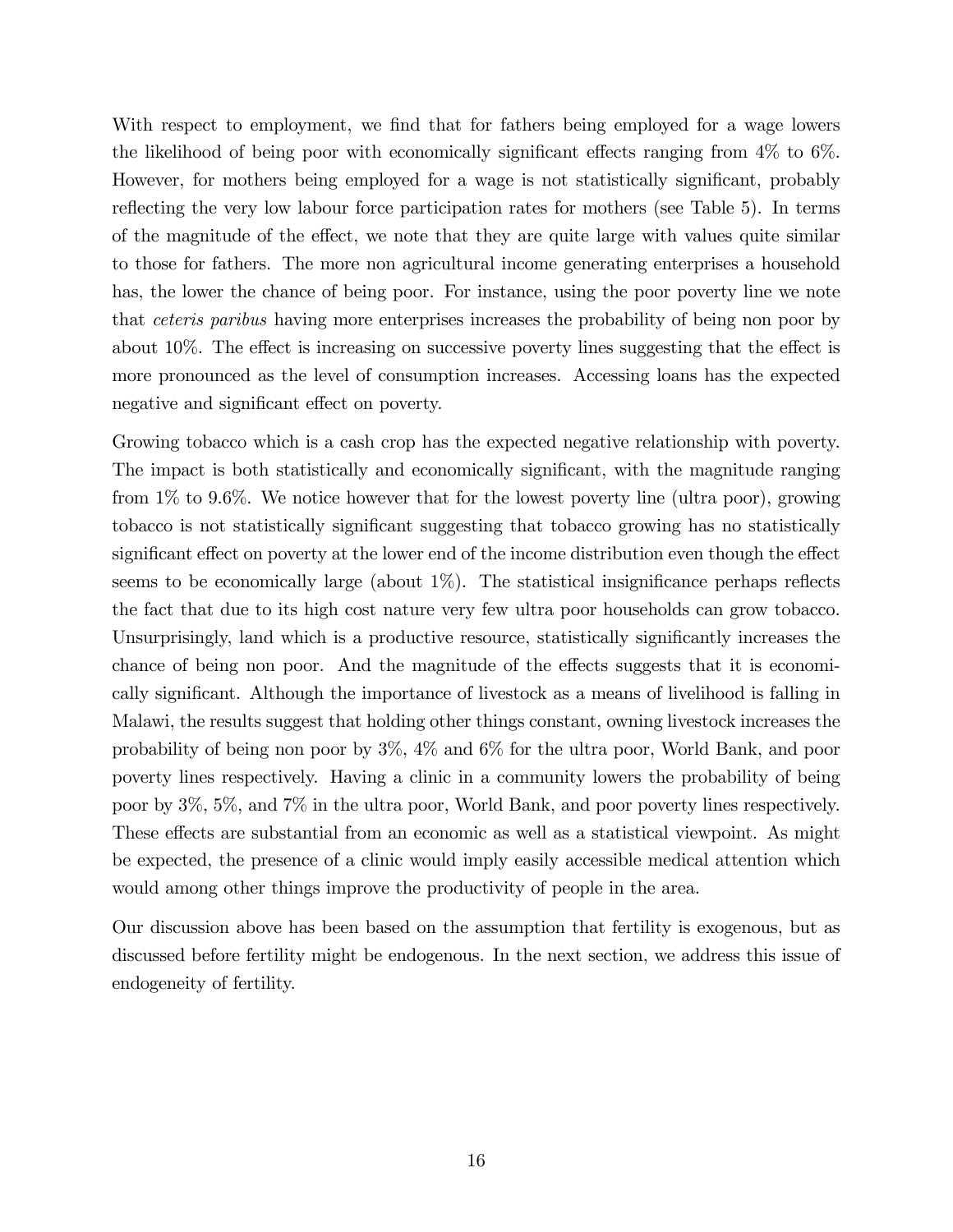### 5.2 Controlling for endogenous fertility

As discussed before, to account for endogeneity we need an instrumental variable. In our case we are using son preference as our IV. Before we go ahead to use the IV we first check two things. Firstly, we test using a hazard model whether indeed son preference exists in rural Malawi. Secondly, we then check the validity of son preference as an IV. We address each one of these issues in the next subsections.

#### 5.2.1 Evidence of son preference in rural Malawi

Since the focus of this study is not on measuring son preference, we will not be too detailed about the methodology (for details see Haughton and Haughton 1998). In order to test for evidence of son preference, we need to first define what we mean by son preference. There are basically two concepts of son preference. The first is called lexicographic preferences; also referred to as the threshold, fixed minima, or target view of son preference, this approach assumes that the  $i^{th}$  household desires  $S_i$  sons, regardless of the number of daughters which it will need to have to achieve this goal. In practice, the target is likely to vary over households, and it may vary within a household over time, either way it is an unobservable quantity. The second concept of son preference is what is called sequential preference. This obtains when for any given number of sons and daughters, parents prefer an additional son to an additional daughter.

To measure lexicographic preferences you need families which have stopped child-bearing i.e. complete families (Haughton and Haughton 1998). To measure sequential preference you can use incomplete families. Since in the IHS2 data there is no distinction between complete and incomplete families, we use the concept of sequential preference to measure son preference. Sequential preference can be measured by using a hazard model. The hazard model estimates the risk (hazard) of having another child at any point in time. For an accelerated failure time (AFT) model, if the hazard is higher for families with a son (or sons), the implication is that son preference is present. The dependent variable is the length of the interval (in months) between one birth and the next, a by-product of recording the birth dates of the children born in the household. Specifically, we focus on two intervals namely the transition from the second to the third child, and the transition from the third to the fourth child. In addition to the covariates included in the other regressions, we use the variable boyz which is the number of existing boys.

If son preference is present, we would expect the coefficient of the variable  $\log z$  to be positive, implying that the higher the number of boys, the longer the duration between births. It is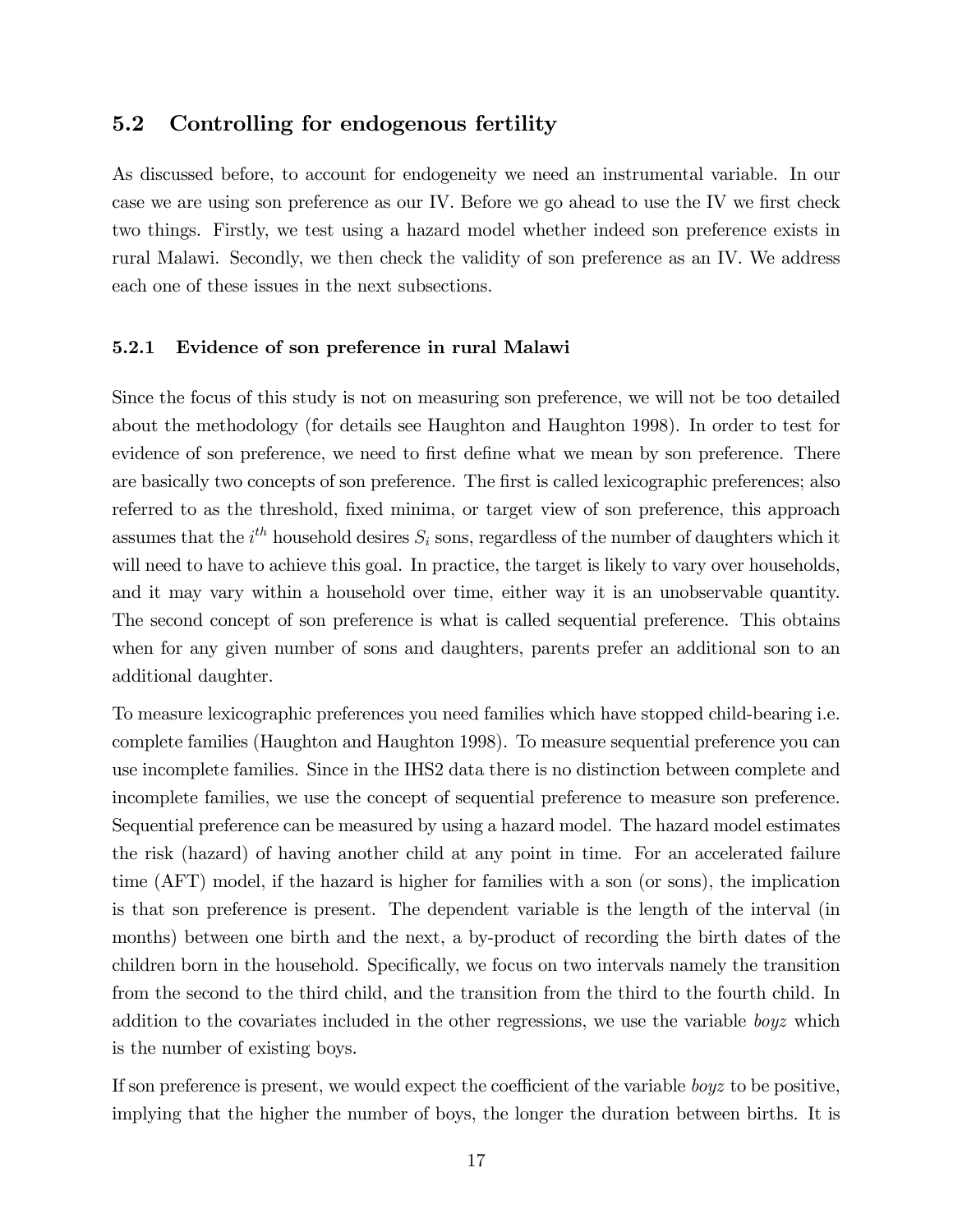supposed that households that do not have as many sons as they wish, will hurry to have another before it is too late. Underlying this idea is the notion that households may have sequential son preference. Results in Table 7 are based on the accelerated failure time Weibull hazard model. For the two transitions, the coefficient of the variable  $\log z$  is positive and significant suggesting the presence of son preference in rural Malawi<sup>15</sup>. Among other variables, we controlled for the employment of the father, and for the interval 2 to 3 we find that fathers' employment increases the duration of the birth interval though this effect is insignificant on the next birth interval. Having found that son preference is present in rural Malawi the next thing to be done is to check if it is a valid instrument.

#### 5.2.2 Son preference as an instrumental variable

For a variable to be a good IV, it firstly must be uncorrelated with the error term in our case it must not be correlated with poverty. Secondly, it must be correlated with the endogenous variable. The consistency of our results may be affected by the possibility that the IV may be correlated with the error term, that is it may be endogenous. There are two possible scenarios in which this can happen<sup>16</sup>. Firstly, there is a possibility of using ultrasound services to know in advance the sex of a child which the rich can access, which can then be used to do prenatal sex screening. This would make our IV correlated with economic status (poverty). It however has to be said that while this is possible in rich countries where medical services are very advanced, this cannot be the case in rural Malawi where medical facilities are quite basic. Besides, abortion including sex selective abortion is illegal in Malawi<sup>17</sup>. The second issue which can lead to endogeneity is what Rosenzweig and Wolpin (2000) call the hand-me-down effect. They argue that the cost of children depends on sex composition and show that there is strong evidence for a hand-me-down effect. This is an economies of scale effect where if you have children of the same sex you spend less because there are some things like clothing which can be used by the child coming after. Now if households with children of the same sex spend significantly less money than do households with children of different sexes, this difference in consumption may affect the poverty situation of the household. In this case

 $15T<sub>0</sub>$  complement these results, we tested (using a t-test) whether or not there is a difference in the average number of children between households with two girls first and those with two boys first. We find that households with two girls first have a significantly higher number of children with a mean difference (standard error) of 0.3036 (0.054).

<sup>&</sup>lt;sup>16</sup>There is a possibility that poor households may prefer sons to work in the fields, this would also mean that the instrument would be correlated with poverty. We control for this by including a variable which captures whether or not children work outside the home.

<sup>&</sup>lt;sup>17</sup>There is a possibility of using more traditional sex-targeting mechanisms such as female infanticide and extreme neglect of female children leading to their eventual death (Sen 1984). However, there is no reported evidence of this in Malawi.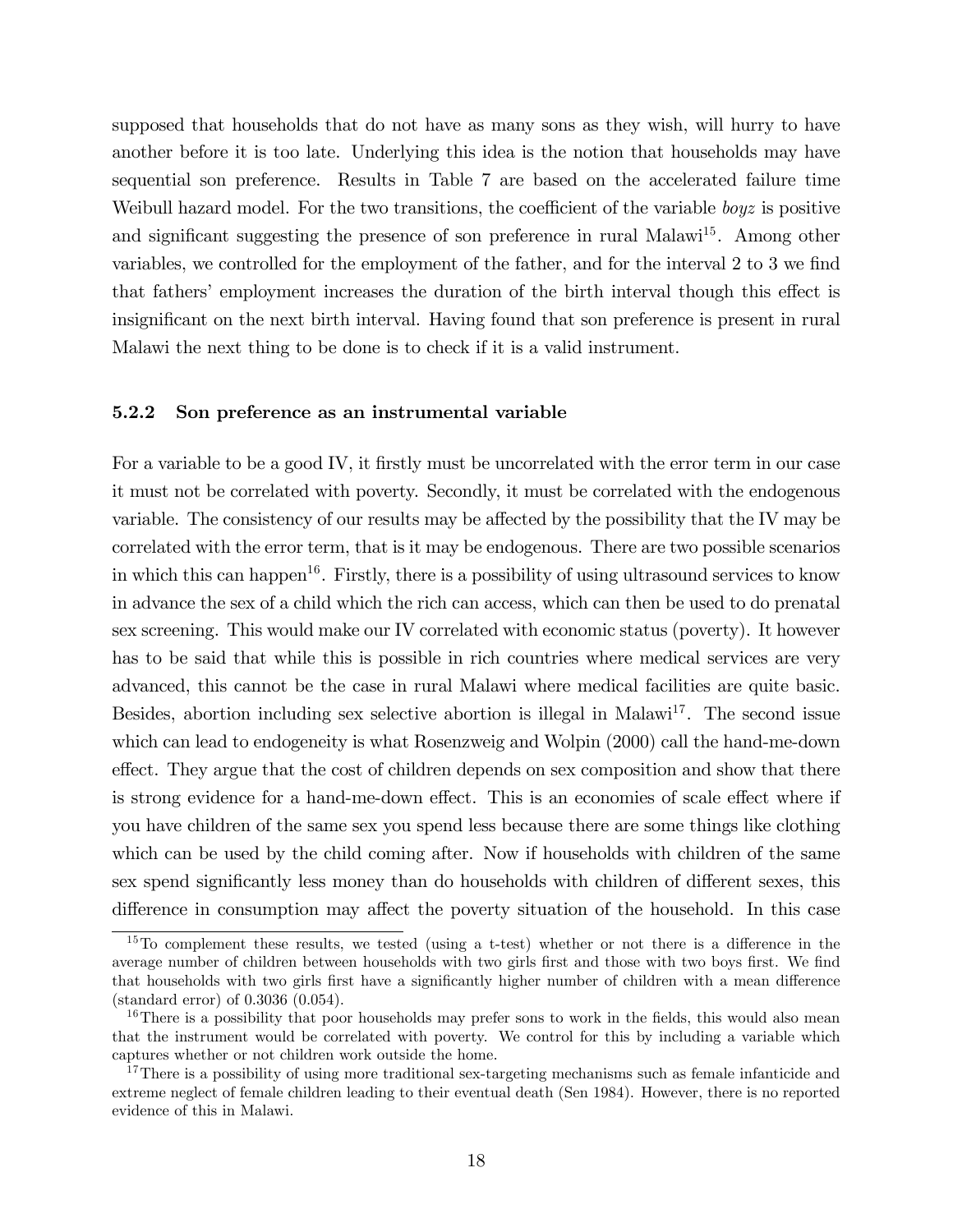therefore the IV is endogenous. In Table 8, we report results of two sample t-tests of mean differences to check for evidence of the hand-me-down effect. If the hand-me-down effect is present, we would expect there to be a statistically significant difference in expenditure on clothing and education by sex of the child. That is, if the hand-me-down effect is present, the expenditure on the two items should be significantly lower for the case where two girls or two boys are first than the case where there is a mix of a boy and a girl. However, we do not find a statistically significant difference in expenditure on the two items between households with two girls first or two boys first and those with a girl and a boy. The implication of this finding is that son preference is not endogenous through the hand-me-down effect. We then need to check the second condition that son preference and fertility are correlated.

We check for the relationship between fertility and our IV by estimating a reduced form univariate probit model of fertility. The results are presented in Table 9. Column 1 leaves out religion, column 2 leaves out region but includes religion, and column 3 has all covariates. Most of the variables have the expected signs. A father's education is a strong predictor of fertility though the education of mother does not have a significant effect on fertility. This probably reflects the fact in rural households a father has a final say on everything including for example contraceptives. And the more educated a father is, the more likely is the family going to adopt family planning. We find that if children work at home it leads to more fertility as more hands are needed for domestic work. Of particular interest is the relationship between the IV and fertility. Having two girls first significantly increases the probability of having more than two children. The relationship holds for all the three specifications presented in Table 9. This suggests that fertility and the IV are correlated<sup>18</sup>. It is worth noting that whether or not we control for religion and region, the effect of having two girls first on the probability of having more than two children is not affected by religion or regional effects.

So far we have found that son preference exists in rural Malawi, and that son preference is a good IV in the sense that it is uncorrelated with poverty and it is correlated with fertility. We now test whether fertility is endogenous. We present two complementary tests of the endogeneity of fertility. Since the confidence intervals do not contain a zero, the cross equation error correlation (rho) results in Table 10 suggest that the null hypothesis of exogenous fertility is rejected at the  $5\%$  significance level for all poverty lines. This conclusion is further confirmed by the Wald test results presented in Table 11. As said before failing to account for endogeneity of fertility would lead to biased and inconsistent results. We therefore present results of a recursive bivariate probit which jointly estimates fertility and

<sup>18</sup>This can in a sense be viewed as direct evidence of son preference.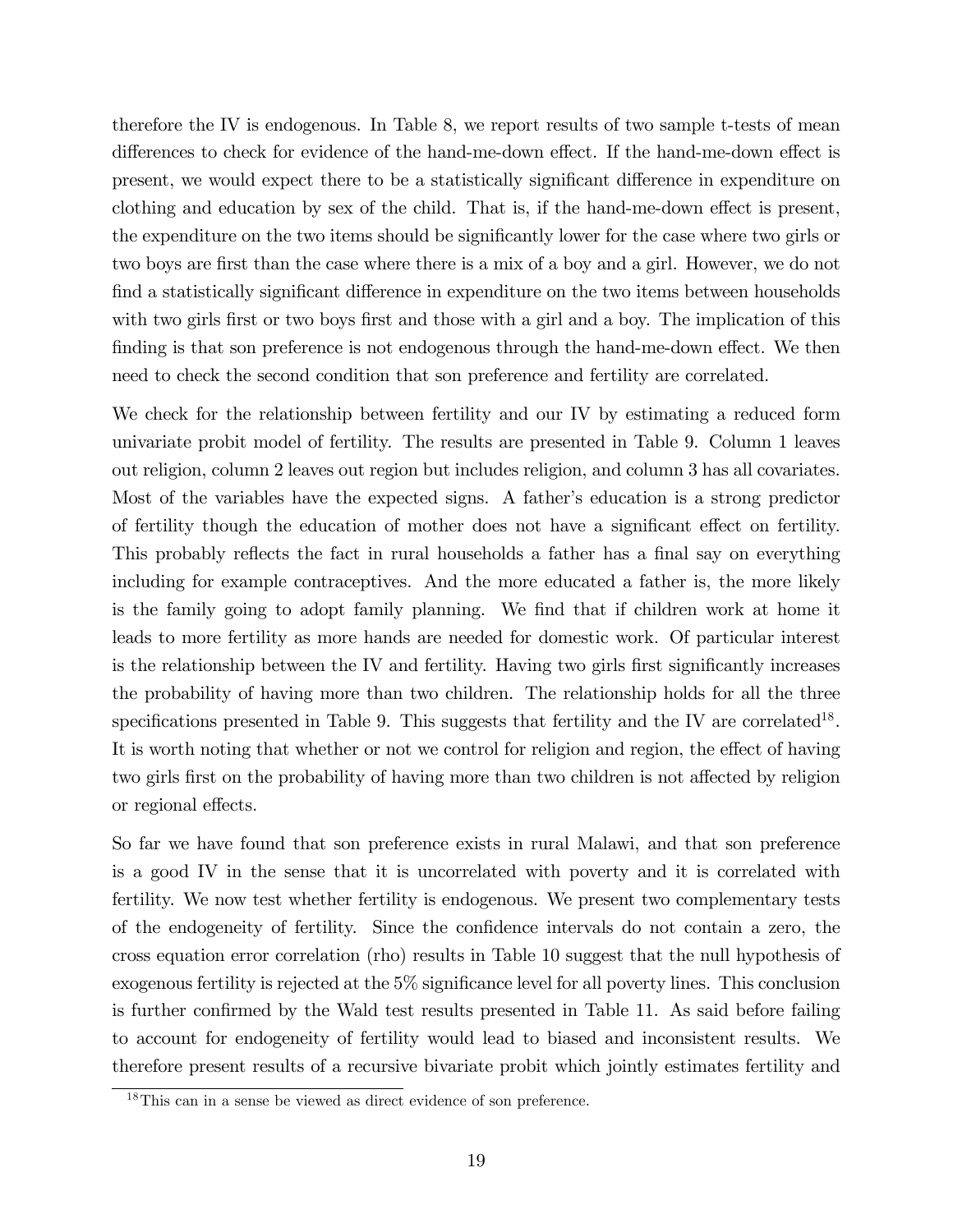objective poverty.

### 5.3 Impact of endogenous fertility on objective poverty

In Tables 12-14, we report the marginal effects of the recursive bivariate probit of the impact of fertility on poverty for the three poverty thresholds. For all the three poverty lines, the chisquare statistics suggest that the variables are jointly significant. The maximum likelihood results indicate that fertility and poverty are positively related. The effect is statistically significant. This implies that fertility increases the probability of being poor. The impacts are economically significant with values ranging from  $0.139$  to  $0.304$ . This relationship is monotonic, as it holds for the three poverty thresholds, suggesting that just like in the base scenario where we assumed fertility to be exogenous, our results are robust to choice of a poverty line. This means that the Örst order dominance assumption is not violated. Just like the naïve results of exogenous fertility, the impact of endogenous fertility across the poverty lines increases as the poverty line increases i.e. moving from ultra poor to poor. We note however that the total effect of fertility on poverty is larger than the one we got when we assumed that fertility is exogenous. This implies that assuming that fertility is exogenous underestimates its impact on poverty. For all poverty lines, the underestimation is about 1.3 times. It should be pointed out that the statistically significant effect of endogenous fertility is not in conformity with a finding by Gupta and Dubey (2006) for India. They find that the impact of fertility on poverty is statistically insignificant after controlling for endogeneity.

As expected, the dependency ratio is significantly and positively related to poverty across the three poverty lines. The total effect is almost equal to that from the base regressions. The recursive bivariate probit results show that having secondary education for mothers and fathers are statistically significant predictors of poverty. The relationship as expected is negative. In terms of the size of the impact, we note that in the case of the ultra poor model, for a father (mother) having secondary education ceteris paribus lowers the probability of being poor by  $5.7\%$  (6.6%), with the effect of a mother's education being slightly higher. As was the case with the univariate probit, most of the education variables have the expected negative sign but they are not statistically significant though they appear economically large. With respect to employment, we find that for a father all things being equal, being employed for a wage lowers the likelihood of being poor. The effect is almost the same as that for the base regressions for all poverty thresholds. However, as before wage employment for mothers has no statistically significant effect. The effect seems to be economically significant though, with the magnitudes of the effects similar to those for fathers. Similar to the results from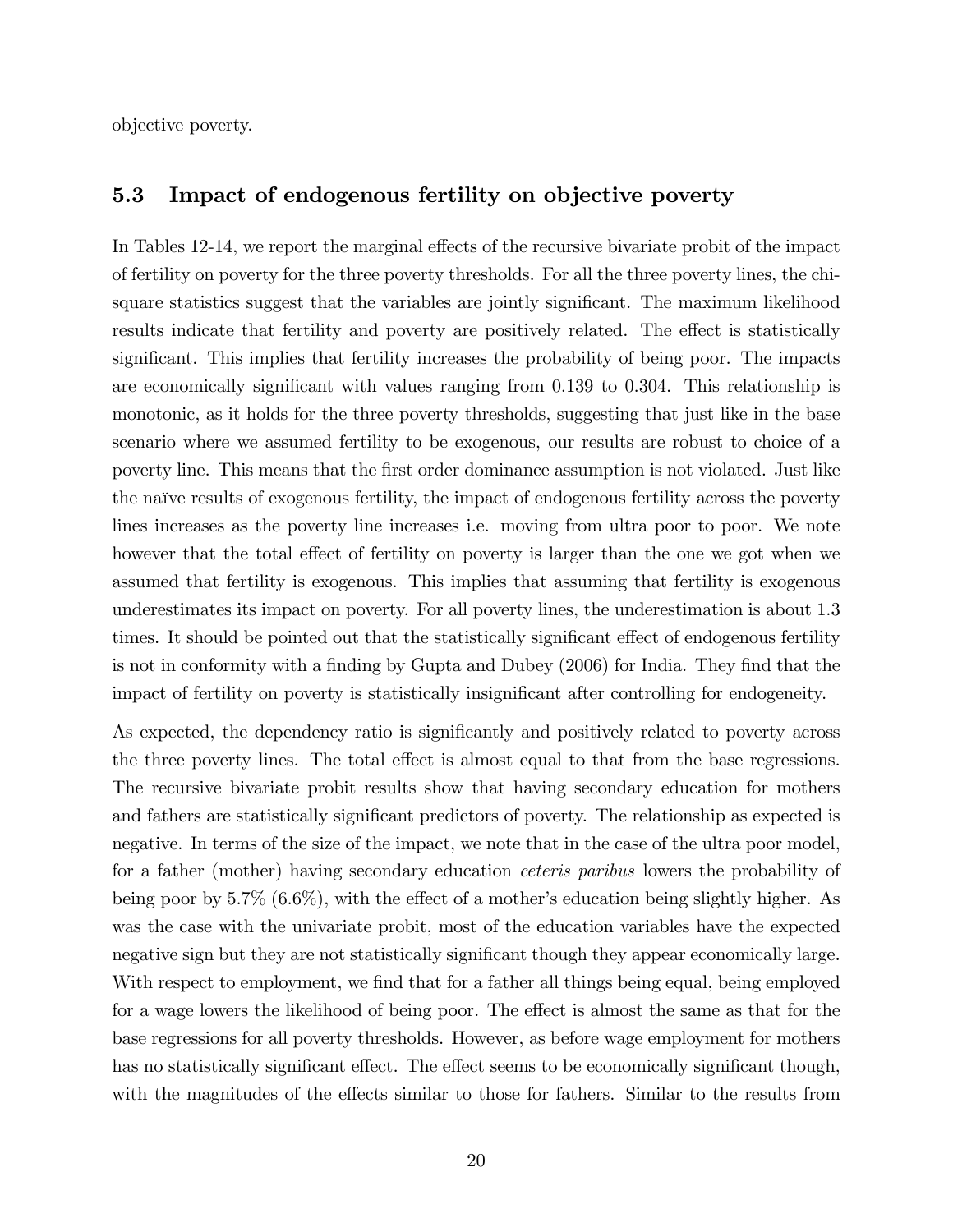the simple probits, we find that for the lowest poverty line (ultra poor), growing tobacco has no statistically significant effect though with a marginal effect of about  $1\%$  it would suggest that the effect is economically sizeable. Land and livestock increase the probability of being non poor. Having a clinic in a community lowers the probability of being poor by 7% in the poor poverty line model, and this effect is substantial from an economic as well as a statistical perspective.

Two things are coming out of our comparison between the base scenario regressions which assumed that fertility is exogenous and the recursive bivariate probit results. Firstly, all the variables which were significant in the simple probit regressions are also significant after accounting for endogeneity. Secondly, the total effects for the joint estimation of fertility and poverty are generally larger than those for the univariate probit regressions.

So far our analysis has been based on real per capita annualized consumption expenditure. This analysis does not take into account household composition and economies of scales. In the next section, we investigate whether or not the impact of fertility on objective poverty that we have found is robust to accounting for household composition and economies of scale.

### 5.4 Household composition and economies of scale

The use of per capita consumption expenditure is common in poverty studies; however this procedure has two problems. First, different individuals have different needs. For example, a young child typically requires less food than an adult. Second, there are economies of scale in consumption for such items as housing, kitchen utensils, and utilities such as electricity. It costs less to house two people than to house two individuals separately. Larger households can do bulk buying which can attract discounts. Some studies have shown that the impact of household size on poverty disappears once these two problems are addressed (e.g. Lanjouw and Ravallion 1995; White and Masset 2003). The solution to these problems is to use adult equivalent scales<sup>19</sup>. An adult equivalent scale measures the number of adult males (typically) to which that household is deemed to be equivalent<sup>20</sup>. In this study, we use the arbitrary method to measure equivalence scales; in the literature there are different methods for measuring equivalence scale, none of them commands universal assent (see Deaton and Zaidi 2002). The number of adult equivalents  $(AE)$  is defined as follows:

<sup>&</sup>lt;sup>19</sup>The implication of using per capita consumption for poverty analysis is that households with children are judged poorer on a per capita basis than they would be if their welfare level was measured on an adult equivalent basis. Besides, using the per capita measures overestimates the impact of number of children on poverty.

 $^{20}$ In keeping with other studies (e.g. Lanjouw and Ravallion 1995; White and Masset 2003), in this study we do not make a gender distinction.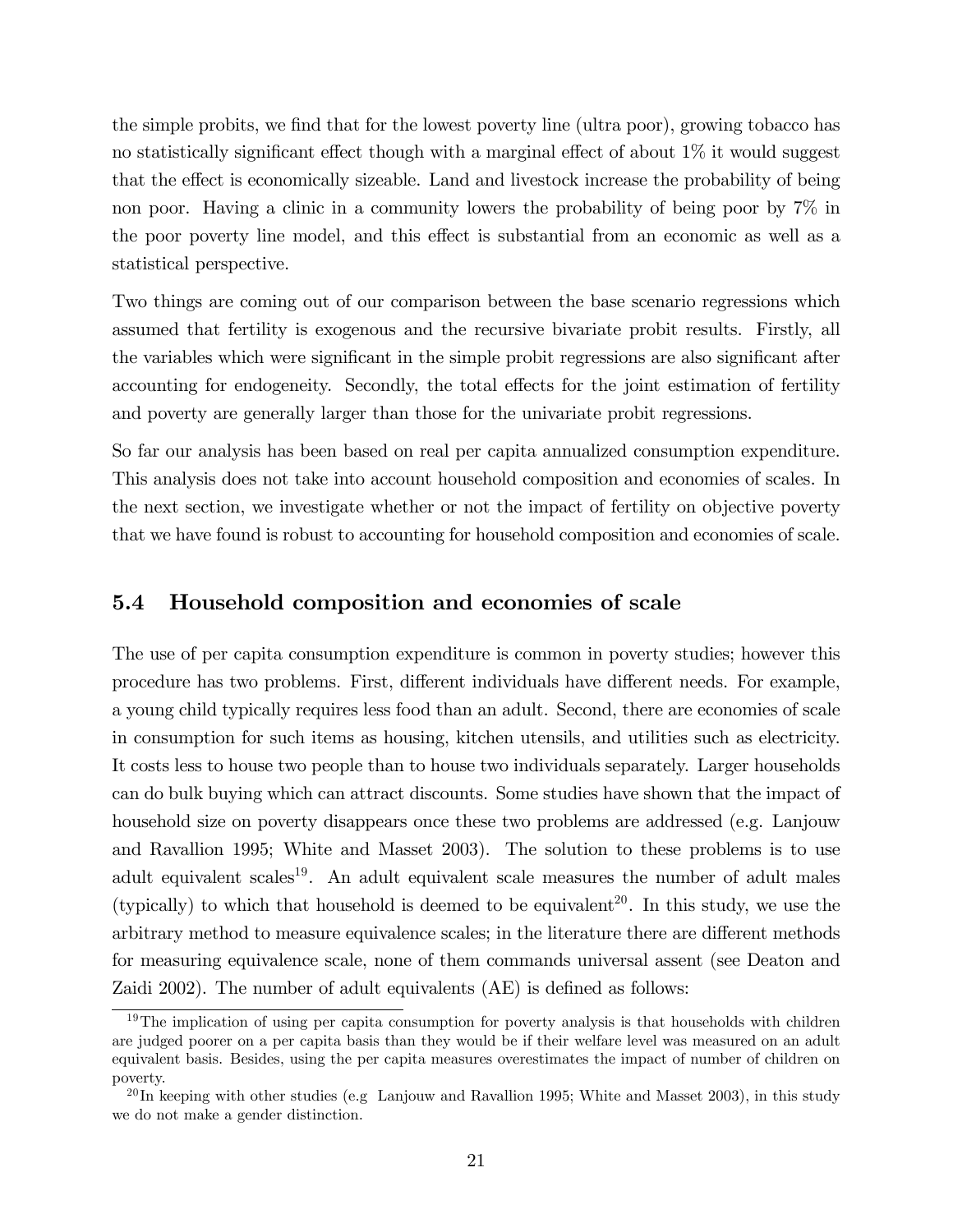$$
AE = (A + \pi K)^{\kappa} \tag{12}
$$

where  $A$  is the number of adults in the household, and  $K$  is the of number of children, parameter  $\pi$  is the cost of a child relative to that of an adult, and lies between 0 and 1. The parameter  $\kappa$  which also lies between 0 and 1, controls the extent of economies of scale; since the elasticity of adult equivalents with respect to "effective" size,  $A + \pi K$  is  $\kappa$ ,  $(1 - \kappa)$  is a measure of economies of scale. When both  $\pi$  and  $\kappa$  are unity (the most extreme case with no discount for children or for size) the number of adult equivalents is simply household size, and deflation by household size is equivalent to deflating to a per capita basis. If  $\kappa$  is zero, then economies of scale are so extreme that welfare is the same for different households with the same total consumption expenditure regardless of household size. The choice of the values of the parameters  $\pi$  and  $\kappa$  is arbitrary, we use the following values  $\pi = 0.65$  and  $\kappa = 0.9$ . For the cost of children parameter, our value is based on the one used for Zambia by the World Bank (2005). Being neighbors, we would expect the Zambian figures to be similar to Malawi's. With respect to the economies of scale parameter, our choice is motivated by the fact that in most developing countries food is major component of consumption. And food is largely a private good and therefore there are no economies of scale with food. This implies that a high value of  $\kappa$  should be used. The annualized real consumption expenditure for each household is divided by the adult equivalent (AE) to have consumption per adult equivalent. With this adjustment a household is considered poor if its annualized real consumption per adult equivalent is below the three poverty lines discussed before.

The previous regressions were re-estimated in order to check the robustness of our findings to accounting for household composition and economies of scale. We present results (Table 15) for both univariate probit which assumes exogenous fertility as well as the recursive bivariate probit. We have replicated the previous per capita results for comparison. For the univariate probit regression, the results indicate that the variables are jointly significant. The simple probit results indicate that when we account for economies of scale and household composition, fertility significantly increases the likelihood of being poor across the poverty lines. This effect is monotonic as before implying our results are robust to choice of poverty line, and that the first order dominance assumption is not violated. As was the case with the per capita poverty regressions, we find that for the adjusted regressions the impact of fertility across the poverty lines increases as the poverty line increases i.e. moving from ultra poor to poor. However, as expected adult equivalent scale adjustment reduces the impact of fertility on poverty. The reductions are economically substantial. For the ultra poor poverty line, the reduction is about 83.4%, for the World Bank U\$S1 line the reduction is 77.6%,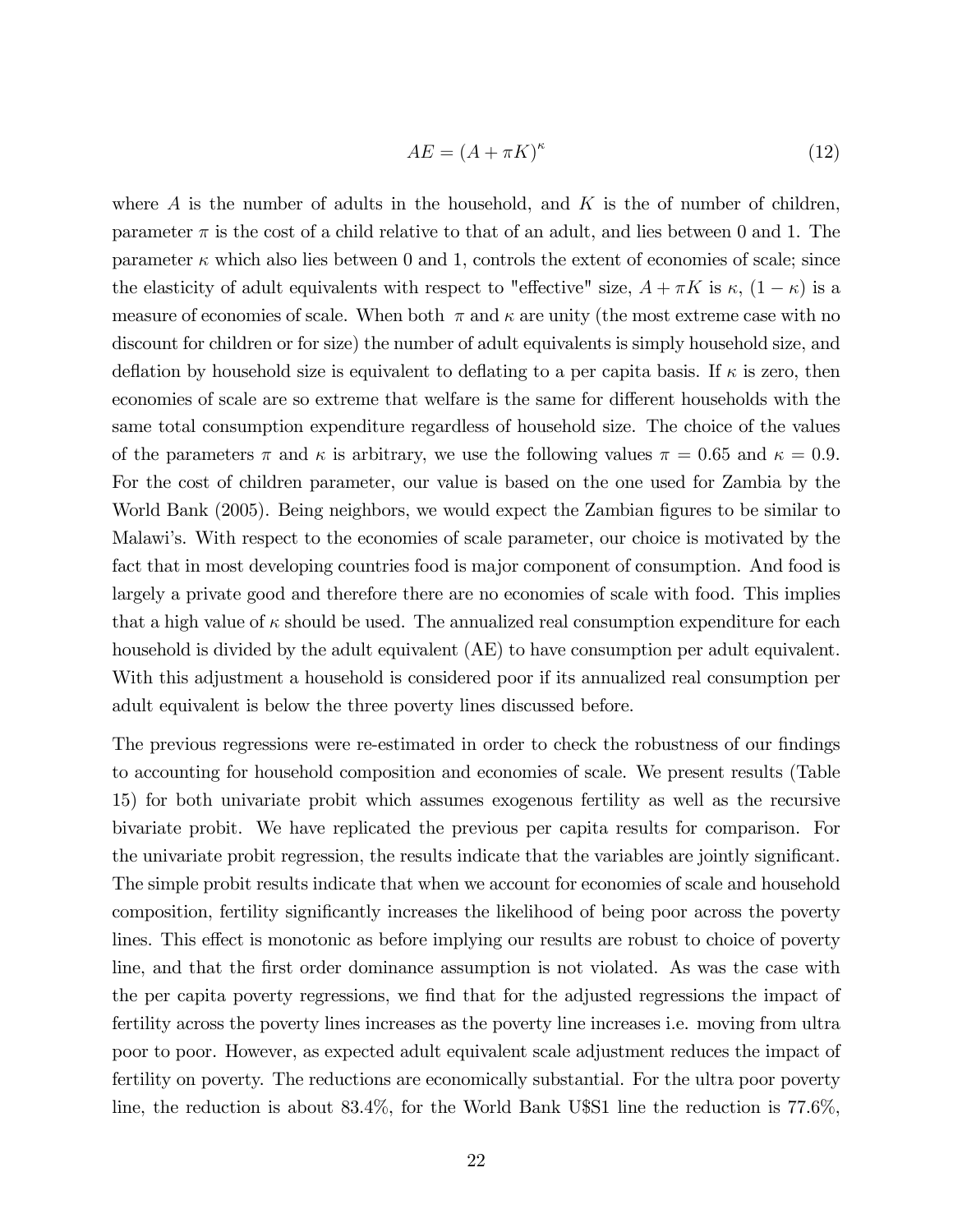and finally for the poor poverty line the reduction is 37.8%. This implies that the higher the consumption the lower the reduction in the impact of fertility after adult equivalent adjustments.

For the bivariate probit regressions a similar pattern emerges<sup>21</sup>. After accounting for the endogeneity of fertility as well as economies of scale and household composition, fertility significantly increases the likelihood of being poor across the poverty lines. Besides, the impact is not as economically significant as that for per capita models, as it ranges from 0.012 to 0.177, compared against a range of 0.139 to 0.304 for the unadjusted models. Our results are robust to choice of poverty line and the impact of fertility across the poverty lines increases as the poverty line increases i.e. moving from ultra poor to poor. Compared with the results from the simple probit models which account for economies of scale and household composition, we note that the impact of fertility on poverty is underestimated in the simple probit models. However, compared with the per capita bivariate probit results, the results show that the impact is reduced. For the ultra poor model the reduction is 91.4%, for the World Bank U\$S1 line the reduction is 77.8%, and finally for the poor poverty line the reduction is 35%. These are economically significant reductions. We also notice that these reductions are not very different from those found for univariate probit models. These findings suggest that it is quite possible that the impact of fertility would be economically insignificant with some values of the equivalent scale parameters<sup>22</sup>.

The conclusion from these results is that accounting for economies of scale and household composition reduces the impact of fertility on poverty, and that these reductions are economically large. However, the impact of fertility is still statistically significant regardless of whether or not fertility is exogenous or endogenous. This far we have looked at the impact of fertility on poverty with poverty defined as a dummy. In the next section, we investigate the robustness of our results to treating objective poverty as a continuous variable.

### 5.5 Impact of fertility on continuous objective poverty

With poverty treated as continuous, we estimated a Two Stage least Squares (2SLS) regression of the impact of fertility on poverty measured as the log of real annualized per capita

 $21$  For the bivariate probit regression with adult equivalent adjustment we also find that fertility is endogenous, with the following Wald statistics (p values) for the three poverty lines; Ultrapoor 8.1933 (0.0042), World Bank 4.2567 (0.0391), Poor 4.392 (0.0361).

 $^{22}$ Another way of accounting for economies of scale is to directly include household size and the square of household size in the poverty equation, however this approach ignores the interactions that may exist between economies of scale and other variables included in the model.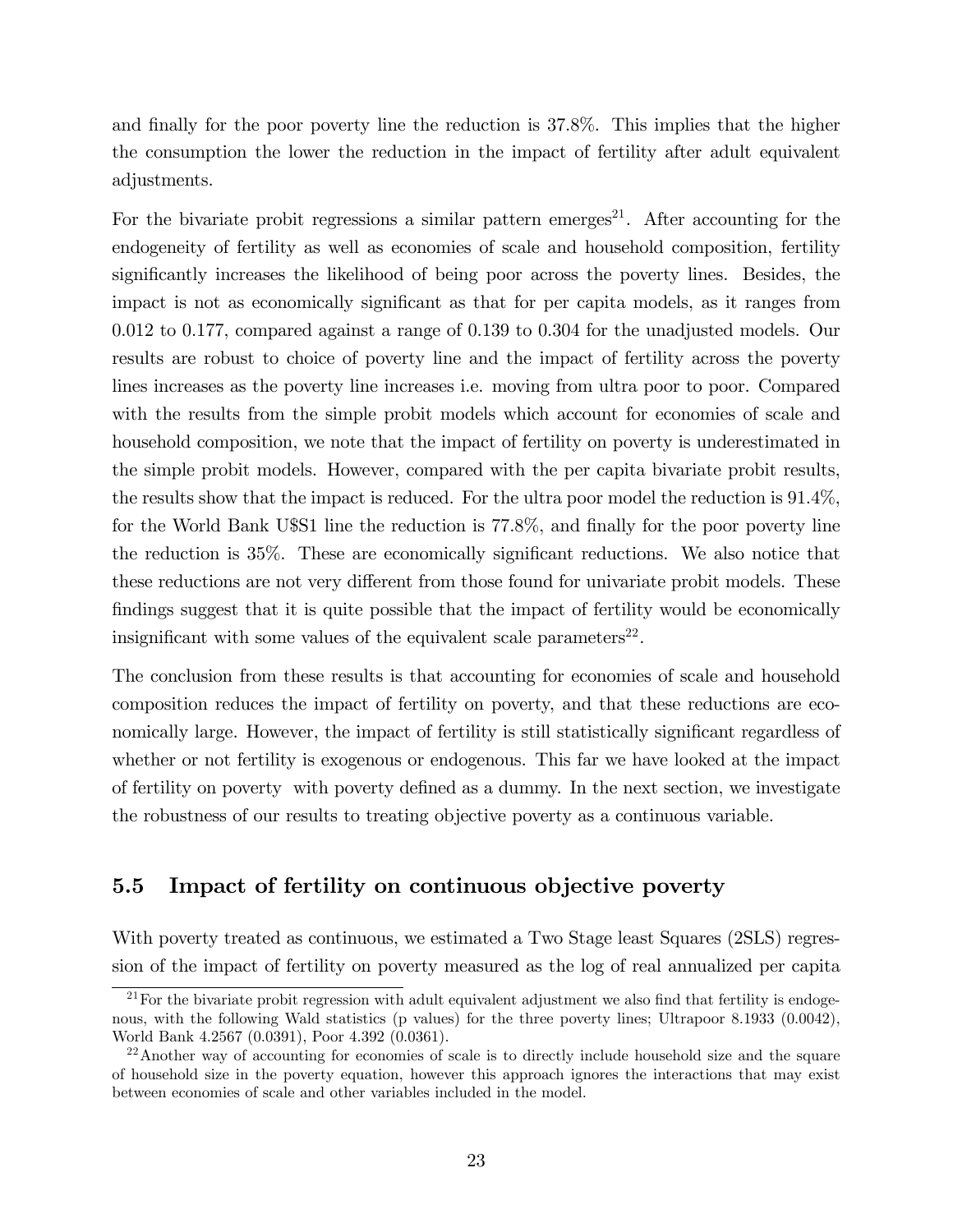and adult equivalent adjusted consumption expenditures<sup>23</sup>. For the 2SLS regression all right hand variables for the two regressions remain the same as in the bivariate probit  $24$ . In this framework, we also estimated a naïve regression which assumes that fertility is exogenous. This is done by using Ordinary least Squares (OLS). All right hand variables are the same as those for the univariate probit regressions. The results are presented in Table 16. The results indicate that for the OLS regression, fertility is negatively related to both per capita and adult equivalent adjusted consumption. This implies that having more than two children lowers consumption and hence increases poverty. This is similar to the finding earlier where poverty is defined as a dummy. The impact of fertility on poverty is lower when we account for economies of scale and household composition. Again this is similar to our earlier findings. The regression based Hausman test for endogeneity (see Woodridge 2002 for details) shows that fertility is endogenous. This implies that our OLS results may be biased and inconsistent.

The 2SLS results, which account for this endogeneity show that as is the case with the OLS results, fertility is significantly negatively related to both per capita and adult equivalent adjusted consumption. However, the impact of fertility on consumption is higher when we account for endogeneity of fertility. For example, the OLS results of the per capita regression underestimate the effect of fertility by about 2.3 times. The finding that accounting for endogeneity raises the impact of fertility on poverty is similar to the one before where poverty is defined as a dummy. Additionally, the impact of endogenous fertility is reduced when we account for economies of scale and household composition. The reduction after accounting for endogeneity of fertility (2SLS) is about 20%. We also note that this reduction though economically large is smaller than the reductions found for poverty defined as a dummy.

To conclude, these results suggest that our earlier findings are robust to a different conceptualization of objective poverty. Specifically, with objective poverty defined as a continuous variable; fertility increases the likelihood of being poor, that this effect is underestimated when the joint determination of the two is not accounted for, and that accounting for household composition and economies of scale diminishes the effect. Our analysis so far has looked at poverty in the objective and monetary sense which is a narrower definition of poverty. In the next section, we present econometric results of the impact of fertility on subjective poverty which is based on self reported well being.

<sup>&</sup>lt;sup>23</sup>The F-statistic of the first stage regression on the excluded instrument (girlIV) is  $247.18$  with a p-value of 0.000. The partial  $R<sup>2</sup>$  of the excluded instrument is 0.0376. Together these statistics suggests our IV is not weak.

<sup>&</sup>lt;sup>24</sup>The coefficient for the instrument is .172 with a p-value of 0.000 suggesting that if the first two children are girls significantly increases the number of children.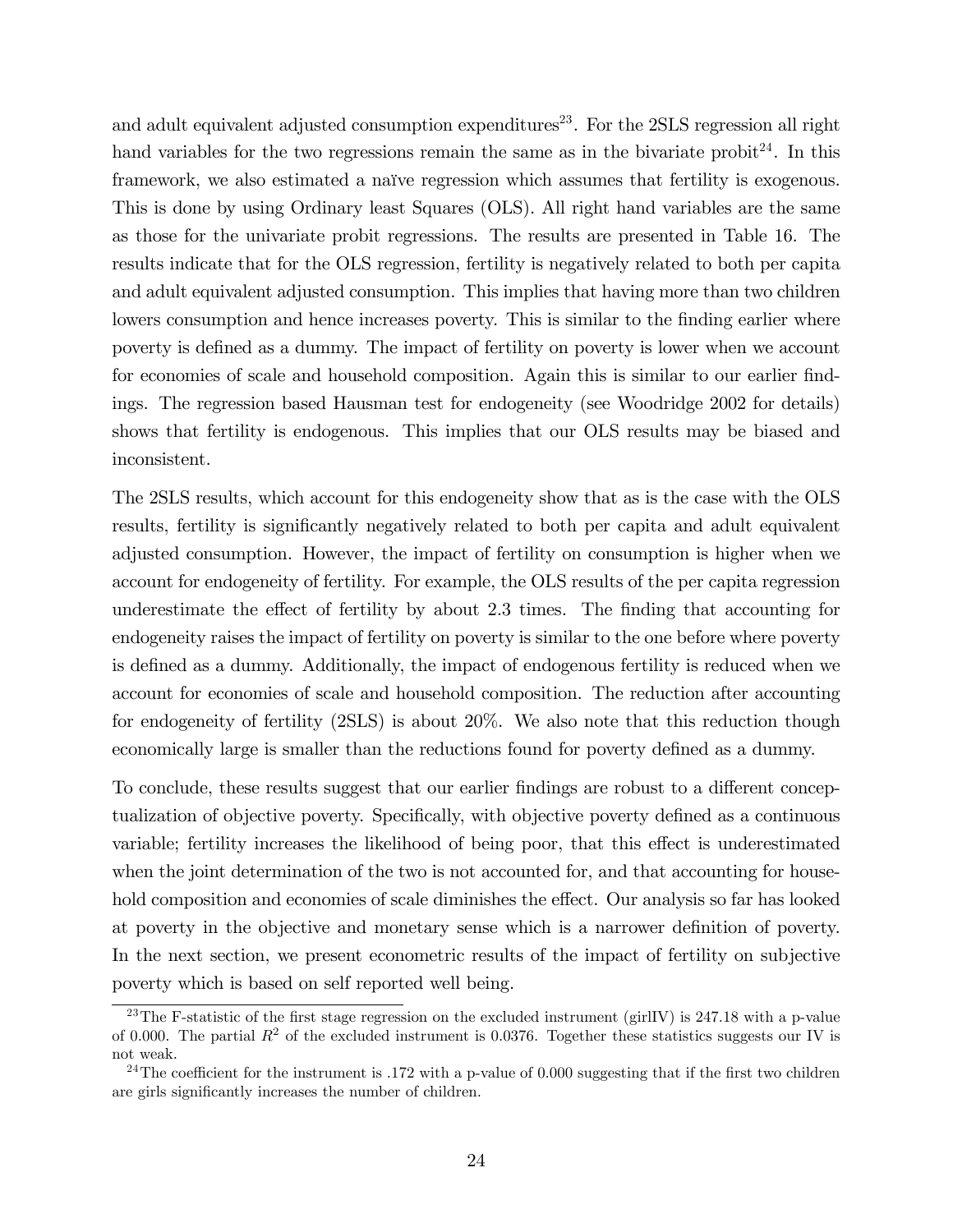### 5.6 Impact of fertility on subjective poverty

As before, we test for evidence of endogeneity between fertility and subjective poverty<sup>25</sup>. We find no evidence that fertility is endogenous with respect to subjective poverty. This is in stark contrast to the objective poverty analysis where we find that fertility is endogenous. We therefore present results in Table 17 of a univariate probit regression since fertility is exogenous.

Fertility is found to significantly lower the likelihood that a household will be subjectively poor. We find that fertility lowers the probability of being poor by about 3%. This result is however different from the objective poverty analysis where we find consistently that fertility increases the probability of being poor. This perhaps reflects rural Malawi's social cultural context where those households with more children are treated with respect and those with few or without children are looked at with some contempt. That is, having more children elevates your status in society and these intangible benefits feed into peoples' sense of wellbeing. Another possible explanation is that there is discounting taking place in the sense that households with more children expect to have a higher future discounted income and therefore feel less poor<sup>26</sup>. The results also suggest that the higher the dependency ratio, the lower the subjective poverty, again we found an opposite effect for monetary poverty. In terms of the magnitudes, we note that the probability of feeling poor is lowered by 2.5%. The fact that having more dependents makes households feel less poor can also be explained by the cultural context that the more people depend on you the higher will be your social status. And this intangible benefit is reflected in lower subjective poverty.

Interestingly, for all the other variables the results are similar in terms of the signs and statistical significance to those for monetary poverty. For example; education of the father, number of enterprises, loans, growing tobacco, land, and ownership of livestock lower the likelihood of being subjectively poor. We included a dummy variable marital status to capture some of the characteristics of the household head. We have three classes; monogamous (mono), polygamous (poly) and the base category is those who are not married i.e. widowed, divorced, or separated<sup>27</sup>. The results indicate that being married lowers the probability of feeling poor. We further note that the decrease in the likelihood of feeling poor is higher for polygamous households than it is for monogamous households. Specifically, relative to being widowed, divorced, or separated, being polygamous lowers the probability of being

<sup>&</sup>lt;sup>25</sup>We estimated a recursive bivariate probit of subjective poverty and fertility, the Chi-square value (Pvalue) of the Wald test for exogeneity of fertility is 0.17 (0.6766).

 $26\text{We would like to thank Erik Thorbecke for pointing out this possible explanation.}$ 

<sup>27</sup> In our sample 64% are monogamous, 9.6% are polygamous, and 26.4% are either widowed or divorced or separated.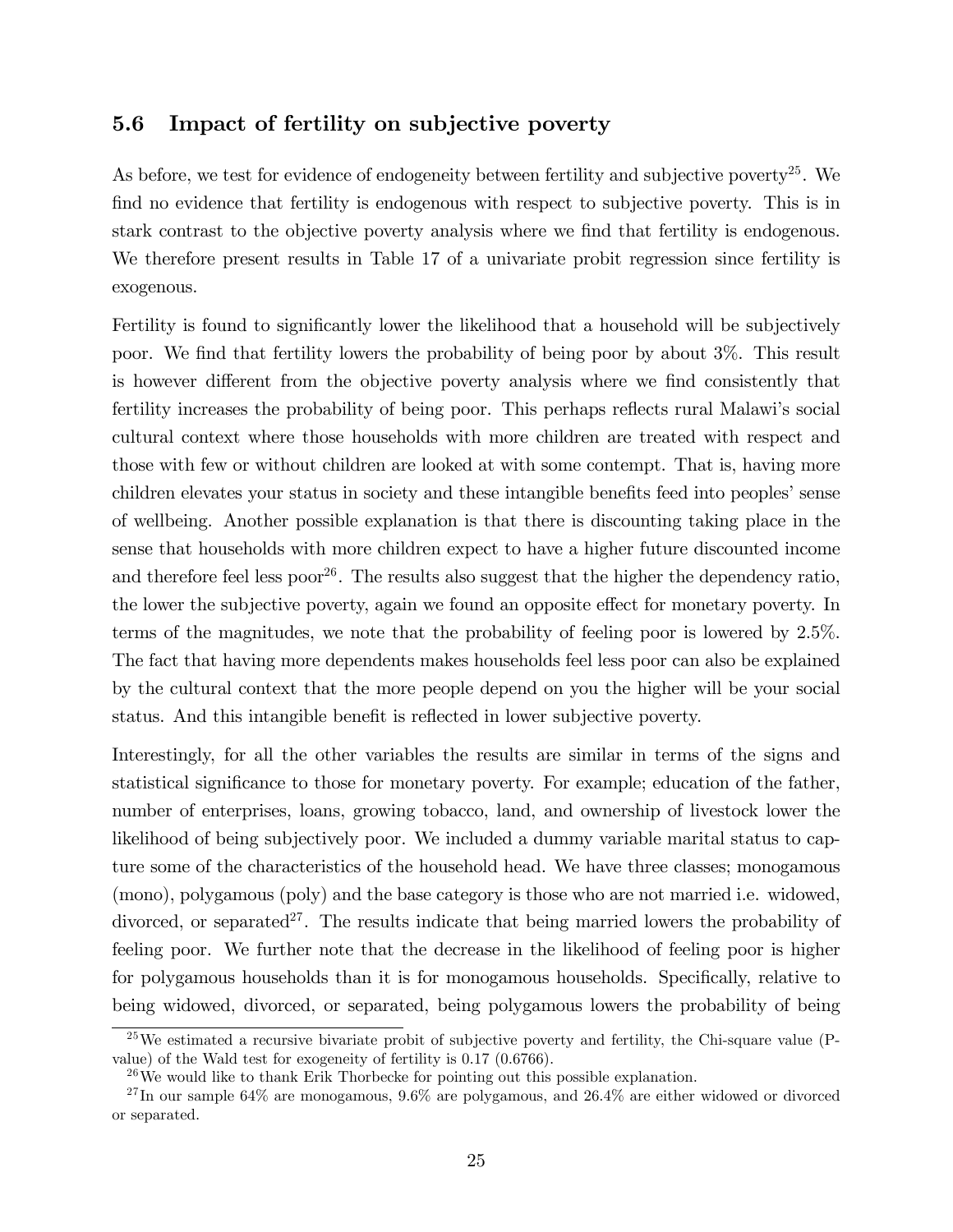subjectively poor by 7.6% as against 5.9% for monogamous households. The same cultural explanation can be given here where being married raises your status, and having more wives further increases the respect that people may give you. The level of per capita annualized real consumption is also included to capture household income status. We find that household economic status lowers the probability of feeling poor by about 10%.

### 5.7 Sample selection bias

As discussed earlier, our results are based on a restricted sample of women aged between 20 and 40, and the oldest child is under 17. This is motivated by the fact we need to have households which still have at least the first two children at home. However, this restriction may lead to a selected sample i.e. a non-random sample. Sample selection may bias our results. Sample selection may arise from; a) the possibility that older children may still be at home, b) the fact that women in developing countries tend to marry at a very young age, and c) the possibility that some women may start bearing children much later in life. To check the extent to which the restriction affects our results, we re-estimated the previous regressions with the mother's age relaxed to between 17 and 50, and the oldest child to under 20. With this relaxation, the sample size increases to 4572 rural households.

The results are similar to those found before, thus giving us confidence that our conclusions are invariant to the age restrictions. For example (compare with Table 15), when objective poverty is defined as a dummy and we control for household composition and economies of scale, the marginal effects (standard errors) of fertility for the recursive bivariate probit are 0.014 (0.003), 0.035 (0.006) and 0.148 (0.021) for ultra poor, World Bank U\$S1 and poor poverty lines respectively. The same picture emerges when objective poverty is defined as a continuous variable (compare with Table 16), with 2SLS coefficients (standard errors) of fertility being -0.426(0.126) and -0.325 (0.116) for per capita and adult equivalent adjusted consumption respectively<sup>28</sup>. Similarly, the relaxation does not change our conclusions regarding the impact of fertility on subjective poverty. The marginal effect and standard error of fertility on subjective poverty (compare with Table 17 ) are -0.022 and 0.002 respectively.

### 5.8 Two child versus one child families

In keeping with the literature (e.g. Angrist and Evans 1998; Gupta and Dubey 2006), our analysis has been based on the restriction of our sample to families with at least two children.

<sup>&</sup>lt;sup>28</sup>The results are also similar for exogenous fertility on objective poverty.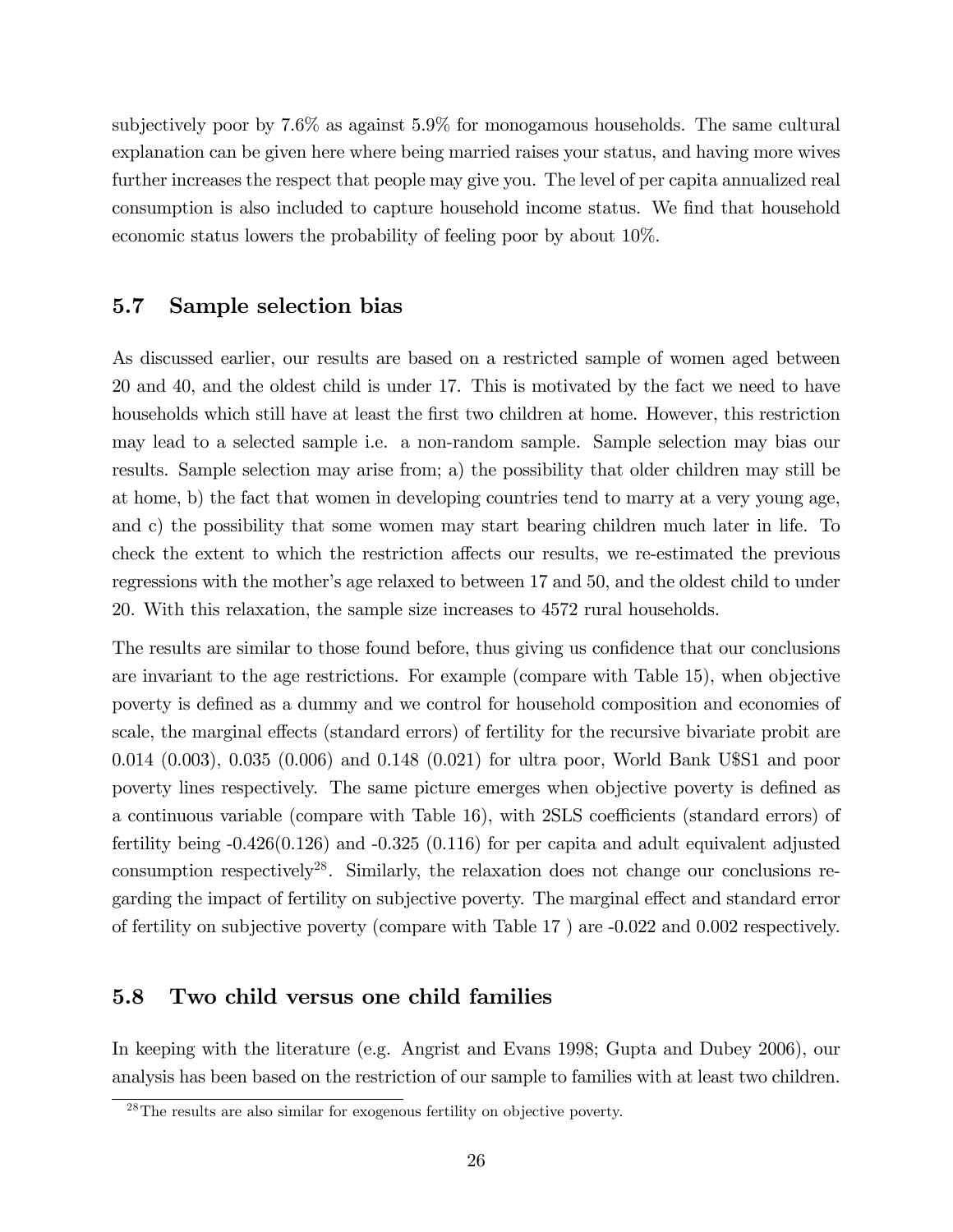We have argued that son preference which we use as our IV, would be more evident in the birth of the third child and not the second child, since most families prefer having at least two children. With this restriction, the corresponding son preference IV (two girls first) only works in causing exogenous variation in the transition from the second to the third child. However, with this restriction, the higher-order birth IV may be correlated with poverty. It may potentially be correlated with poverty in the sense that poorly nourished women may have difficulty conceiving three times. This possible correlation may make the IV invalid, and thus making our results inconsistent. To check if our results are affected by this potential problem, we re-estimated the previous regressions using a sample of families with at least one child. For these new regressions, fertility  $(Z_i)$  is re-defined as equal to one if a household has more than one child and zero if it has one<sup>29</sup>. The corresponding IV  $(M_i)$ , is re-defined as a dummy equal to one if the first child is a girl, and zero if the first child is a boy<sup>30</sup>. With this relaxation, the sample size increases to 6595 rural households.

The pattern of results is generally similar to those found before albeit with higher marginal effects<sup>31</sup>. For example (compare with Table 15), when objective poverty is defined as a dummy and we control for household composition and economies of scale, the marginal effects (standard errors) of fertility for the recursive bivariate probit are  $0.032$  ( $0.002$ ),  $0.044$ (0.003) and 0.203 (0.001) for ultra poor, World Bank U\$S1 and poor poverty lines respectively. A similar conclusion is arrived at when objective poverty is defined as a continuous variable (compare with Table 16), with 2SLS coefficients (standard errors) of fertility being -0.612(0.014) and -0.511 (0.033) for per capita and adult equivalent adjusted consumption respectively. Interestingly, with the relaxation we find that the marginal effect of fertility on subjective poverty is lower. The marginal effect and standard error of fertility on subjective poverty (compare with Table 17 ) are -0.014 and 0.004 respectively. This suggests that while having a child makes a household feel less poor, higher-order births have an even bigger effect on subjective poverty. Since the general findings are not different from those found using a sample of families with at least two children, this reassures us that our conclusions are robust to the definition of family size.

<sup>29</sup>See equation 4, for comparison.

<sup>30</sup>See equation 3, for comparison.

 $31$ The mother's age was restricted to between 15 and 40, and the oldest child to under 17. It should be pointed out that alternative restrictions did not affect our conclusions.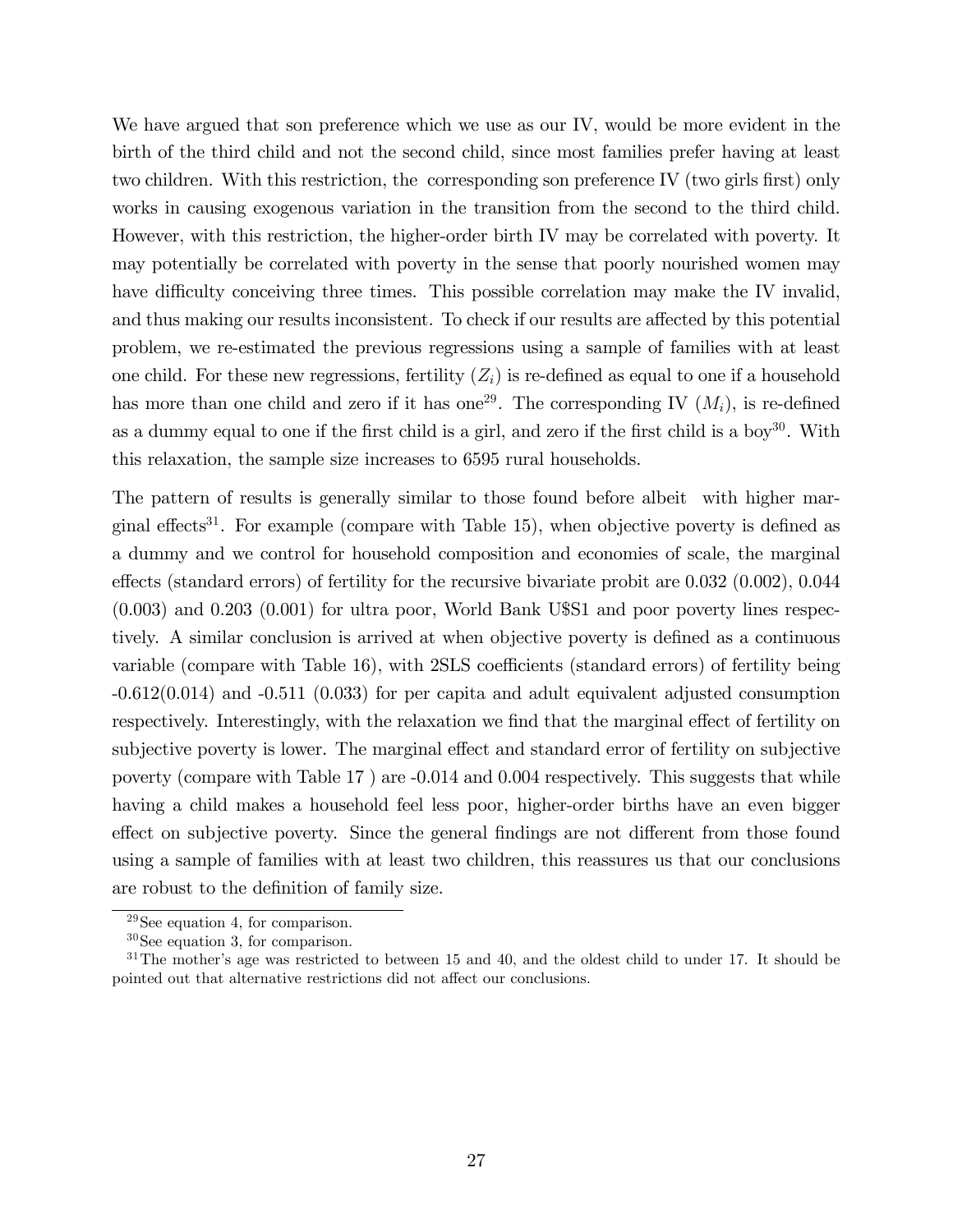# 6 Conclusions

In the paper, we sought to find the impact of fertility on poverty while recognizing the fact that the two variables are jointly determined. The study uses data from the Second Malawi Integrated Household Survey (IHS2). By using a natural experiment, son preference as our instrumental variable, we are able to use exogenous variation in number of children to uncover the causal effect of fertility on poverty of rural households in Malawi. First, we have looked at poverty defined in the monetary sense. A menu of three poverty lines has been used to check the sensitivity of our results to the choice of a poverty line. Results from the naïve probit models show that fertility increases the likelihood of being poor. Since fertility is found to be endogenous, we estimated a recursive bivariate probit where son preference is used as an IV. For the bivariate probit models, it has been found that fertility increases the likelihood of being poor as well. However, this effect is larger for endogenous fertility, implying that when fertility is treated as exogenous its effect on poverty is underestimated. For both the base scenario of exogenous fertility and that of endogenous fertility, its impact has been found to be robust to choice of poverty line. The positive impact of fertility on objective poverty has also been shown to hold when household composition and economies are accounted for, though the effect tends to be reduced. It has also been demostrated that when objective poverty is conceptualized as a continuous variable this does not change our finding that fertility increases poverty and that its effect is higher when fertility is endogenous.

Second, we have looked at poverty defined more broadly by using self rated assessments of welfare. It has been shown that subjective poverty and objective poverty are related albeit weakly. Interestingly, fertility has been found to be exogenous with respect to subjective poverty, probably suggesting that the endogeneity of fertility is a monetary phenomenon. In terms of its impact on subjective poverty, it has been found to have the opposite effect to that found under objective poverty. That is having more than two children lowers the probability of feeling poor, probably reáecting the fact that having more children elevates your status in society and these intangible benefits feed into peoples' sense of wellbeing. This contradiction in the impact of fertility on the narrower objective poverty and the broader subjective poverty might be a possible explanation for why families in rural Malawi have many children (in spite of this making them poor in the objective monetary sense) as it makes them feel less poor.

Though the study is able to estimate a causal relationship between fertility and poverty, it is worth pointing out that the study is static in nature and therefore cannot capture dynamic aspects of the relationship between poverty and fertility.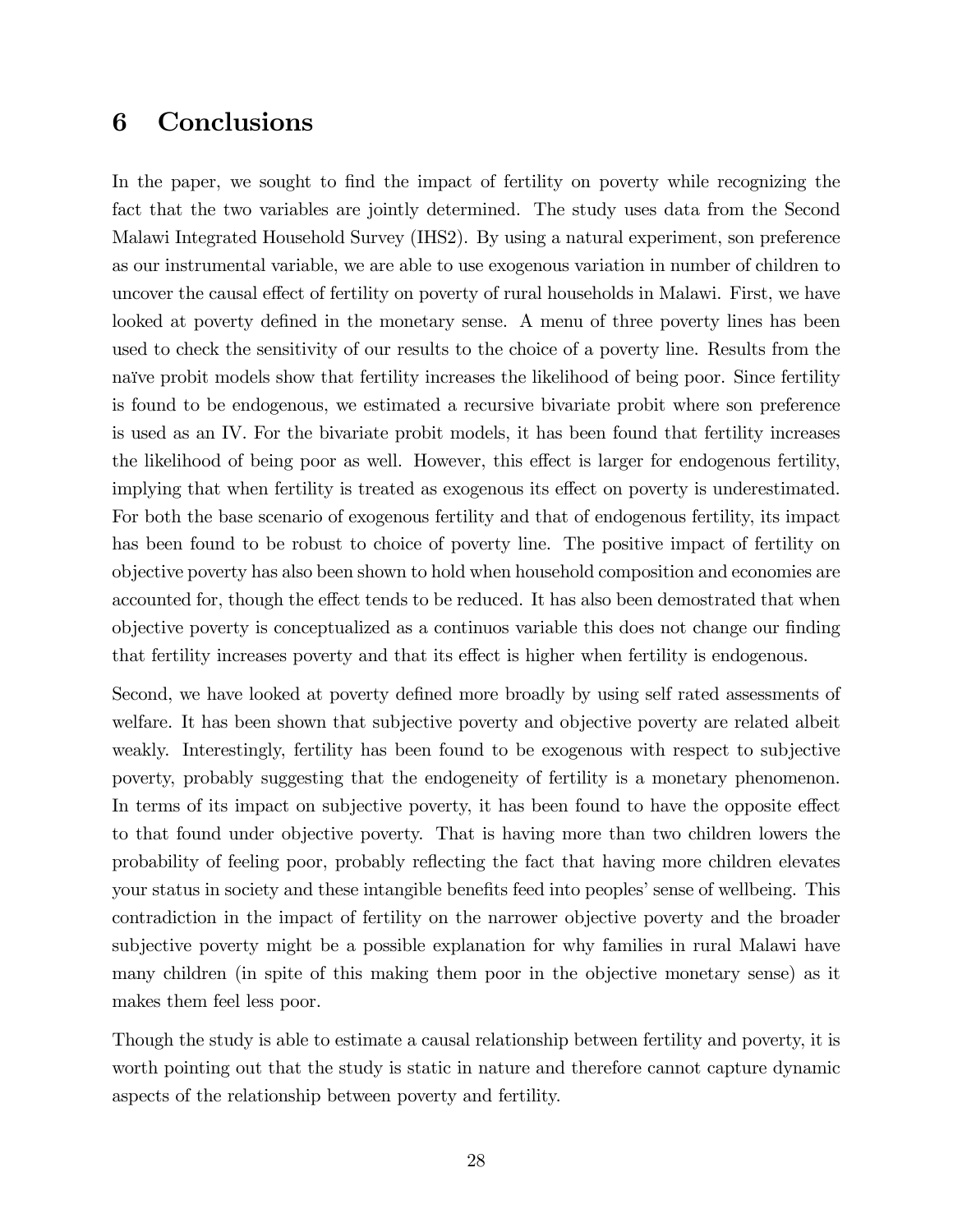# References

Angrist, J. D. and Evans, W.N., (1998), "Children and Their Parents' Labor Supply: Evidence from Exogenous Variation in Family Size," American Economic Review Vol. 88, pp. 450-477.

Becker, G. and Lewis H.G., (1973), "On the Interaction between the Quantity and Quality of Children," Journal of Political Economy, Vol. 81, pp. 279-288.

Bielicki, T. (1986), "Physical Growth as a Measure of Economic Well-being of Populations: The Twentieth Century ," In Human Growth: A Comprehensive Treatise, 2nd ed. (F. Falkner and J. Tanner, Ms.). New York: Plenum, Vol. 3

Birdsall, N. (1977), "Analytical Approaches to the Relationship of Population Growth and Development," Population and Development Review, Vol. 3, pp. 63- 102.

Birdsall, N. and C. Griffin, (1988), "Fertility and poverty in developing countries, " Journal of Policy Modeling, Vol. 10, pp. 29-55.

Birdsall, N., (1980), "Population and Poverty in the Developing World," World Bank Staff Working Paper, 404, Washington D.C.: The World Bank.

Bokosi F.K (2006), "Household Poverty Dynamics in Malawi: A bivariate probit analysis," Journal of applied sciences, Vol. 7, pp. 258-262.

Bronars, S.G., and Grogger, J., (1994), "The Economic Consequences of Unwed Motherhood: Using Twins as a Natural Experiment," American Economic Review, Vol. 84, pp. 1141–1156.

Casterline, J., Cooksey, E., and Ismail, A. (1987), "Household Income and Survival in Egypt," Population, Health, and Nutritional Technical Note 87- 12, The World Bank, Washington,D.C.

Chernichovsky, D., 1984, "Socioeconomic correlates of fertility behavior in rural Botswana," Genus, Vol. 40 , pp. 129-146.

Chun H and Oh J.  $(2002)$ , "An instrumental variable estimate of the effect of fertility on the labour force participation of married women," *Applied Economics Letters*, Vol. 9, pp. 631-634

Cohen, B. and W. House, (1994), "Demographic behavior and poverty: micro-level evidence from southern Sudan," World Development, Vol. 22, pp. 1031-1044.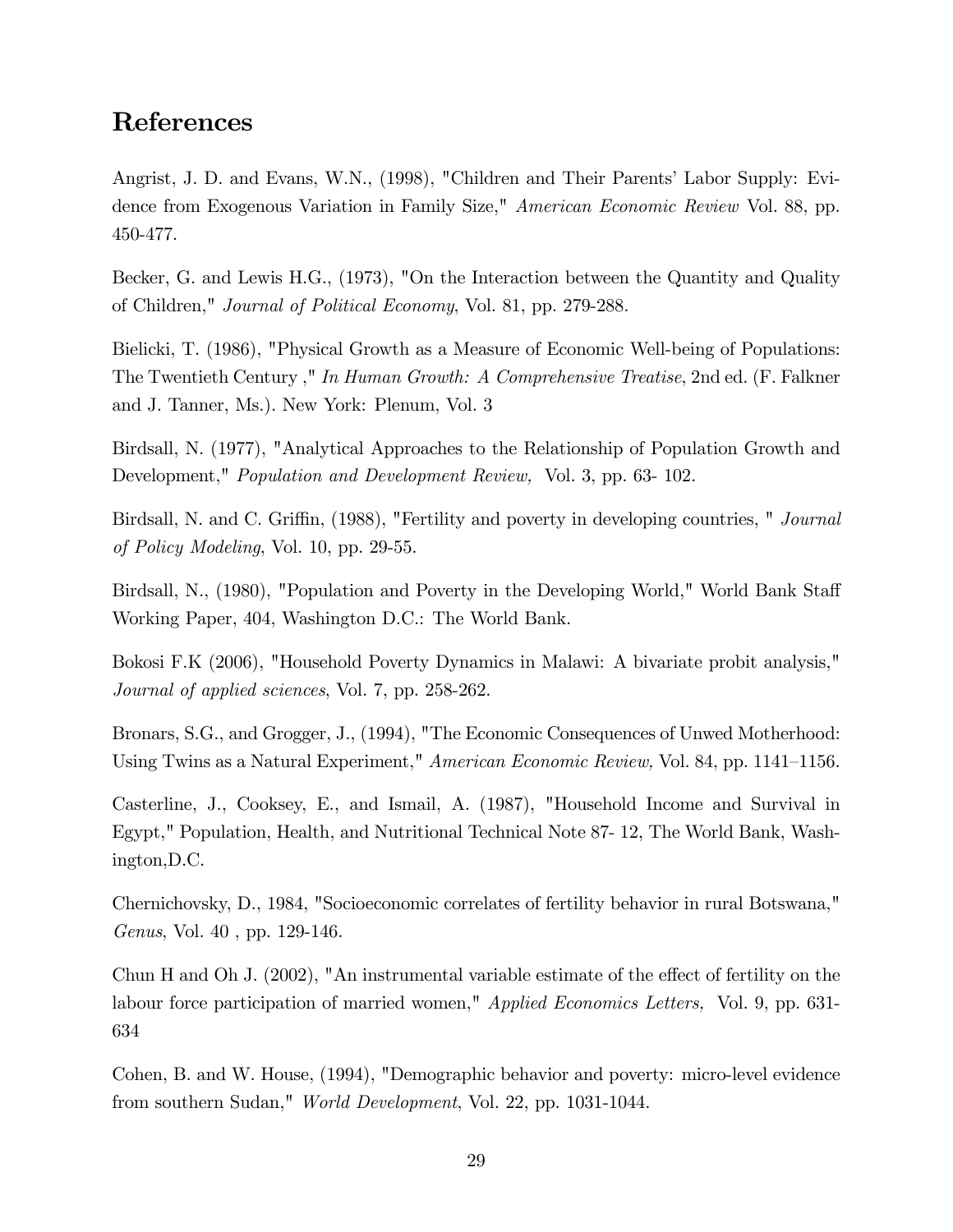Deaton A and Zaidi S (2002), "Guidelines for Constructing Consumption Aggregates For Welfare Analysis,". Living Standards Measurement Study Working Paper No 135, Washington, D.C: The World Bank.

Devereux S, Baulch B, Phiri A, Sabates-Wheeler R (2006), "Vulnerability to Chronic Poverty and Malnutrition in Malawi: A report for DFID Malawi," [online] available at www.aec.msu.edu/fs2/mgt/caadp/malawi\_pva\_draft\_052606\_Önal\_draft.pdf

Foster, J., Greer, J. and Thorbecke, E., (1984), "A Class of Decomposable Poverty Measures,"Econometrica, Vol. 52, pp. 761-766

Godlonton S and Keswell M (2005), "The impact of health on poverty: evidence from the south African: integrated family survey,"South African Journal of Economics, Vol 73, pp. 133-148.

Greene, W.H. (2003), Econometric Analysis, Upper Saddle River, NJ: Prentice Hall

Grootaert, C. (1997), "The Determinants of Poverty in Cote d'Ivoire in the 1980s," Journal of African Economies, Vol. 6, pp. 169-196.

Gupta N .D and Dubey A (2005), "Fertility and the Household's Economic Status: A Natural Experiment using Indian Micro Data," Journal of Development Studies, Vol. 42, pp. 110-138.

Haughton J. and Haughton D. (1998), "Are simple tests of son preference useful? An evaluation using data from Vietnam," Journal of population economics, Vol. 11, pp. 495-516

Hentschel, J., and Lanjouw, P., (1996), "Constructing an indicator of consumption for the analysis of poverty:Principles and illustrations with reference to Ecuador," Living standards measurement study working paper no. 124. The World Bank, Washington, DC.

Kalugina E. Najman B. (2002), "Labour and Poverty in Russia Self-Rated Perceptions and Monetary Evaluations," [online] available on http:// ecsocman.edu.ru/images/pubs/2004/02/10/0000148505/07\_01\_03.pdf

Ketkar, S. L., (1979),"Determinants of Fertility in a Developing Society: The Case of Sierra Leone," Population Studies, Vol. 33, pp. 479-488.

Kingdon G.G and Knight J. (2003), "Well-being poverty versus income poverty and capabilities poverty ?" CSAE working paper series no. 16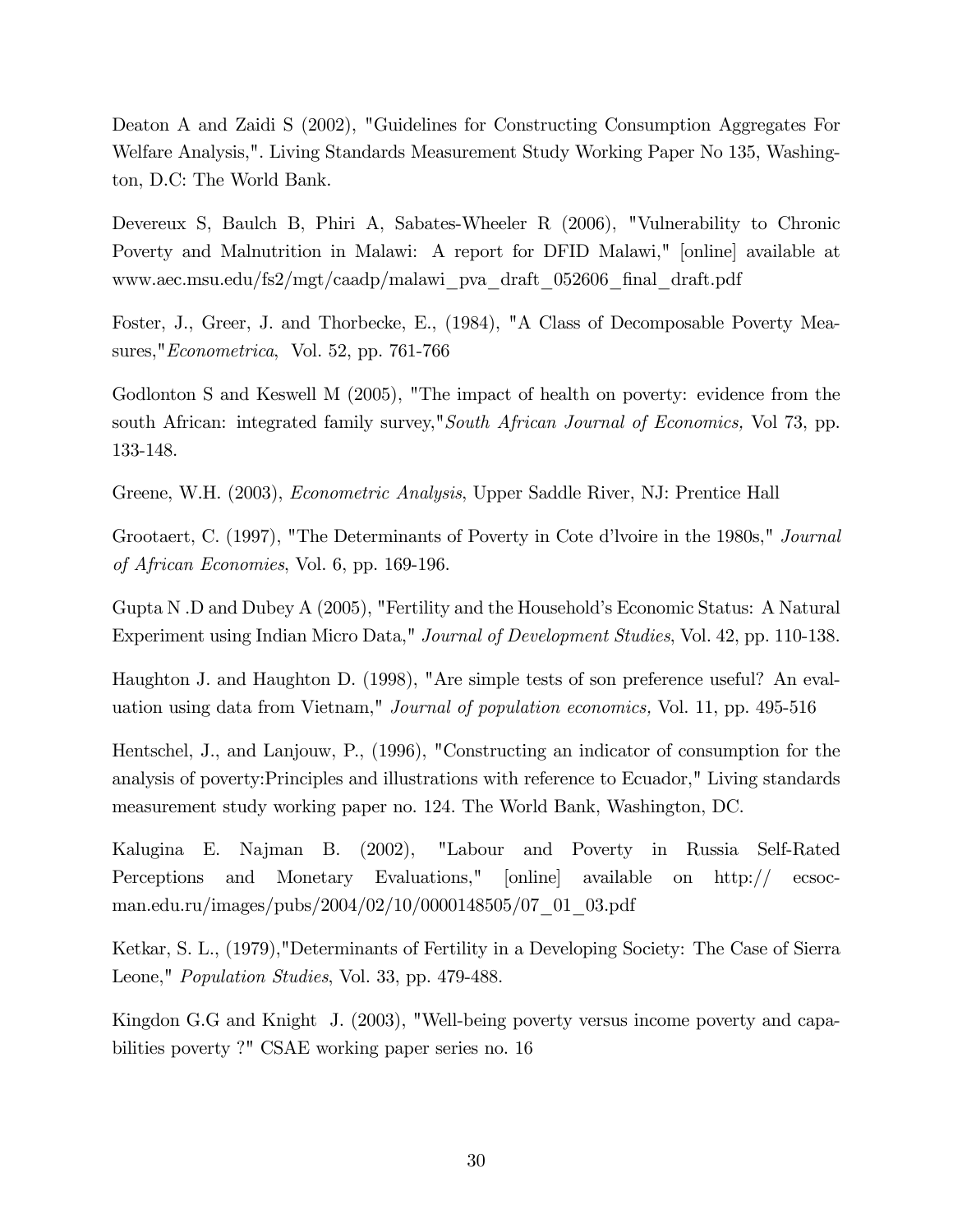Langani, Y.,(1997),"Groupes sociaux et fécondité au Burkina Faso. Une étude à partir de l'EDS de 1993," Mémoire de DEA. Institut de démographie. Louvain-la-Neuve, Université catholique de Louvain.

Lanjouw, P. F. and Ravallion, M. (1995), "Poverty and household size," *Economic Journal*, Vol. 105, pp. 1415-1434.

Lokshin M., Umapathi N., Paternostro S. (2004),"Robustness of Subjective Welfare Analysis in a Poor Developing Country," World Bank Policy Research Working Paper No.3191

Maddala, G. (1983), Limited Dependent and Qualitative Variables in Econometrics, New York: Cambridge University Press.

Manski, C. (1993), "Identification of Endogenous Social Effects: The Reflection Problem," Review of Economic Studies, Vol. 60, pp. 531-542.

Monfardini C and Radice R ( 2008), "Testing exogeneity in the bivariate probit model: a Monte Carlo study, " *Oxford Bulletin of Economics and Statistics*, Vol. 70, pp. 271-282.

Mukherjee S and Benson T. (2003), "The Determinants of Poverty in Malawi," World Development, Vol. 31, pp. 339-358.

National Statistical Office (1998), "Malawi population and housing census: Report of final census results," Zomba, Malawi: National statistical office, December

National Statistical Office (NSO) (2005), "Integrated household survey" [online] available at http://www.nso.malawi.net/data\_on\_line/economics/ihs/IHS2/overviewIHS2.html

Noumbissi, A. and J.-P. Sanderson, (1998), "Pauvreté et comportements démographiques au Cameroun," in F. Gendreau (ed.), Crises, pauvreté et changements démographiquesdans les pays du Sud. Paris: Estem, pp. 149-163.

Olsen, R.J. (1983), "Mortality Rates, Mortality Events, and Number of Births," American Economic Review Vol. 73, pp. 29-32.

Olsen, R.J. (1987), "Cross-Sectional Methods for Estimating the Replacement of Infant Deaths," Research in Population Economics (T.P. Schultz, Ed.). Greenwich, Connecticut: JAI, Vol. 6.

Pradhan M. and Ravallion M. (2000),"Measuring poverty using qualitative perceptions of welfare," Review of Economics and Statistics, Vol. 82, pp. 462-472.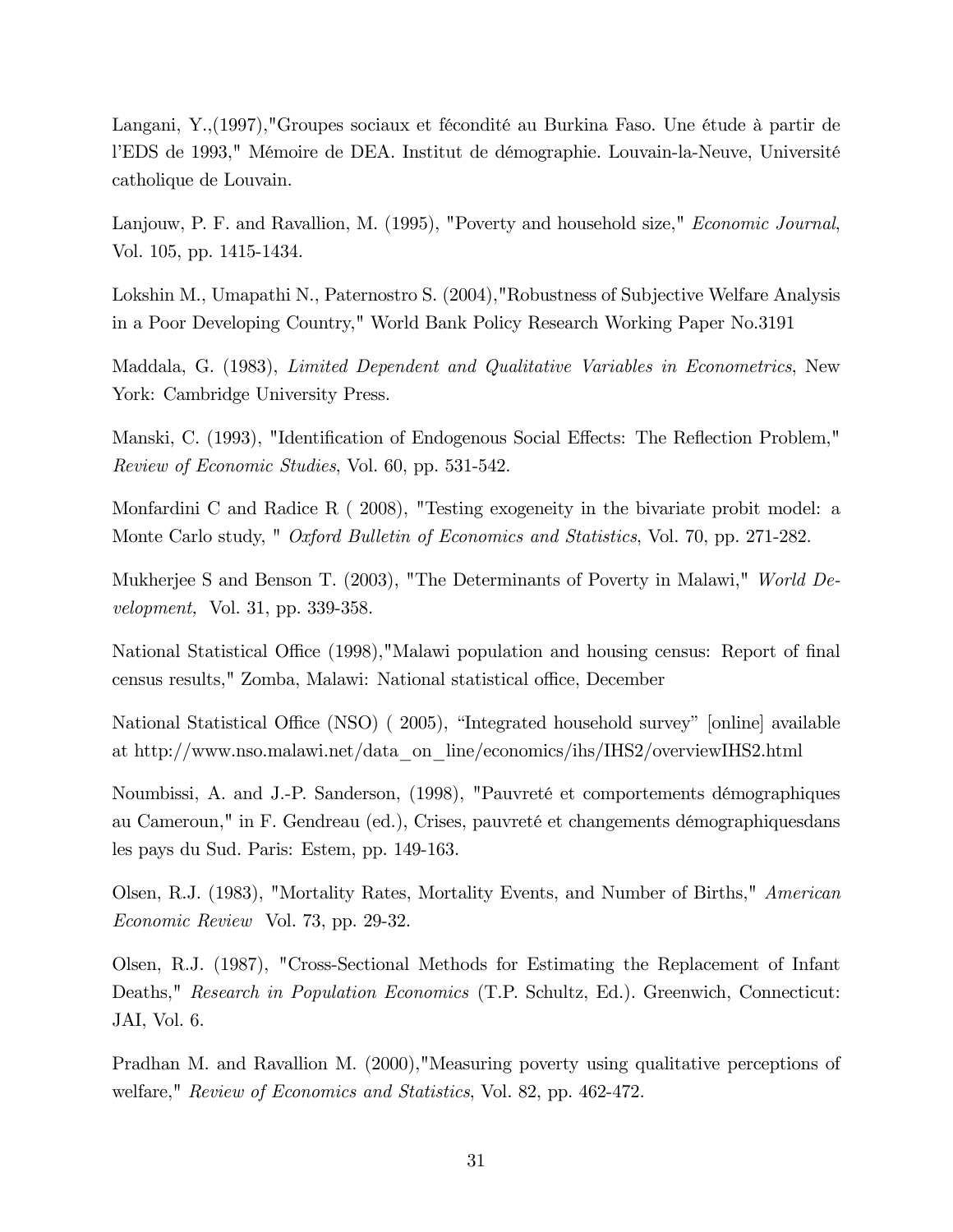Ravallion, M. (1996), "Issues in Measuring and Modeling Poverty," Economic Journal, Vol. 106, pp. 1328-1343.

Ravallion M., and Lokshin M.(2002), "Self-Rated Economic Welfare in Russia," European Economic Review, Vol. 46, pp.1453-1473.

Rosenzweig, M.R., and Schultz, T.P. (1987), "Fertility and Investments in Human Capital:Estimates of the Consequences of lmperfect Fertility Control in Malaysia," Yale University Economic Growth Center Discussion Paper No. 534, New Haven,Connecticut.

Rosenzweig, M.R., and Wolpin, K.I. (1980), "Testing the Quantity-Quality Fertility Model: The Use of Twins as a Natural Experiment," Econometrica, Vol. 48, pp. 227-240.

Rosenzweig M. and Wolpin K. (2000), "Natural "Natural Experiments," Journal of Economic Literature, Vol. 38, pp 827-874.

Sen, A. (1984), Resources, Values and Development, Cambridge, M.A.: Harvard University Press.

United Nations Development Fund (UNDP) (2006), "Human development report,"[online] http://hdr.undp.org/hdr2006/statistics/countries/country\_fact\_sheets/cty\_fs\_MWI.html

Van Praag, B.M.S., (1971), "The welfare function of income in Belgium: An empirical investigation," European Economic Review, Vol. 2, pp. 337-369.

White, H. and Masset, E.  $(2003)$ , "Constructing the poverty profile: An illustration of the importance of allowing for household size and composition in the case of Vietnam," Development and Cultural Change, Vol. 34, pp. 105-126.

Willis, R.J., (1973), "A New Approach to the Economic Theory of Fertility Behavior," Journal of Political Economy, Vol. 81, pp. S14-S64.

Wooldridge, Jeffrey M. (2002), *Econometric Analysis of Cross Section and Panel Data*, Cambridge, Mass: MIT Press.

World Bank (2005), "Zambia: Poverty and Vulnerability Assessment," Report No 32573-ZM [online] available at http://www.sarpn.org.za/documents/d0001457/index.php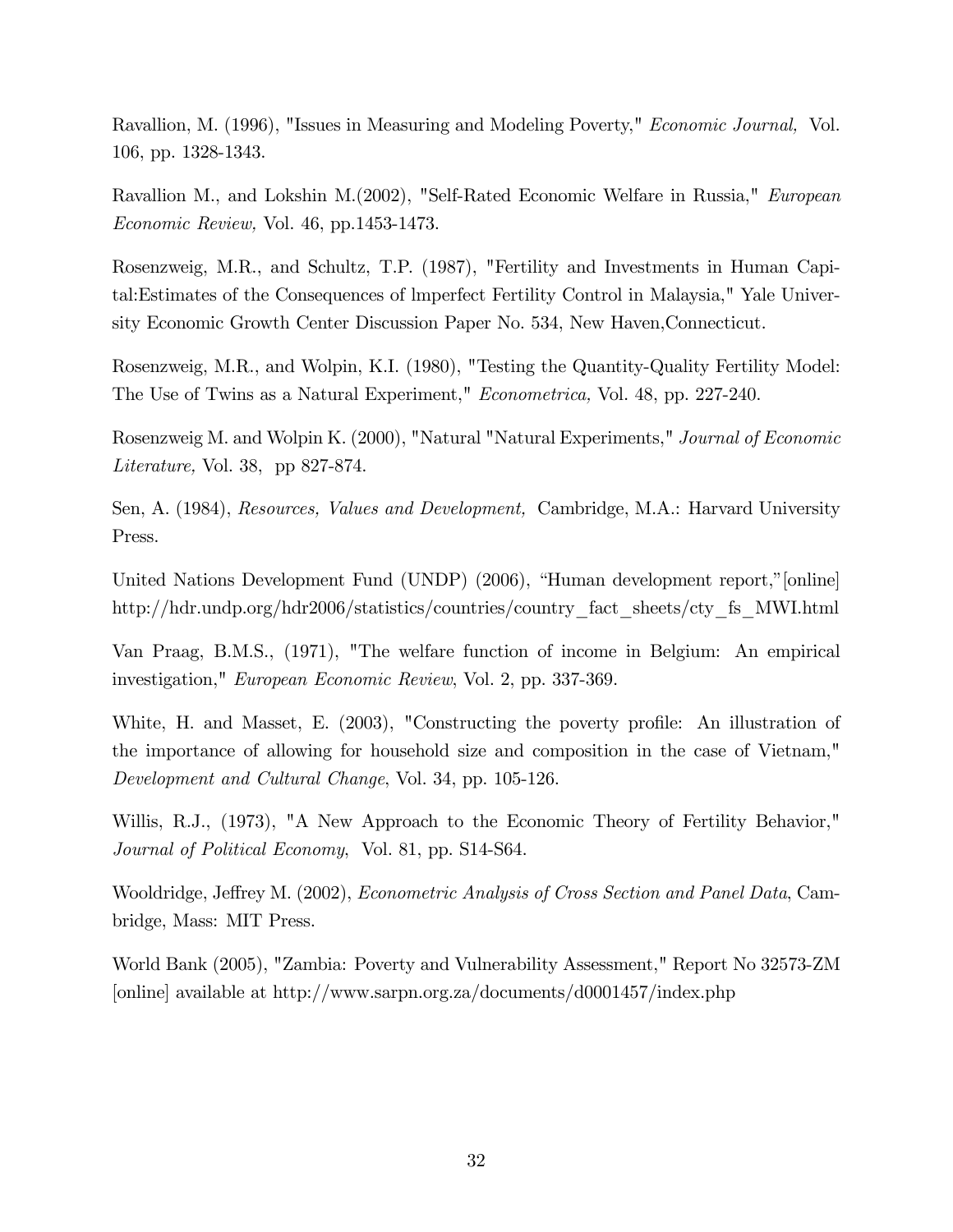| <b>Poverty line name</b> | <b>Poverty index</b>                         | Poverty line per year | <b>Poverty measure</b> |                            |
|--------------------------|----------------------------------------------|-----------------------|------------------------|----------------------------|
|                          |                                              |                       | <b>Restricted</b>      | $\underline{\mathbf{All}}$ |
| Ultra poor               | Headcount<br>Poverty gap<br>Poverty severity | MK10029               | 21.8%<br>5.1%<br>1.7%  | 24.4%<br>5.8%<br>2.0%      |
| Poor                     | Headcount<br>Poverty gap<br>Poverty severity | MK16165               | 52.5%<br>17.7%<br>7.8% | 56.4%<br>19.3%<br>8.7%     |
| World Bank (US\$1)       | Headcount<br>Poverty gap<br>Poverty severity | MK11051               | 27.7%<br>6.9%<br>2.5%  | 30.6%<br>7.9%<br>2.9%      |

# Table 1: Poverty lines and associated poverty rates

*Notes:*The ultra poor poverty line is a food poverty line. The poverty lines are expressed in Malawi Kwacha (MK).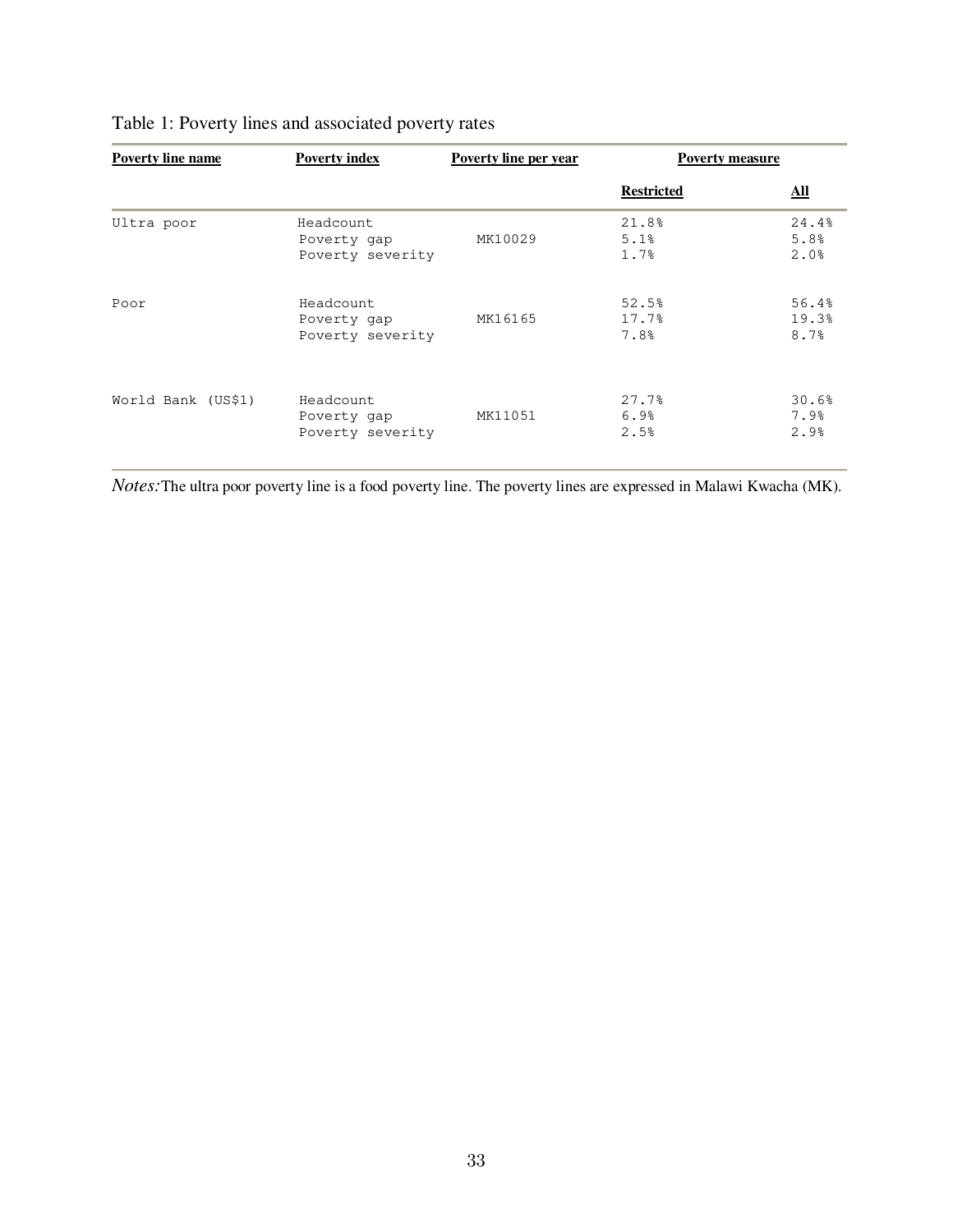| <b>Poverty line name</b>           | <b>Number of Children</b> | <b>Poverty Headcount</b><br><b>Restricted</b> | <u>All</u> |
|------------------------------------|---------------------------|-----------------------------------------------|------------|
|                                    |                           |                                               |            |
| Ultrapoor                          | Less than three           | 15.9%                                         | 17.5%      |
|                                    | Between three and six     | 33.1%                                         | 33.9%      |
|                                    | Greater than six          | 45.3%                                         | 42.8%      |
| Poor                               | Less than three           | 46.2%                                         | 47.3%      |
|                                    | Between three and six     | 69.1%                                         | 69.8%      |
|                                    | Greater than six          | 74.5%                                         | 71.6%      |
| World Bank (US\$1) Less than three |                           | 21%                                           | 22.8%      |
|                                    | Between three and six     | 40.8%                                         | 41.2%      |
|                                    | Greater than six          | 52.3%                                         | 48.8%      |

# Table 2: Poverty headcount and fertility

*Notes:* The ultra poor poverty line is a food poverty line.

# Table 3: Subjective poverty and number of children

|                       | Subjectively poor headcount |        |  |  |  |
|-----------------------|-----------------------------|--------|--|--|--|
| Number of children    | <b>Restricted</b>           | All    |  |  |  |
| Less than three       | 83.5%                       | 85.38% |  |  |  |
| Between three and six | 84.6%                       | 85.12% |  |  |  |
| Greater than six      | 76%                         | 76.51% |  |  |  |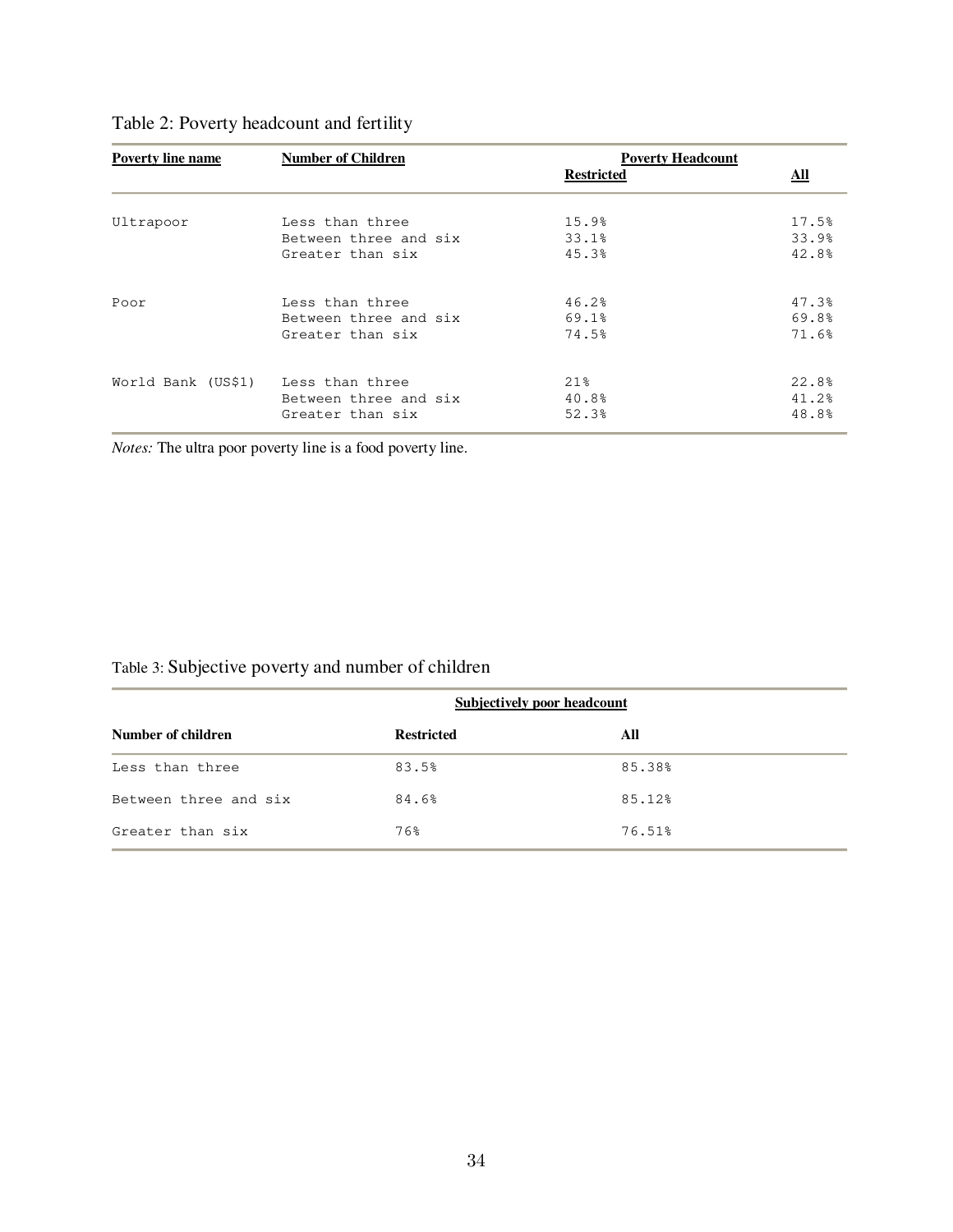|                       |                       |        | <b>Subjective poverty</b>                                      |       |              |           |
|-----------------------|-----------------------|--------|----------------------------------------------------------------|-------|--------------|-----------|
| Absolute poverty line | Non poor              |        | Poor                                                           |       | <b>Total</b> |           |
| <b>Ultrapoor</b>      | Non-Poor              | 1,261  |                                                                | 6,759 | 8,020        |           |
|                       | Poor                  | 98     |                                                                | 1,709 | 1,807        |           |
|                       | Total 1,359           |        |                                                                | 8,468 | 9,827        |           |
|                       |                       |        | Cramér's $V = 0.1156$ Chisquare= 157.9 Prob> Chisquare = 0.000 |       |              |           |
| Poor                  | Non-Poor              | 987    |                                                                | 4,195 | 5,182        |           |
|                       | Poor                  | 372    |                                                                | 4,273 | 4,645        |           |
|                       | Total                 | 1,359  |                                                                | 8,468 | 9,827        |           |
|                       | Cramér's $V = 0.1596$ |        | Chisquare= $260$ Prob> Chisquare = $0.000$                     |       |              |           |
| <b>World Bank</b>     | Non-poor              | 1,224  |                                                                | 6,283 | 7,507        |           |
|                       | Poor                  | 135    |                                                                | 2,185 | 2,320        |           |
|                       | Total                 | 1,359  |                                                                | 8,468 | 9,827        |           |
|                       | $Cramér's V =$        | 0.1290 | Chisquare= 191.5 Prob> Chisquare                               |       |              | $= 0.000$ |

# Table 4: Objective poverty and subjective poverty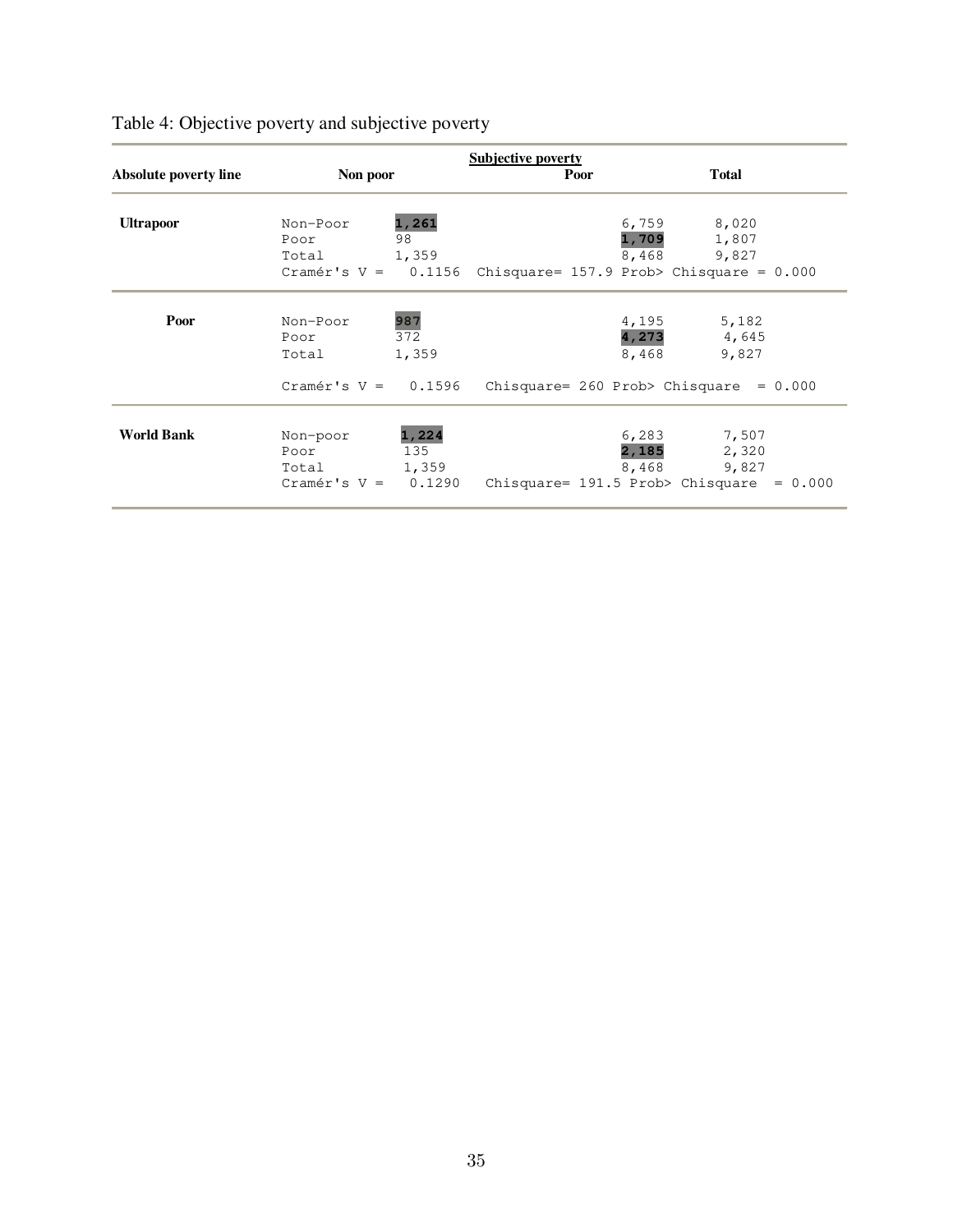|                    | <b>Restricted</b> |                           |          | All households            |
|--------------------|-------------------|---------------------------|----------|---------------------------|
| <b>Variable</b>    | <b>Mean</b>       | <b>Standard Deviation</b> | Mean     | <b>Standard Deviation</b> |
| <b>Demograhics</b> |                   |                           |          |                           |
| childno            | 2.910627          | .0365515                  | 2.423051 | .0286636                  |
| twok               | .7608118          | .0082506                  | .6108187 | .0066297                  |
| agemoth            | 29.10582          | .1096724                  | 37.50181 | .240289                   |
| depratio           | 1.361335          | .0169433                  | 1.187387 | .0141034                  |
| girlIV             | .188402           | .0071974                  | .1373361 | .00457                    |
| agemobirth         | 19.40541          | 3.838322                  | 19.85218 | 3.949439                  |
| <b>Education</b>   |                   |                           |          |                           |
| prifem             | .0983405          | .0067846                  | .1014171 | .0059358                  |
| primal             | .1592433          | .0108257                  | .1680409 | .0084645                  |
| <b>JCEfem</b>      | .0558154          | .0046985                  | .0536465 | .0037974                  |
| <b>JCEmale</b>     | .1136867          | .0065776                  | .1101352 | .0050674                  |
| <b>MSCEmal</b>     | .0438612          | .0042456                  | .0372241 | .0031862                  |
| fathnon            | .751661           | .0023005                  | .807705  | .0034122                  |
| mothnon            | .891231           | .0017032                  | .927293  | .0062371                  |
| fathpri            | .1127936          | .0063001                  | .0954657 | .0041973                  |
| motpri             | .0589645          | .0041884                  | .0425612 | .0027699                  |
| fasec              | .1355454          | .0073334                  | .096829  | .0050333                  |
| $m$ otsec          | .0498045          | .0044107                  | .0300455 | .0025036                  |
| <b>Employment</b>  |                   |                           |          |                           |
| wagefath           | .2328373          | .010074                   | .1859403 | .0076554                  |
| wagemot            | .0414332          | .0042292                  | .0309512 | .003083                   |
| chworkhom          | .504807           | .010293                   | .5184155 | .0073577                  |
| workout            | .0446999          | .0041152                  | .0746205 | .0039465                  |
| noenterp           | .4597906          | .016602                   | .4164337 | .0131016                  |
| <b>Agriculture</b> |                   |                           |          |                           |
| loan               | 1050.168          | 98.66299                  | 1635.488 | 582.397                   |
| tob                | .2657778          | .0119243                  | .2382278 | .0097572                  |
| landpc             | 0.58458           | 2.652096                  | 0.64926  | 1.424733                  |
| <i>lnlivestpc</i>  | 6.184791          | .02887696                 | 6.380213 | .0250001                  |
| <b>Religion</b>    |                   |                           |          |                           |
| muslim             | .125529           | .0077292                  | .1220689 | .0066006                  |
| catholic           | .257815           | .0109174                  | .2680185 | .0093857                  |
| protestant         | .6340125          | .0120363                  | .6403704 | .0100509                  |
| Community          |                   |                           |          |                           |
| clinic             | .2998732          | .0222924                  | .2924817 | .021051                   |
| trading            | .0224902          | .0064503                  | .024335  | .0067625                  |
| <b>Region</b>      |                   |                           |          |                           |
| north              | .1271692          | .0045091                  | .1283621 | .0034756                  |
| centre             | .4070733          | .0083056                  | .4092272 | .0059133                  |
| Sample size        | 3402              |                           | 6595     |                           |

### Table 5: Sample statistics

*Notes:* Restricted rural households are those which; have a mother aged between 20 and 40, the oldest child under 17, and have at least two biological children. All households are rural households with at least one child.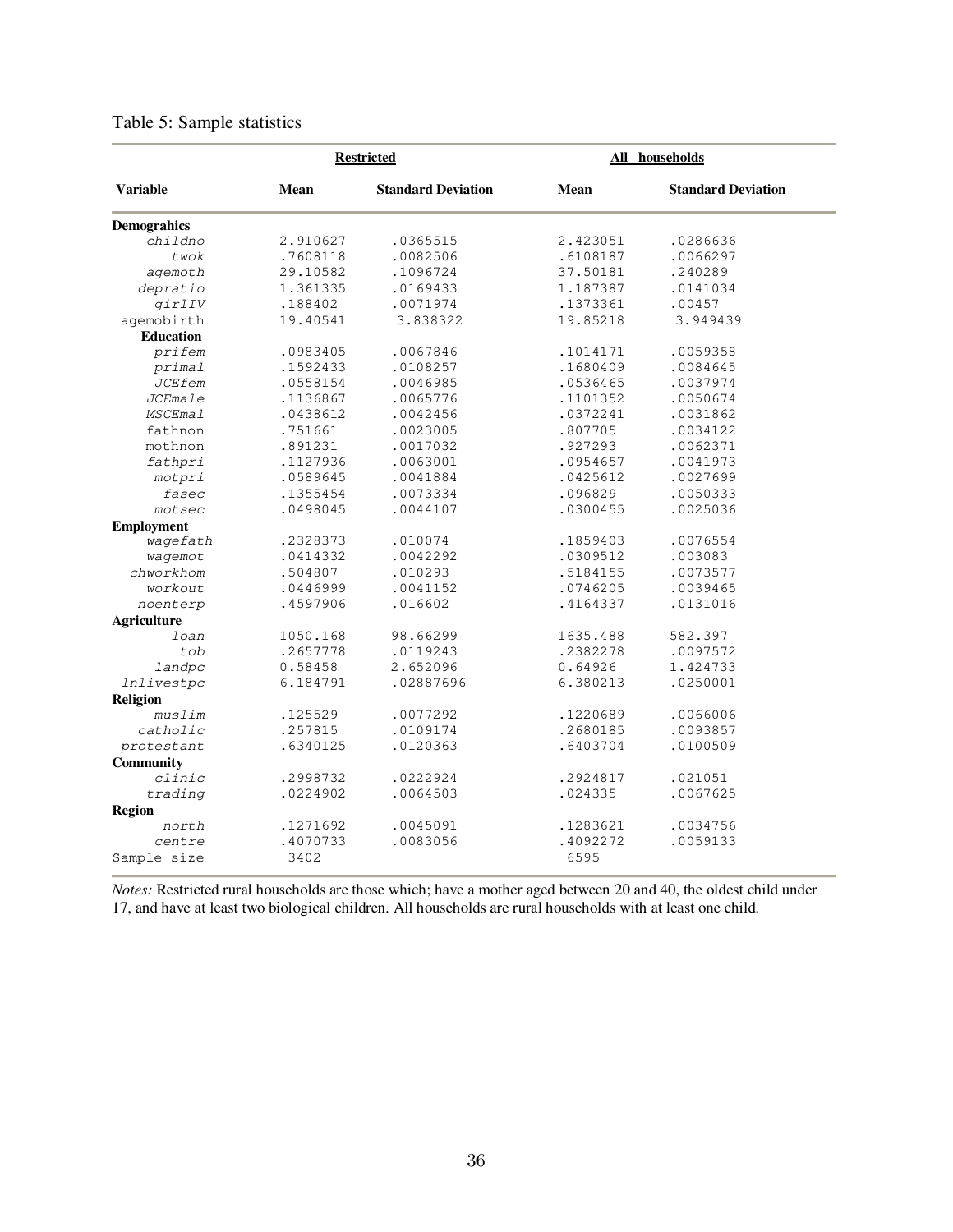| <b>Variable</b>     | <b>Ultrapoor</b> | Worldbank   | Poor        |
|---------------------|------------------|-------------|-------------|
| <b>Demographics</b> |                  |             |             |
| twok                | $0.109***$       | $0.134***$  | $0.225***$  |
|                     | (0.013)          | (0.016)     | (0.027)     |
| agemoth             | $0.004***$       | $0.004**$   | $0.006***$  |
|                     | (0.001)          | (0.001)     | (0.002)     |
| depratio            | $0.040***$       | $0.057***$  | $0.109***$  |
|                     | (0.007)          | (0.009)     | (0.016)     |
|                     | $-0.010***$      | $-0.010***$ | $-0.017***$ |
| agemobirth          |                  |             |             |
|                     | (0.002)          | (0.002)     | (0.003)     |
| <b>Education</b>    |                  |             |             |
| prifem              | $-0.028$         | $-0.042$    | $-0.123***$ |
|                     | (0.026)          | (0.033)     | (0.046)     |
| primal              | $-0.013$         | $-0.013$    | $-0.013$    |
|                     | (0.019)          | (0.023)     | (0.038)     |
| <b>JCEfem</b>       | $-0.017$         | $-0.023$    | 0.043       |
|                     | (0.034)          | (0.039)     | (0.060)     |
| JCEmale             | 0.041            | 0.033       | 0.055       |
|                     | (0.026)          | (0.033)     | (0.051)     |
| <b>MSCEmal</b>      | $-0.047$         | $-0.049$    | $-0.117$    |
|                     | (0.045)          | (0.051)     | (0.075)     |
| fathpri             | $-0.006$         | $-0.008$    | $-0.056$    |
|                     |                  |             |             |
|                     | (0.025)          | (0.031)     | (0.047)     |
| motpri              | $-0.010$         | 0.017       | 0.084       |
|                     | (0.035)          | (0.048)     | (0.065)     |
| fasec               | $-0.053**$       | $-0.088***$ | $-0.189***$ |
|                     | (0.024)          | (0.028)     | (0.053)     |
| motsec              | $-0.070***$      | $-0.066*$   | $-0.184***$ |
|                     | (0.025)          | (0.038)     | (0.062)     |
| <b>Employment</b>   |                  |             |             |
| wagefath            | $-0.038***$      | $-0.038**$  | $-0.060**$  |
|                     | (0.013)          | (0.016)     | (0.024)     |
| waqemot             | $-0.034$         | $-0.039$    | $-0.012$    |
|                     | (0.025)          | (0.031)     | (0.047)     |
| chworkhom           | 0.008            | 0.026       | 0.020       |
|                     | (0.014)          | (0.017)     | (0.025)     |
| workout             | 0.020            | 0.046       | 0.071       |
|                     |                  |             |             |
|                     | (0.028)          | (0.036)     | (0.051)     |
| noenterp            | $-0.020*$        | $-0.033**$  | $-0.095***$ |
|                     | (0.011)          | (0.013)     | (0.019)     |
| <b>Agriculture</b>  |                  |             |             |
| loan                | $-0.031**$       | $-0.041*$   | $-0.049**$  |
|                     | (0.002)          | (0.021)     | (0.024)     |
| tob                 | $-0.012$         | $-0.036**$  | $-0.096***$ |
|                     | (0.014)          | (0.016)     | (0.023)     |
| landpc              | $-0.021***$      | $-0.028***$ | $-0.034**$  |
|                     | (0.004)          | (0.003)     | (0.017)     |
| <i>lnlivestpc</i>   | $-0.032***$      | $-0.040***$ | $-0.062***$ |
|                     | (0.004)          | (0.005)     | (0.007)     |
| <b>Religion</b>     |                  |             |             |
| muslim              | 0.031            | 0.023       | 0.035       |
|                     | (0.026)          | (0.030)     | (0.042)     |
| catholic            |                  |             |             |
|                     | 0.029            | 0.032       | 0.018       |
|                     | (0.019)          | (0.024)     | (0.033)     |
| protestant          | $0.036**$        | 0.021       | 0.001       |
|                     | (0.017)          | (0.022)     | (0.032)     |

# Table 6: Marginal effects of the impact of exogenous fertility on poverty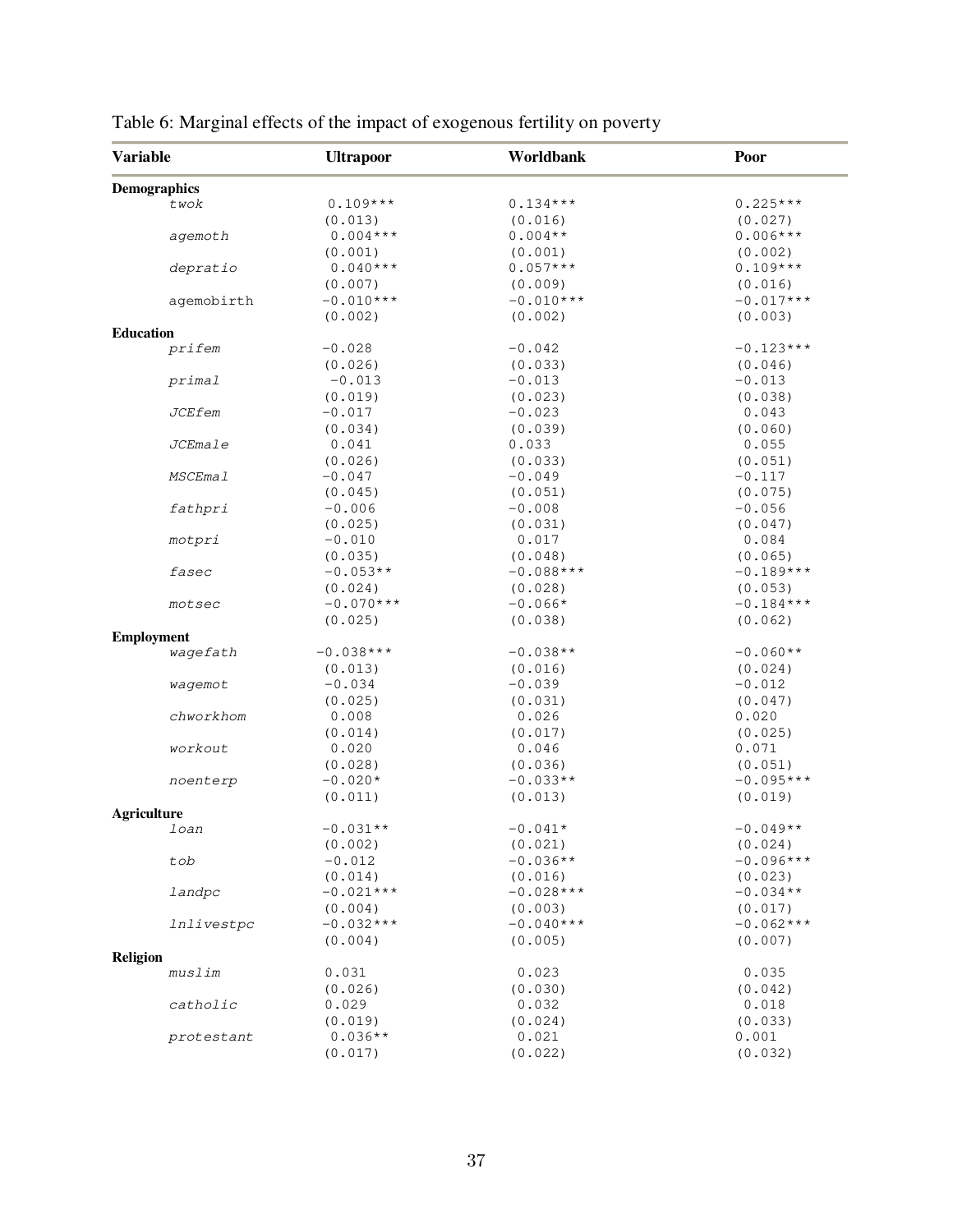### Table 6: continued

| <b>Variable</b>               | <b>Ultrapoor</b> | Worldbank   | Poor        |
|-------------------------------|------------------|-------------|-------------|
| <b>Community</b>              |                  |             |             |
| clinic                        | $-0.033***$      | $-0.048***$ | $-0.071***$ |
|                               | (0.012)          | (0.014)     | (0.021)     |
| trading                       | $-0.028$         | $-0.042$    | $-0.093$    |
|                               | (0.032)          | (0.038)     | (0.062)     |
| <b>Region</b>                 |                  |             |             |
| north                         | 0.016            | 0.010       | 0.045       |
|                               | (0.017)          | (0.020)     | (0.031)     |
| centre                        | $-0.105***$      | $-0.144***$ | $-0.190***$ |
|                               | (0.012)          | (0.015)     | (0.022)     |
| Loglikelihood                 | $-1274.66$       | $-1470.5$   | $-1904.2$   |
| Chisquare                     | 511.47           | 624.9       | 892.5       |
| Prob > Chisquare              | 0.00             | 0.00        | 0.00        |
| Sample size                   | 3402             | 3402        | 3402        |
| $M^{c}$ Fadden R <sup>2</sup> | 0.167            | 0.175       | 0.19        |

*Notes:* The significance asterisks are defined as follows: \* p<0.10, \*\* p<0.05, \*\*\* p<0.01. The dependent variable is a poverty indicator based on annualized per capita real consumption expenditure. The coefficients are marginal effects evaluated as partial changes at the mean value of the continuous covariates. For dummy covariates, the partial changes are measured as a discrete change in the poverty indicator as the dummy covariate changes from 0 to 1. Numbers in parentheses are standard errors.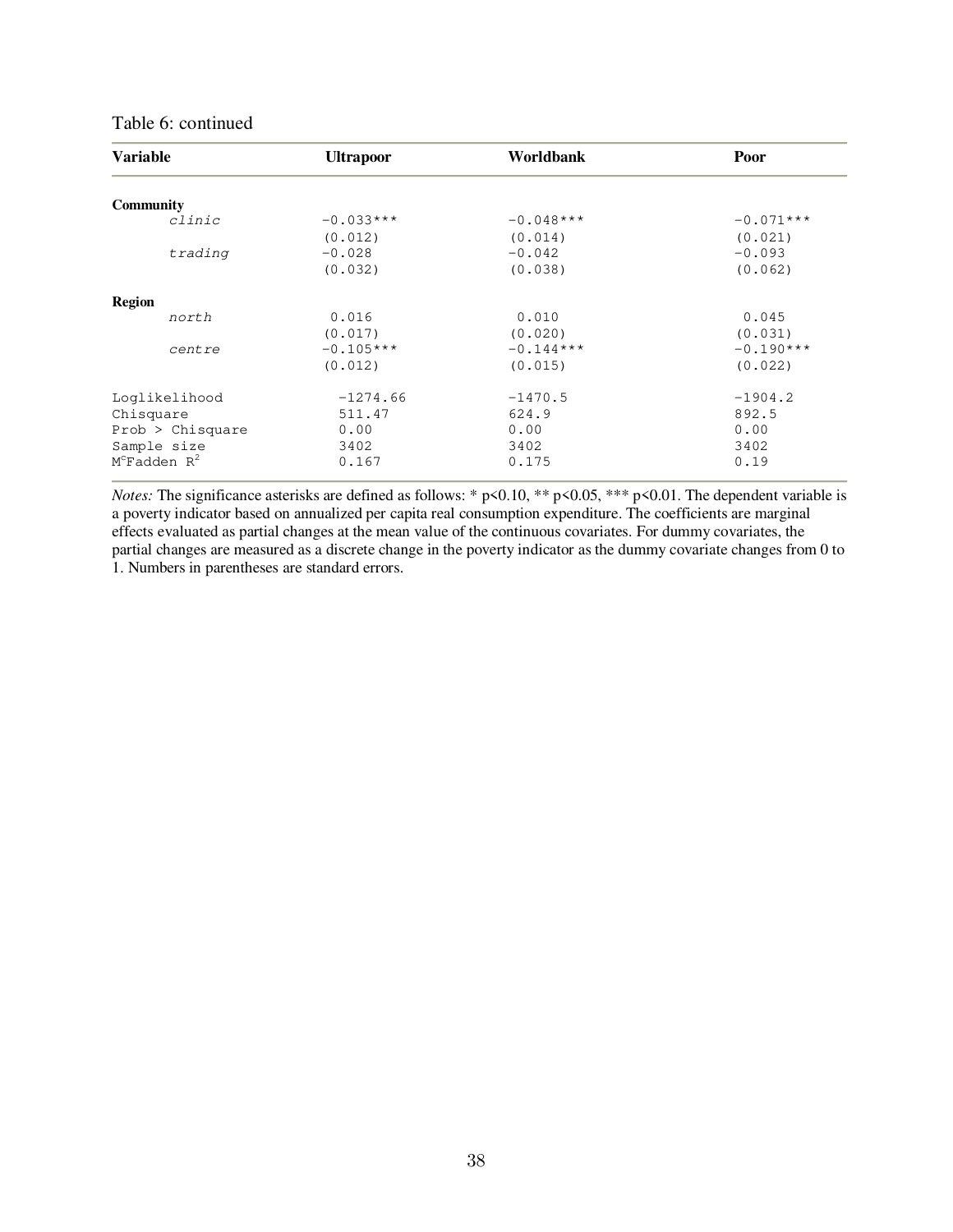| <b>Variable</b>        | <b>Mean</b> | <b>Hazard</b> ratio | <b>Transition 2 to 3</b> | <b>Hazard</b> ratio | <b>Transition 3 to 4</b> |
|------------------------|-------------|---------------------|--------------------------|---------------------|--------------------------|
|                        |             |                     |                          |                     |                          |
| boyz                   | 1.94        | 1.12                | $0.114***$<br>(0.018)    | 1.11                | $0.113***$<br>(0.023)    |
| waqefath               | .2328       | 2.71                | $0.100**$<br>(0.046)     | 0.92                | $-0.073$<br>(0.062)      |
| chworkhom              | .5048       | 0.90                | $-0.103**$<br>(0.048)    | 0.74                | $-0.299***$<br>(0.081)   |
| workout                | .0446       | 0.77                | $-0.259***$<br>(0.074)   | 1.16                | $0.156*$<br>(0.081)      |
| F-statistic            |             |                     | 4.79                     |                     | 5.50                     |
| $Prob$ > $F-statistic$ |             |                     | 0.00                     |                     | 0.00                     |
| Sample size            |             |                     | 2720                     |                     | 1651                     |

| Table 7: Accelerated failure time Weibull model |
|-------------------------------------------------|
|-------------------------------------------------|

*Notes:* The significance asterisks are defined as follows: \* p<0.10, \*\* p<0.05, \*\*\* p<0.01. The dependent variables are birth intervals moving from 2 to 3 children, and moving from 3 to 4 children. In addition to the new variable boyz, the models also include all the other covariates included in the previous models. The hazard ratio is an exponentiated coefficient. Numbers in parentheses are standard errors.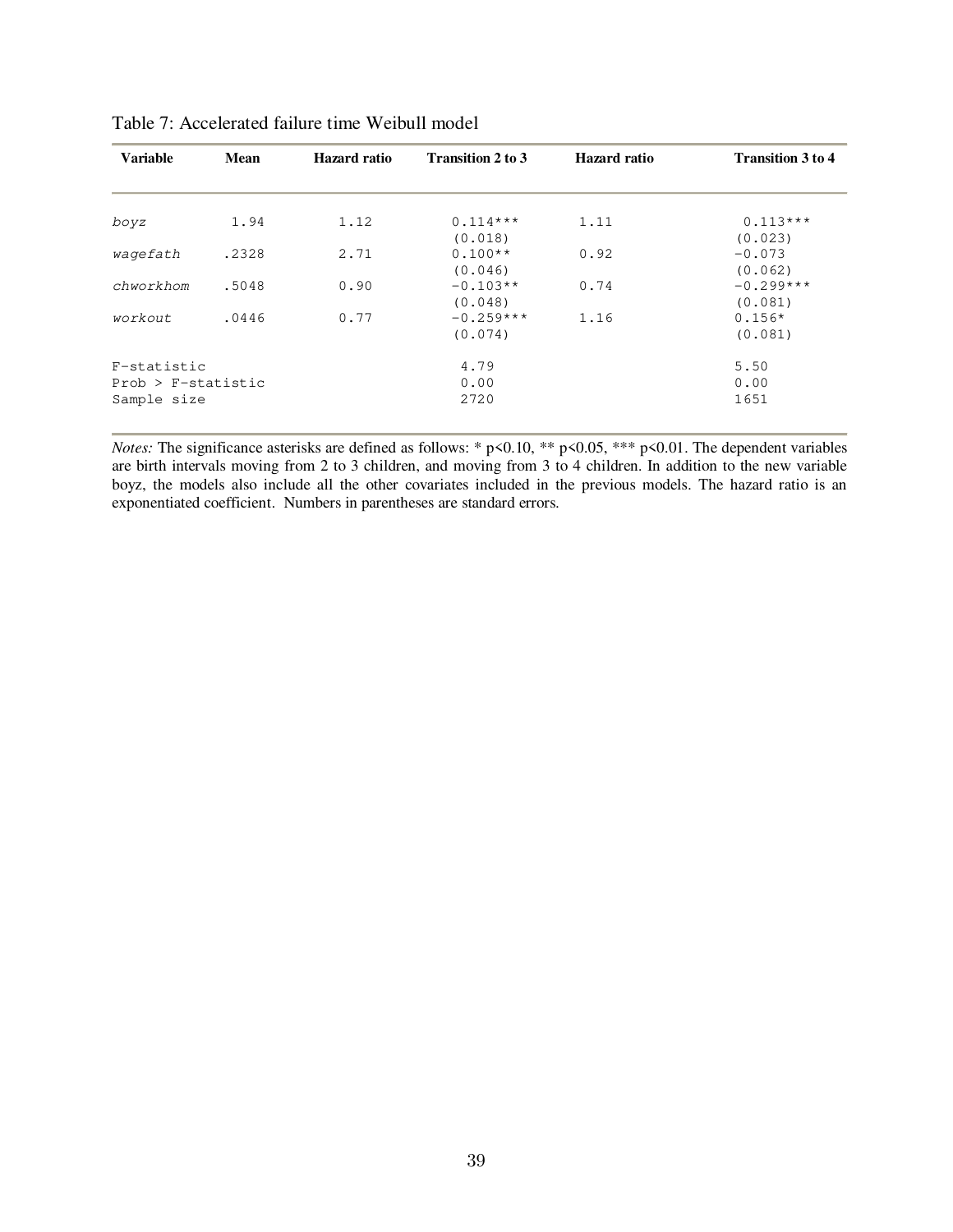| Sample mean ( $\mu$ ) | Mean difference ( $\mu - \mu_{mix}$ ) |
|-----------------------|---------------------------------------|
|                       |                                       |
| 1458.875              | 322.929                               |
| (264.87)              | (197.309)                             |
|                       | [0.1017]                              |
| 4431.883              | 324.835                               |
| (7022.024)            | (199.979)                             |
|                       | [0.1043]                              |
|                       |                                       |
| 1199.512              | 63.566                                |
| (70.881)              | (100.73)                              |
|                       | [0.5280]                              |
| 4173.29               | 66.249                                |
| (91.23)               | (118.75)                              |
|                       | [0.5769]                              |
|                       |                                       |

Table 8: Son preference and the hand-me-down effect

*Notes*: Mean differences are defined as the sample means of rural households which have two girls first (two boys first) ( $\mu$ ) minus the sample of rural households which have a mix in the first two children i.e. boy and a girl (

 $\mu_{mix}$ ). The means are weighted. Numbers in parentheses are standard errors. Numbers in square brackets are pvalues. The significance asterisks are defined as follows: \*  $p$  < 0.10, \*\*  $p$  < 0.05, \*\*\*  $p$  < 0.01.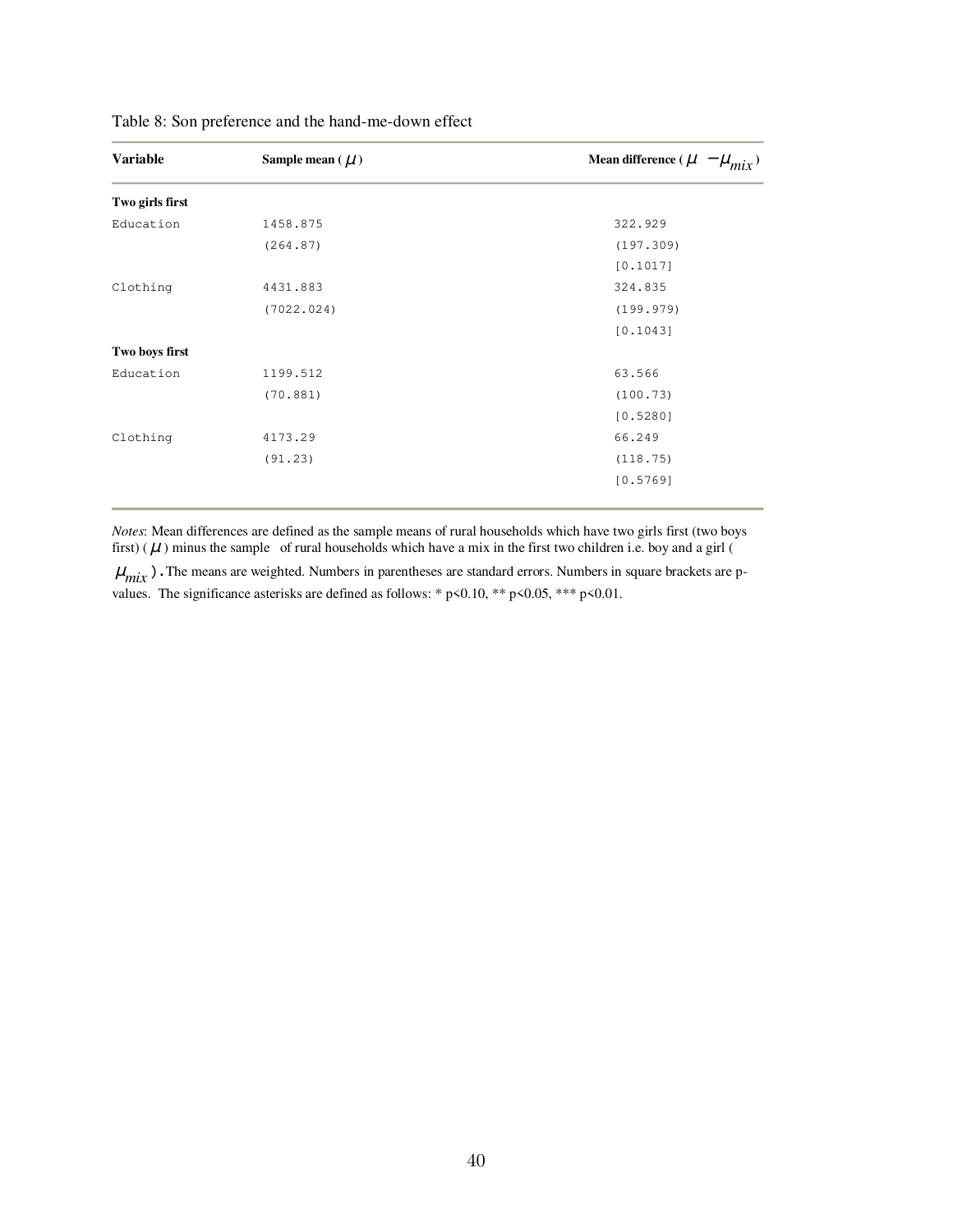| Variable            | (1)         | (2)         | (3)         |  |
|---------------------|-------------|-------------|-------------|--|
| <b>Demographics</b> |             |             |             |  |
| agemoth             | $0.001*$    | $0.001*$    | $0.001*$    |  |
|                     | (0.001)     | (0.001)     | (0.001)     |  |
| depratio            | $0.148***$  | $0.149***$  | $0.148***$  |  |
|                     | (0.023)     | (0.023)     | (0.023)     |  |
| girlIV              | $0.102***$  | $0.103***$  | $0.102***$  |  |
|                     | (0.020)     | (0.020)     | (0.020)     |  |
| agemobirth          | $-0.019***$ | $-0.019***$ | $-0.019***$ |  |
|                     | (0.004)     | (0.004)     | (0.004)     |  |
| foster              | 0.003       | 0.003       | 0.003       |  |
|                     | (0.003)     | (0.003)     | (0.003)     |  |
| <b>Education</b>    |             |             |             |  |
| prifem              | $-0.003$    | $-0.004$    | $-0.003$    |  |
|                     | (0.019)     | (0.019)     | (0.018)     |  |
| primal              | 0.027       | 0.025       | 0.025       |  |
|                     | (0.016)     | (0.017)     | (0.016)     |  |
| <b>JCEfem</b>       | 0.020       | 0.023       | 0.019       |  |
|                     | (0.025)     | (0.024)     | (0.024)     |  |
| JCEmale             | $0.074***$  | $0.074***$  | $0.073***$  |  |
|                     | (0.020)     | (0.020)     | (0.020)     |  |
| <b>MSCEmal</b>      | $0.084***$  | $0.085***$  | $0.083***$  |  |
|                     |             |             |             |  |
|                     | (0.028)     | (0.028)     | (0.028)     |  |
| fathpri             | -0.029      | $-0.029$    | $-0.024$    |  |
|                     | (0.027)     | (0.027)     | (0.026)     |  |
| motpri              | $-0.005$    | $-0.007$    | $-0.007$    |  |
|                     | (0.025)     | (0.025)     | (0.026)     |  |
| fasec               | $-0.152***$ | $-0.151***$ | $-0.146***$ |  |
|                     | (0.052)     | (0.052)     | (0.051)     |  |
| motsec              | $-0.044$    | $-0.052$    | $-0.046$    |  |
|                     | (0.043)     | (0.044)     | (0.043)     |  |
| <b>Employment</b>   |             |             |             |  |
| wagefath            | 0.007       | 0.006       | 0.007       |  |
|                     | (0.008)     | (0.008)     | (0.008)     |  |
| wagemot             | 0.017       | 0.018       | 0.017       |  |
|                     | (0.011)     | (0.011)     | (0.011)     |  |
| chworkhom           | $0.103***$  | $0.103***$  | $0.104***$  |  |
|                     | (0.026)     | (0.025)     | (0.026)     |  |
| workout             | 0.026       | $0.028*$    | $0.027*$    |  |
|                     | (0.016)     | (0.016)     | (0.016)     |  |
| noenterp            | $-0.001$    | $-0.001$    | $-0.001$    |  |
|                     | (0.006)     | (0.006)     | (0.006)     |  |
| <b>Agriculture</b>  |             |             |             |  |
| loan                | 0.003       | 0.005       | 0.002       |  |
|                     | (0.006)     | (0.004)     | (0.002)     |  |
| tob                 | 0.011       | $0.016**$   | 0.010       |  |
|                     | (0.007)     | (0.008)     | (0.007)     |  |
| landpc              | $-0.002$    | $-0.001$    | $-0.003$    |  |
|                     | (0.003)     | (0.002)     | (0.003)     |  |
| <i>Inlivestpc</i>   | $-0.005*$   | $-0.004$    | $-0.005$    |  |
|                     | (0.003)     | (0.003)     | (0.003)     |  |

Table 9: Marginal effects of reduced form univariate probit regressions of fertility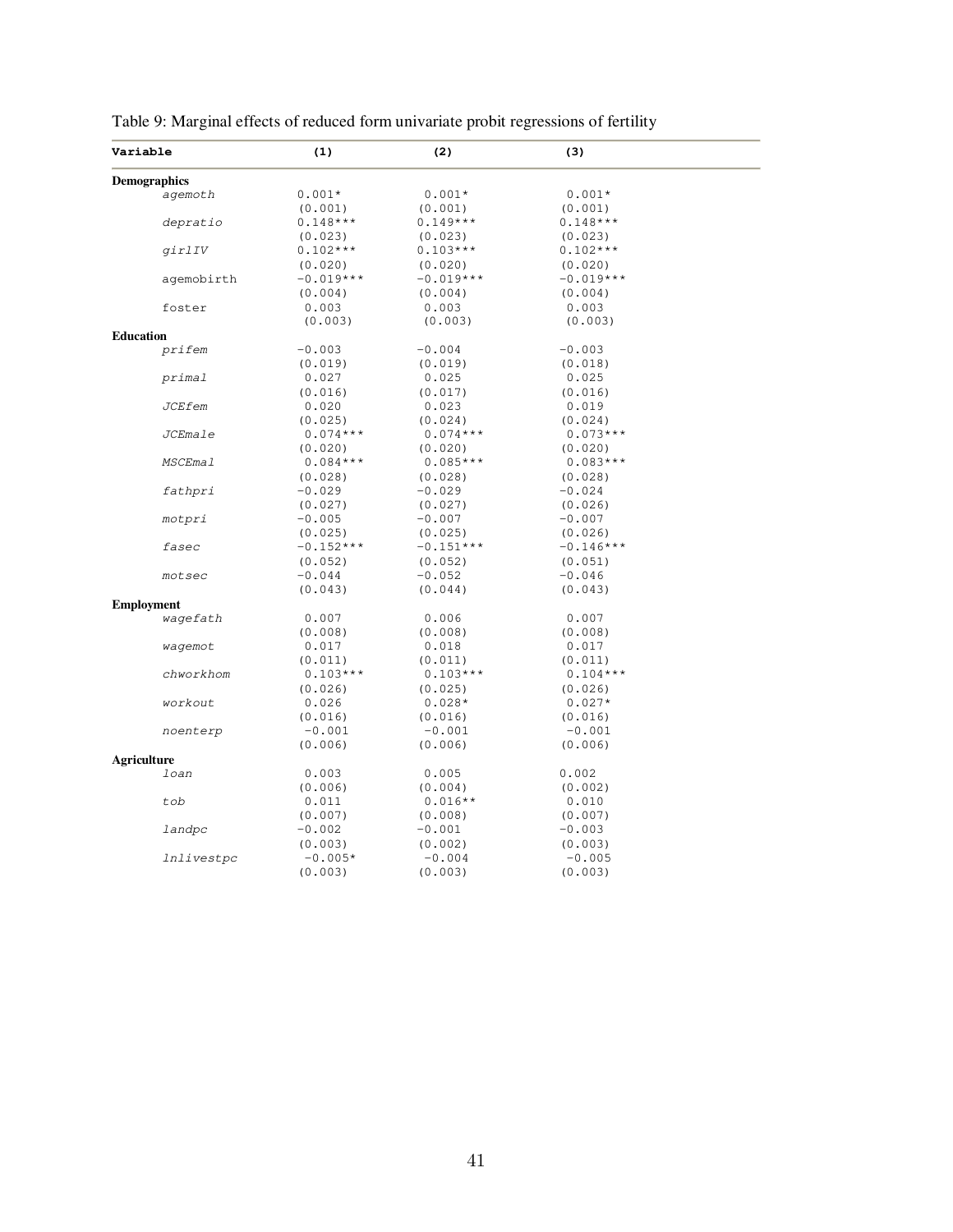#### Table 9: continued

| Variable           | (1)       | (2)       | (3)       |  |
|--------------------|-----------|-----------|-----------|--|
| <b>Religion</b>    |           |           |           |  |
| muslim             |           | 0.011     | 0.016     |  |
|                    |           | (0.011)   | (0.011)   |  |
| catholic           |           | 0.001     | $-0.001$  |  |
|                    |           | (0.010)   | (0.010)   |  |
| protestant         |           | 0.016     | 0.015     |  |
|                    |           | (0.011)   | (0.011)   |  |
| <b>Community</b>   |           |           |           |  |
| clinic             | 0.007     | 0.008     | 0.007     |  |
|                    | (0.007)   | (0.007)   | (0.007)   |  |
| trading            | $-0.001$  | $-0.001$  | $-0.001$  |  |
|                    | (0.022)   | (0.022)   | (0.021)   |  |
| <b>Region</b>      |           |           |           |  |
| north              | $-0.004$  |           | $-0.002$  |  |
|                    | (0.012)   |           | (0.012)   |  |
| centre             | $0.020**$ |           | $0.022**$ |  |
|                    | (0.008)   |           | (0.009)   |  |
| Loqlikelihood      | $-867.28$ | $-870.62$ | $-864.89$ |  |
| Chisquare          | 2006.61   | 2001.93   | 2013.39   |  |
| Prob > Chisquare   | 0.00      | 0.00      | 0.00      |  |
| Sample size        | 3402      | 3402      | 3402      |  |
| $M^c$ Fadden $R^2$ | 0.536     | 0.535     | 0.538     |  |

*Notes:* The significance asterisks are defined as follows: \* p<0.10, \*\* p<0.05, \*\*\* p<0.01. The dependent variable is a dummy for more than two children. The coefficients are marginal effects evaluated as partial changes at the mean value of the continuous covariates. For dummy covariates, the partial changes are measured as a discrete change in the poverty indicator as the dummy covariate changes from 0 to 1. Numbers in parentheses are standard errors.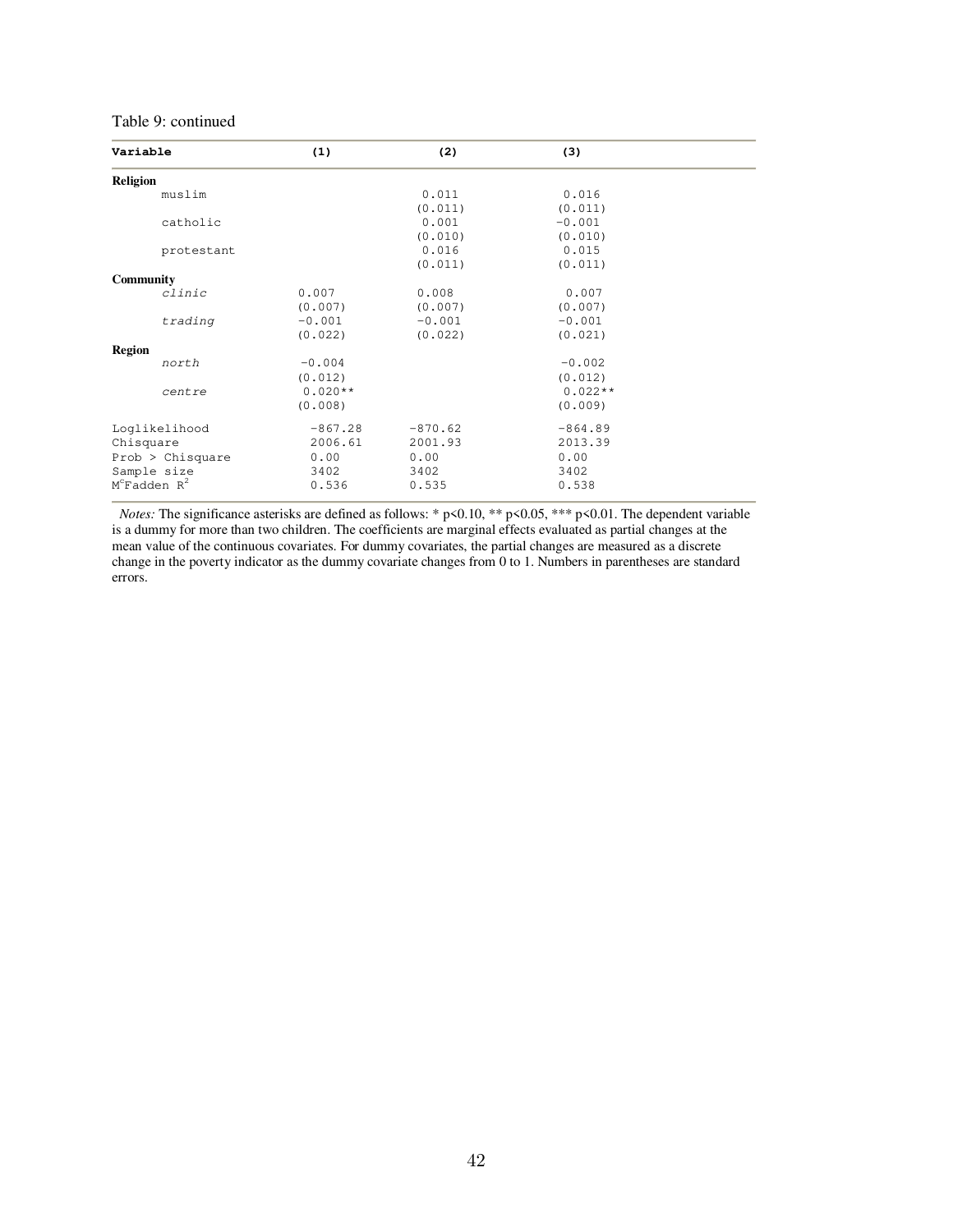| Table 10: Cross equation error correlation |  |  |
|--------------------------------------------|--|--|
|--------------------------------------------|--|--|

| Name of poverty line | Rho         | 95% Confidence Interval   |
|----------------------|-------------|---------------------------|
| Ultra poor           | $-.2431234$ | $-.0862774$<br>-.3882092  |
| Poor                 | $-.1865539$ | $-.3436128 - .0193431$    |
| World Bank (US\$1)   | $-.177207$  | $-.0188744$<br>$-.326869$ |

### Table 11: Wald test for exogeneity of fertility

| Name of poverty line | Chi square | Prob. > Chi square |
|----------------------|------------|--------------------|
| Ultra poor           | 9.05406    | 0.0026             |
| Poor                 | 4.76884    | 0.0290             |
| World Bank (US\$1)   | 4.79995    | 0.0285             |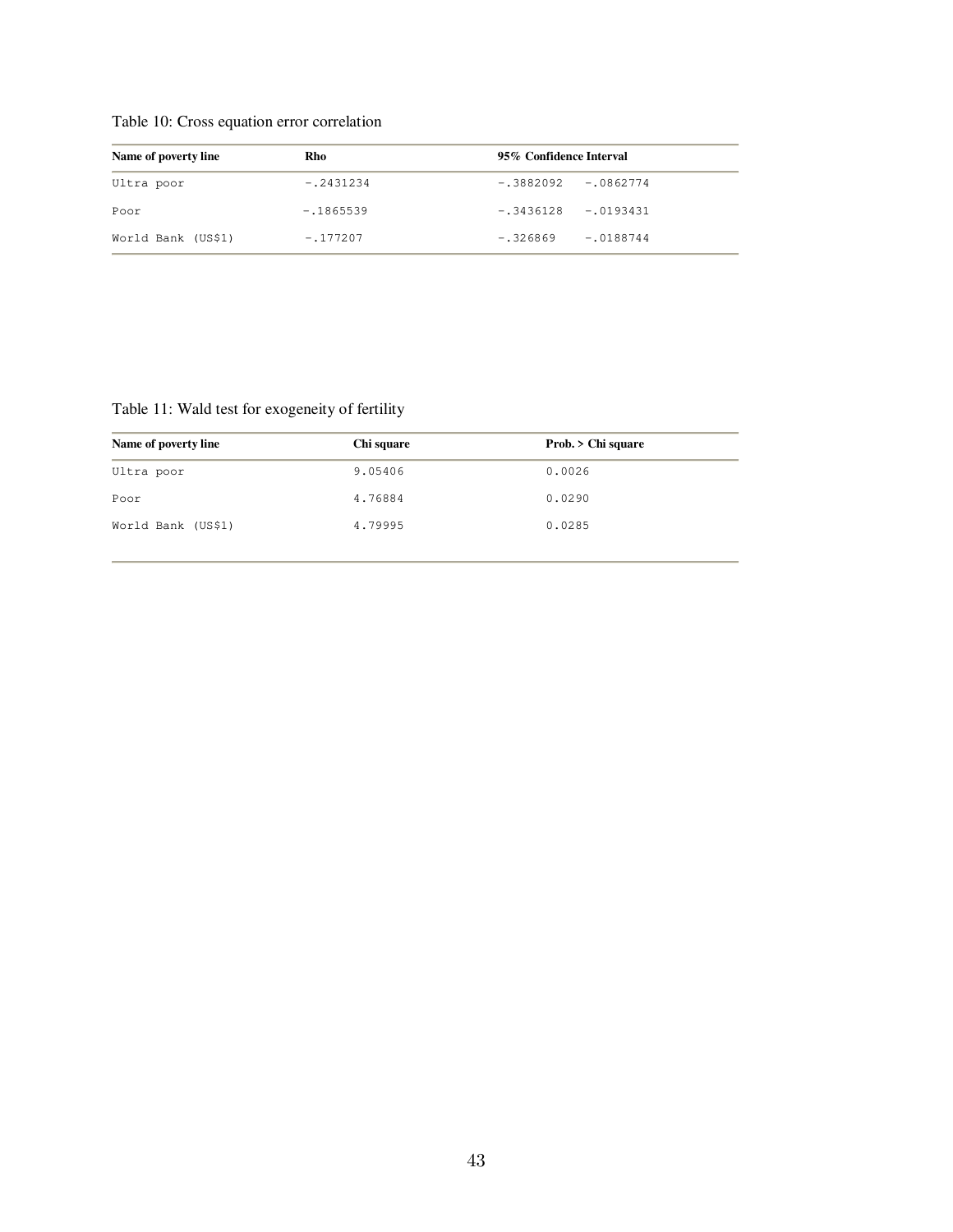|                     | <b>Poverty Equation</b> |                        | <b>Fertility Equation</b> |                     |
|---------------------|-------------------------|------------------------|---------------------------|---------------------|
| <b>Variable</b>     | Direct effect           | <b>Indirect effect</b> | <b>Total effect</b>       | <b>Total effect</b> |
| <b>Demographics</b> |                         |                        |                           |                     |
| twok                | $0.139***$              |                        | $0.139***$                |                     |
|                     | (0.014)                 |                        | (0.014)                   |                     |
| girlIV              |                         | $0.011**$              | $0.011**$                 | $0.105***$          |
|                     |                         | (0.005)                | 0.005                     | (0.020)             |
| agemoth             | $0.003***$              | 0.001                  | $0.004***$                | 0.001               |
|                     | (0.001)                 | (0.001)                | (0.001)                   | (0.001)             |
| depratio            | $0.057***$              | $-0.028***$            | $0.043***$                | $0.151***$          |
|                     | (0.008)                 | (0.006)                | (0.007)                   | (0.023)             |
| agemobirth          | $-0.011***$             | $0.003***$             | $-0.009***$               | $-0.020***$         |
|                     | (0.002)                 | (0.001)                | (0.002)                   | (0.005)             |
| <b>Education</b>    |                         |                        |                           |                     |
| prifem              | $-0.027$                | $-0.002$               | $-0.028$                  | $-0.002$            |
|                     | (0.023)                 | (0.004)                | (0.024)                   | (0.017)             |
| primal              | $-0.010$                | $-0.007*$              | $-0.013$                  | $0.028*$            |
|                     | (0.015)                 | (0.004)                | (0.016)                   | (0.016)             |
| <b>JCEfem</b>       | $-0.014$                | $-0.006$               | $-0.017$                  | 0.020               |
|                     | (0.031)                 | (0.006)                | (0.033)                   | (0.024)             |
| <b>JCEmale</b>      | $0.047**$               | $-0.012**$             | $0.042*$                  | $0.074***$          |
|                     | (0.024)                 | (0.005)                | (0.025)                   | (0.021)             |
| <b>MSCEmal</b>      | $-0.032$                | $-0.022***$            | $-0.043$                  | $0.085***$          |
|                     | (0.042)                 | (0.008)                | (0.044)                   | (0.029)             |
| fathpri             | $-0.009$                | 0.005                  | $-0.006$                  | $-0.030$            |
|                     | (0.020)                 | (0.006)                | (0.022)                   | (0.028)             |
| motpri              | $-0.007$                | 0.001                  | $-0.007$                  | $-0.007$            |
|                     | (0.029)                 | (0.006)                | (0.031)                   | (0.025)             |
| fasec               | $-0.063***$             |                        | $-0.057**$                | $-0.146***$         |
|                     |                         | 0.014                  |                           |                     |
| motsec              | (0.020)<br>$-0.065***$  | (0.009)<br>$-0.001$    | (0.023)<br>$-0.066***$    | (0.054)<br>$-0.048$ |
|                     |                         |                        |                           |                     |
|                     | (0.022)                 | (0.006)                | (0.024)                   | (0.043)             |
| <b>Employment</b>   |                         |                        |                           |                     |
| wagefath            | $-0.035***$             | $-0.005**$             | $-0.037***$               | 0.007               |
|                     | (0.012)                 | (0.002)                | (0.013)                   | (0.008)             |
| wagemot             | $-0.031$                | $-0.006**$             | $-0.034$                  | $0.019*$            |
|                     | (0.022)                 | (0.003)                | (0.023)                   | (0.011)             |
| chworkhom           | 0.018                   | $-0.021***$            | 0.007                     | $0.108***$          |
| workout             | (0.014)                 | (0.006)                | (0.014)                   | (0.025)             |
|                     | 0.027                   | $-0.006$               | 0.024                     | $0.030*$            |
|                     | (0.026)                 | (0.004)                | (0.027)                   | (0.016)             |
| noenterp            | $-0.019*$               | $-0.002$               | $-0.020*$                 | $-0.001$            |
|                     | (0.011)                 | (0.001)                | (0.011)                   | (0.006)             |
| <b>Agriculture</b>  |                         |                        |                           |                     |
| loan                | $-0.021***$             | $-0.032***$            | $-0.053***$               | 0.001               |
|                     | (0.001)                 | (0.002)                | (0.002)                   | (0.001)             |
| tob                 | $-0.010$                | $-0.003$               | $-0.012$                  | 0.010               |
|                     | (0.014)                 | (0.002)                | (0.015)                   | (0.007)             |
| landpc              | $-0.011***$             | $-0.003$               | $-0.012**$                | $-0.001$            |
|                     | (0.001)                 | (0.003)                | (0.002)                   | (0.001)             |
| lnlivestpc          | $-0.030***$             | $-0.002**$             | $-0.031***$               | $-0.005$            |
|                     | (0.004)                 | (0.001)                | (0.005)                   | (0.003)             |

### Table 12: Impact of endogenous fertility on poverty (ultra poor)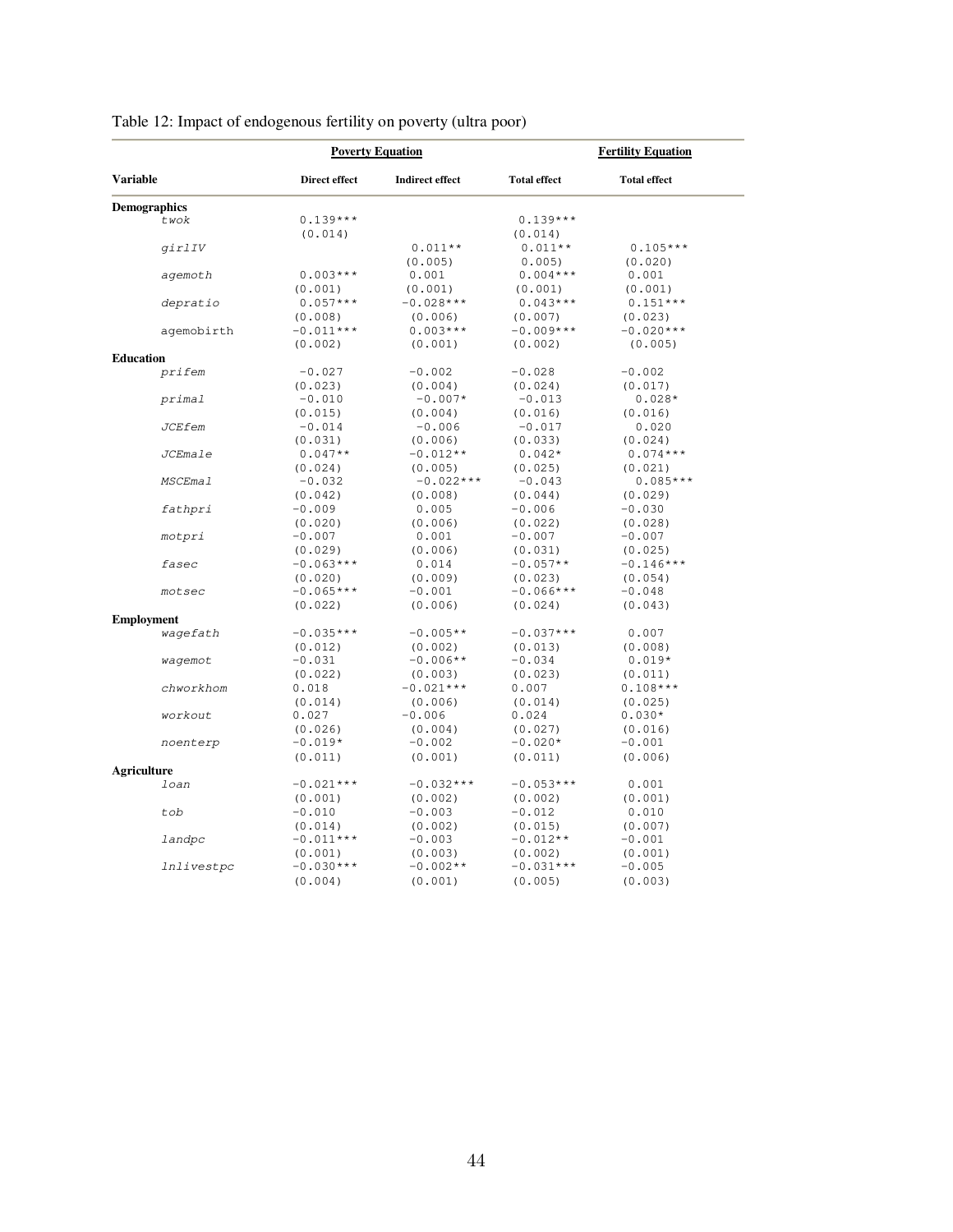#### Table 12: Continued

|                 |                  | <b>Poverty Equation</b> |                        |                         | <b>Fertility Equation</b> |  |  |
|-----------------|------------------|-------------------------|------------------------|-------------------------|---------------------------|--|--|
| <b>Variable</b> |                  | Direct effect           | <b>Indirect effect</b> | <b>Total effect</b>     | <b>Total effect</b>       |  |  |
|                 |                  |                         |                        |                         |                           |  |  |
| <b>Religion</b> | muslim           | 0.031                   | $-0.002$               | 0.031                   |                           |  |  |
|                 |                  |                         |                        |                         | 0.017                     |  |  |
|                 |                  | (0.028)                 | (0.003)                | (0.029)                 | (0.012)                   |  |  |
|                 | catholic         | 0.025                   | 0.002                  | 0.027                   | 0.000                     |  |  |
|                 |                  | (0.019)                 | (0.003)                | (0.020)                 | (0.011)                   |  |  |
|                 | protestant       | $0.035**$               | $-0.000$               | $0.035**$               | 0.016                     |  |  |
|                 |                  | (0.015)                 | (0.003)                | (0.016)                 | (0.012)                   |  |  |
| Community       |                  |                         |                        |                         |                           |  |  |
|                 | clinic           | $-0.029**$              | $-0.004*$              | $-0.031**$              | 0.006                     |  |  |
|                 |                  | (0.014)                 | (0.002)                | (0.014)                 | (0.007)                   |  |  |
|                 | trading          | $-0.027$                | $-0.002$               | $-0.029$                | $-0.000$                  |  |  |
|                 |                  | (0.032)                 | (0.004)                | (0.033)                 | (0.019)                   |  |  |
| <b>Region</b>   |                  |                         |                        |                         |                           |  |  |
|                 | north            | 0.012                   | 0.001                  | 0.013                   | $-0.001$                  |  |  |
|                 |                  | (0.022)                 | (0.004)                | (0.023)                 | (0.013)                   |  |  |
|                 | centre           | $-0.093***$             |                        | $-0.013***$ $-0.100***$ | $0.023**$                 |  |  |
|                 |                  | (0.015)                 | (0.004)                | (0.015)                 | (0.009)                   |  |  |
| Chisquare       |                  | 725.23                  |                        |                         |                           |  |  |
|                 | Prob > Chisquare | 0.00                    |                        |                         |                           |  |  |
| Sample size     |                  | 3402                    |                        |                         |                           |  |  |

*Notes:* The significance asterisks are defined as follows: \* p<0.10, \*\* p<0.05, \*\*\* p<0.01. The coefficients are marginal effects. For variables which appear in both the poverty and fertility equations, the marginal effects are decomposed into two effects. The direct effect produced by its presence in the poverty equation, and an indirect effect which works through the fertility equation. The sum of the two makes the total effect. The total effect may not exactly equal the sum of the two effects due to rounding. Numbers in parentheses are standard errors. The poverty equation is based on annualized per capita real consumption expenditure.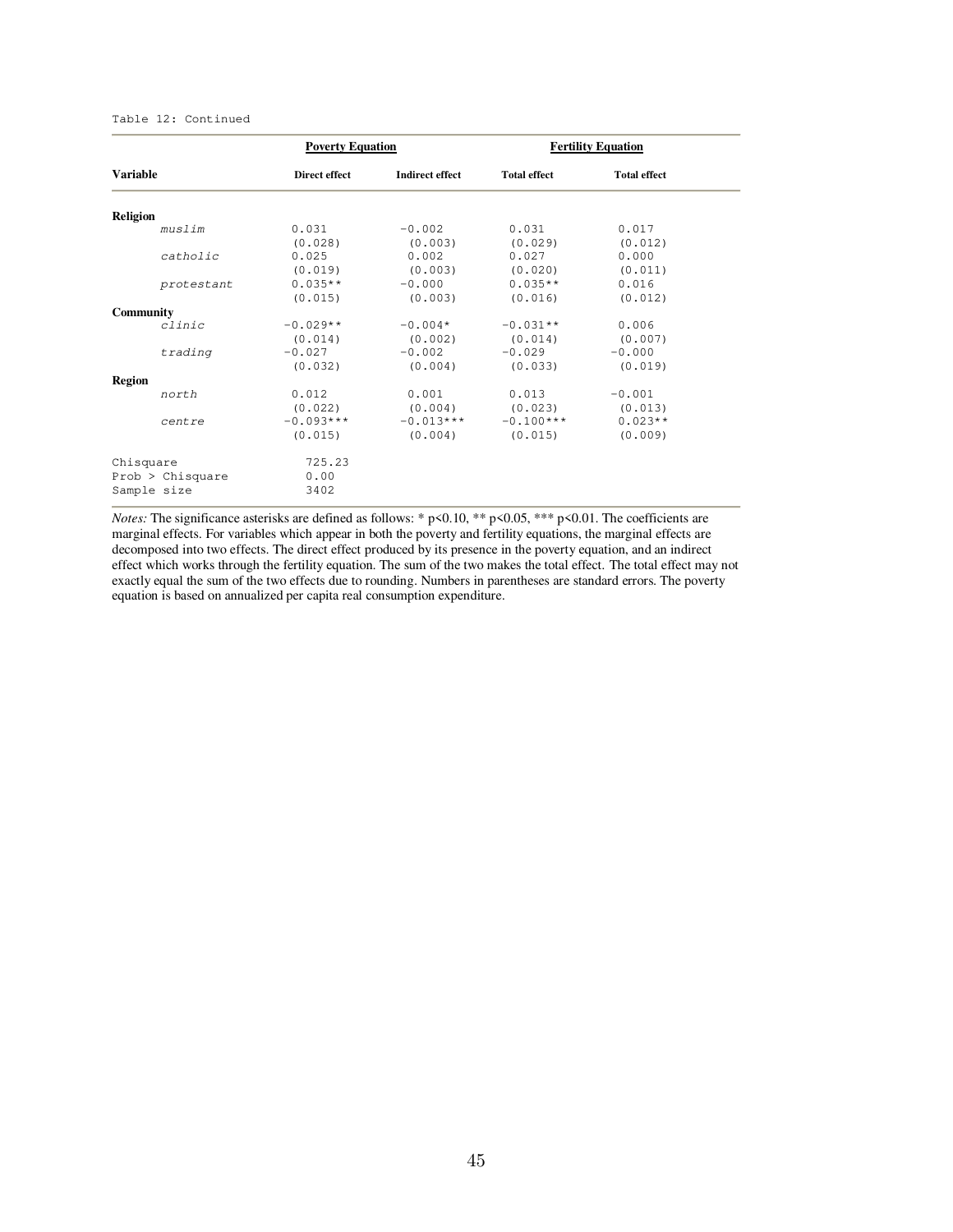|                               | <b>Poverty Equation</b> |                        | <b>Fertility Equation</b> |                       |
|-------------------------------|-------------------------|------------------------|---------------------------|-----------------------|
| <b>Variable</b>               | Direct effect           | <b>Indirect effect</b> | <b>Total effect</b>       | <b>Total effect</b>   |
| <b>Demographics</b>           |                         |                        |                           |                       |
| twok                          | $0.167***$<br>(0.020)   |                        | $0.167***$<br>(0.020)     |                       |
| girlIV                        |                         | $0.010*$<br>(0.005)    | $0.010*$<br>(0.005)       | $0.106***$<br>(0.020) |
| agemoth                       | $0.003**$               | $-0.002$               | $0.003**$                 | 0.001                 |
|                               | (0.001)                 | (0.002)                | (0.001)                   | (0.001)               |
| depratio                      | $0.080***$              | $-0.033***$            | $0.059***$                | $0.150***$            |
|                               | (0.010)                 | (0.007)                | (0.010)                   | (0.023)               |
| agemobirth                    | $-0.013***$             | $0.004***$             | $-0.010***$               | $-0.020***$           |
|                               | (0.002)                 | (0.001)                | (0.002)                   | (0.005)               |
| <b>Education</b>              |                         |                        |                           |                       |
| prifem                        | $-0.040$                | $-0.002$               | $-0.042$                  | $-0.003$              |
|                               | (0.034)                 | (0.005)                | (0.035)                   | (0.017)               |
| primal                        | $-0.008$                | $-0.008*$              | $-0.013$                  | 0.027                 |
|                               | (0.017)                 | (0.004)                | (0.018)                   | (0.016)               |
| <b>JCEfem</b>                 | $-0.018$                | $-0.007$               | $-0.023$                  | 0.020                 |
|                               | (0.036)                 | (0.007)                | (0.038)                   | (.024)                |
| <b>JCEmale</b>                | 0.043                   | $-0.016***$            | 0.033                     | $0.075***$            |
| <b>MSCEmal</b>                | (0.031)                 | (0.006)                | (0.032)                   | (0.021)               |
|                               | $-0.030$                | $-0.024***$            | $-0.046$                  | $0.086***$            |
| fathpri                       | (0.049)                 | (0.009)                | (0.051)                   | (0.029)               |
|                               | $-0.012$                | 0.006                  | $-0.008$                  | $-0.028$              |
| motpri                        | (0.025)                 | (0.007)                | (0.027)                   | (0.028)               |
|                               | 0.017                   | 0.003                  | 0.019                     | $-0.007$              |
| fasec                         | (0.046)                 | (0.007)                | (0.048)                   | (0.024)               |
|                               | $-0.099***$             | 0.015                  | $-0.091***$               | $-0.147***$           |
| motsec                        | (0.024)                 | (0.010)                | (0.028)                   | (0.054)               |
|                               | $-0.064*$               | 0.003                  | $-0.062*$                 | $-0.046$              |
|                               | (0.035)                 | (0.009)                | (0.038)                   | (0.043)               |
| <b>Employment</b><br>wagefath | $-0.035**$              | $-0.004*$              | $-0.038**$                | 0.007                 |
| wagemot                       | (0.016)                 | (0.002)                | (0.016)                   | (0.008)               |
|                               | $-0.036$                | $-0.006**$             | $-0.040$                  | 0.018                 |
| chworkhom                     | (0.027)                 | (0.003)                | (0.028)                   | (0.011)               |
|                               | $0.039**$               | $-0.024***$            | 0.024                     | $0.108***$            |
| workout                       | (0.017)                 | (0.006)                | (0.017)                   | (0.025)               |
|                               | 0.053                   | $-0.006$               | 0.050                     | $0.029*$              |
|                               | (0.034)                 | (0.005)                | (0.035)                   | (0.016)               |
| noenterp                      | $-0.031**$              | $-0.002$               | $-0.033**$                | $-0.001$              |
|                               | (0.013)                 | (0.002)                | (0.013)                   | (0.006)               |
| <b>Agriculture</b>            |                         |                        |                           |                       |
| loan                          | $-0.026***$             | $-0.022**$             | $-0.046**$                | 0.002                 |
|                               | (0.002)                 | (0.005)                | (0.001)                   | (0.002)               |
| tob                           | $-0.032*$               | $-0.005**$             | $-0.035*$                 | 0.010                 |
|                               | (0.017)                 | (0.002)                | (0.018)                   | (0.007)               |
| landpc                        | $-0.002*$               | $-0.002$               | $-0.004$                  | $-0.002$              |
|                               | (0.001)                 | (0.002)                | (0.003)                   | (0.002)               |
| lnlivestpc                    | $-0.038***$             | $-0.001*$              | $-0.039***$               | $-0.005*$             |
|                               | (0.005)                 | (0.001)                | (0.006)                   | (0.003)               |

### Table 13: Impact of endogenous fertility on poverty (World Bank)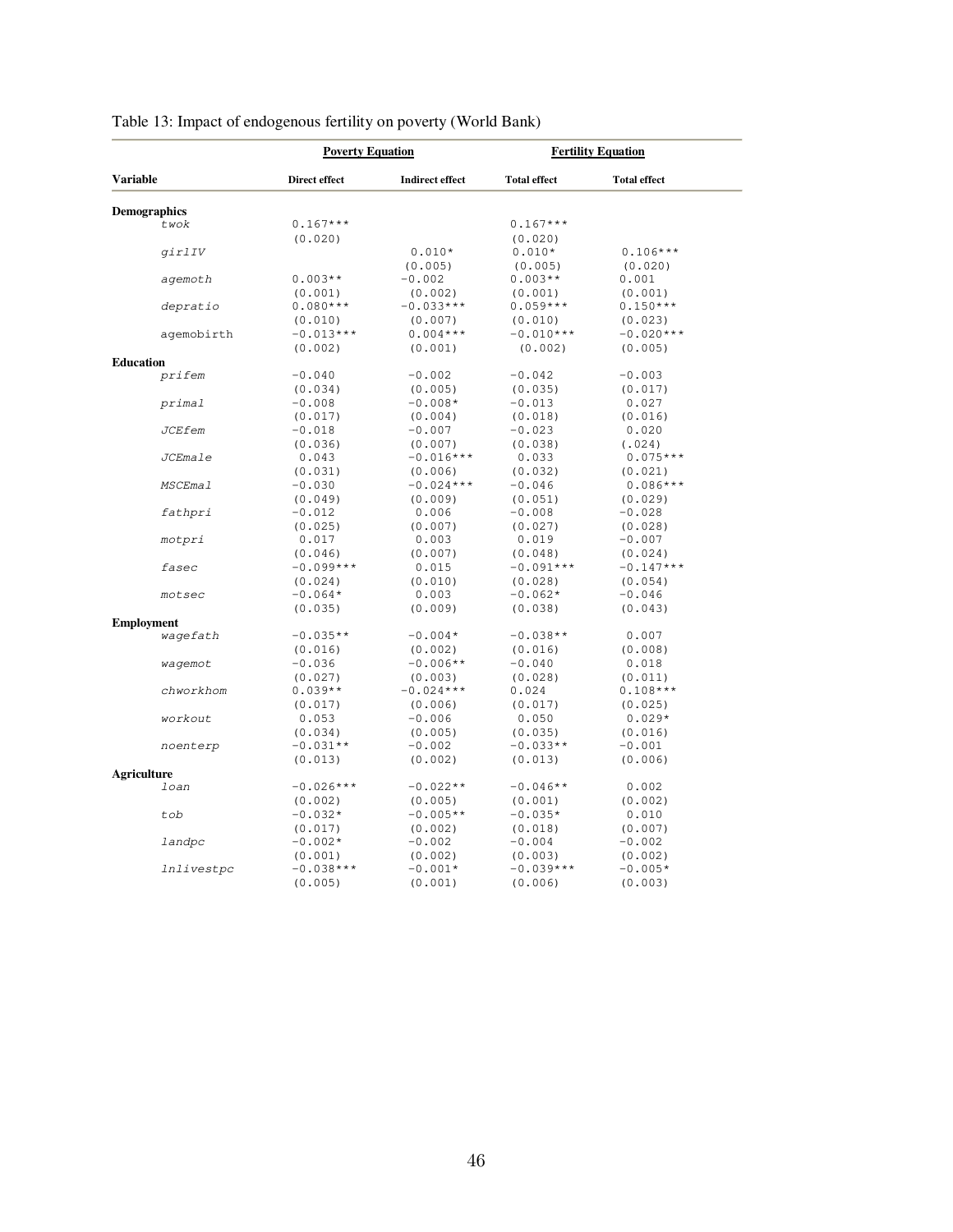#### Table 13: Continued

|                          |                  | <b>Poverty Equation</b> |                        | <b>Fertility Equation</b> |                      |  |
|--------------------------|------------------|-------------------------|------------------------|---------------------------|----------------------|--|
| <b>Variable</b>          |                  | Direct effect           | <b>Indirect effect</b> | <b>Total effect</b>       | <b>Total effect</b>  |  |
| <b>Religion</b>          |                  |                         |                        |                           |                      |  |
|                          | muslim           | 0.025<br>(0.033)        | $-0.003$<br>(0.004)    | 0.023<br>(0.034)          | 0.017<br>(0.012)     |  |
|                          | catholic         | 0.029<br>(0.023)        | 0.002<br>(0.003)       | 0.030<br>(0.024)          | $-0.000$<br>(0.011)  |  |
|                          | protestant       | 0.022<br>(0.021)        | $-0.002$<br>(0.003)    | 0.021<br>(0.022)          | 0.015<br>(0.012)     |  |
| Community                | clinic           | $-0.043**$<br>(0.018)   | $-0.005*$<br>(0.002)   | $-0.046**$<br>(0.019)     | 0.007<br>(0.007)     |  |
|                          | trading          | $-0.040$<br>(0.037)     | $-0.003$<br>(0.005)    | $-0.042$<br>(0.038)       | $-0.001$<br>(0.020)  |  |
| <b>Region</b>            | north            | 0.007<br>(0.027)        | 0.001<br>(0.004)       | 0.008<br>(0.029)          | $-0.001$<br>(0.013)  |  |
|                          | centre           | $-0.130***$<br>(0.019)  | $-0.015***$<br>(0.005) | $-0.141***$<br>(0.019)    | $0.024**$<br>(0.009) |  |
| Chisquare<br>Sample size | Prob > Chisquare | 828.37<br>0.00<br>3402  |                        |                           |                      |  |

*Notes:* The significance asterisks are defined as follows: \* p<0.10, \*\* p<0.05, \*\*\* p<0.01. The coefficients are marginal effects. For variables which appear in both the poverty and fertility equations, the marginal effects are decomposed into two effects. The direct effect produced by its presence in the poverty equation, and an indirect effect which works through the fertility equation. The sum of the two makes the total effect. The total effect may not exactly equal the sum of the two effects due to rounding. Numbers in parentheses are standard errors. The poverty equation is based on annualized per capita real consumption expenditure.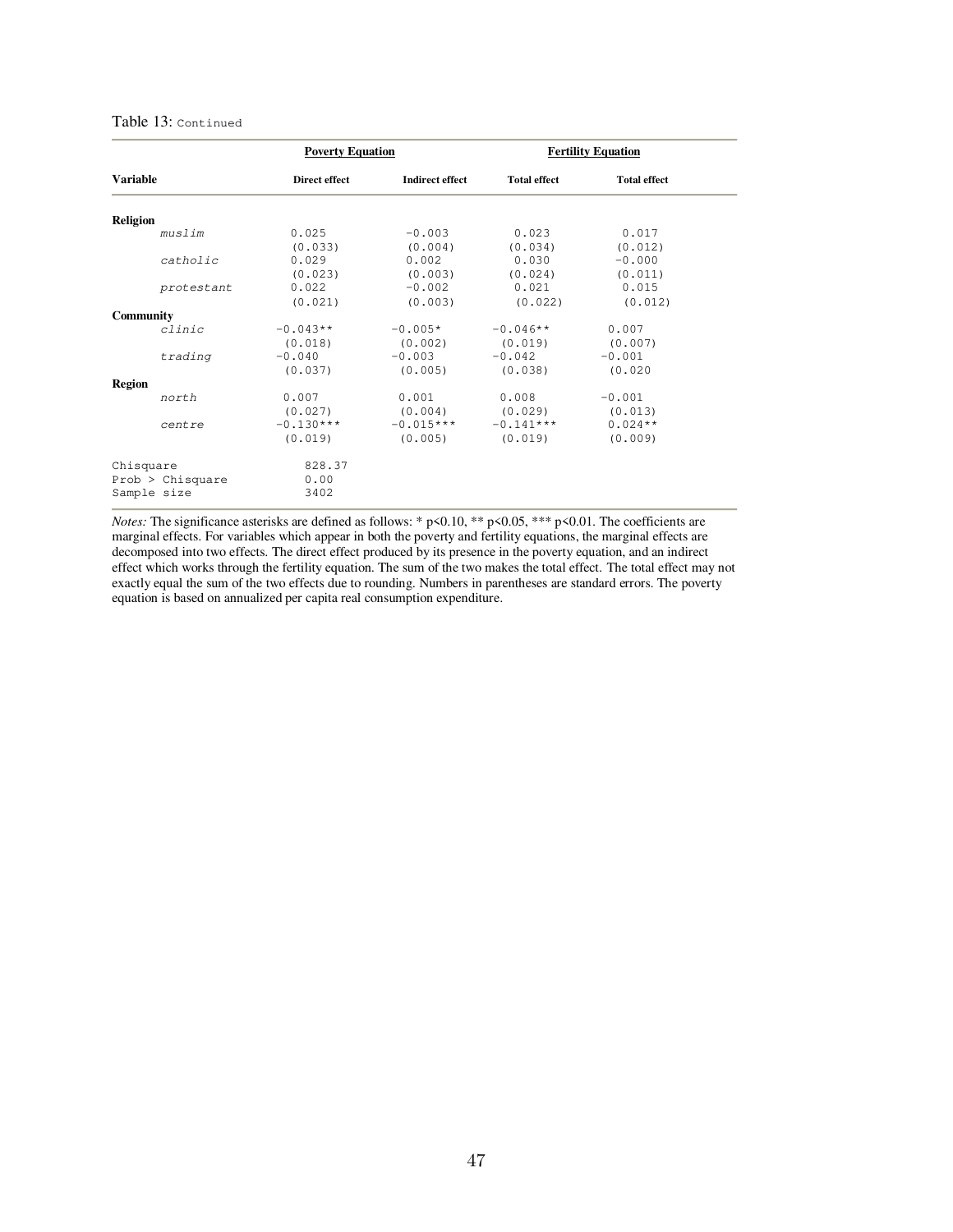|                     |               | <b>Poverty Equation</b> |                     | <b>Fertility Equation</b> |  |  |
|---------------------|---------------|-------------------------|---------------------|---------------------------|--|--|
| <b>Variable</b>     | Direct effect | <b>Indirect effect</b>  | <b>Total effect</b> | <b>Total effect</b>       |  |  |
| <b>Demographics</b> |               |                         |                     |                           |  |  |
| twok                | $0.304***$    |                         | $0.304***$          |                           |  |  |
|                     | (0.040)       |                         | (0.040)             |                           |  |  |
| girlIV              |               | $0.015**$               | $0.015**$           | $0.106***$                |  |  |
|                     |               | (0.008)                 | (0.008)             | (0.020)                   |  |  |
| agemoth             | $0.006***$    | $-0.003$                | $0.006***$          | 0.001                     |  |  |
|                     | (0.002)       | (0.002)                 | (0.002)             | (0.001)                   |  |  |
| depratio            | $0.169***$    | $-0.081***$             | $0.109***$          | $0.148***$                |  |  |
|                     | (0.020)       | (0.016)                 | (0.017)             | (0.023)                   |  |  |
| agemobirth          | $-0.024***$   | $0.010***$              | $-0.016***$         | $-0.019***$               |  |  |
|                     | (0.004)       | (0.003)                 | (0.003)             | (0.005)                   |  |  |
| Education           |               |                         |                     |                           |  |  |
| prifem              | $-0.119***$   | $-0.005$                | $-0.124***$         | $-0.002$                  |  |  |
|                     | (0.042)       | (0.010)                 | (0.044)             | (0.017)                   |  |  |
| primal              | $-0.001$      | $-0.017$                | $-0.014$            | 0.028                     |  |  |
|                     | (0.038)       | (0.011)                 | (0.041)             | (0.017)                   |  |  |
| <b>JCEfem</b>       | 0.048         | $-0.011$                | 0.041               | 0.022                     |  |  |
|                     | (0.055)       | (0.014)                 | (0.059)             | (0.024)                   |  |  |
| <b>JCEmale</b>      | $0.084*$      | $-0.041***$             | 0.054               | $0.075***$                |  |  |
|                     | (0.047)       | (0.014)                 | (0.050)             | (0.021)                   |  |  |
| <b>MSCEmal</b>      | $-0.074$      | $-0.055***$             | $-0.118$            | $0.086***$                |  |  |
|                     | (0.070)       | (0.019)                 | (0.074)             | (0.029)                   |  |  |
| fathpri             | $-0.064$      | 0.013                   | $-0.055$            | $-0.029$                  |  |  |
|                     | (0.043)       | (0.016)                 | (0.046)             | (0.028)                   |  |  |
|                     |               | 0.009                   |                     | $-0.008$                  |  |  |
| motpri              | 0.079         |                         | 0.088               |                           |  |  |
|                     | (0.061)       | (0.016)                 | (0.064)             | (0.025)                   |  |  |
| fasec               | $-0.228***$   | $0.049*$                | $-0.195***$         | $-0.148***$               |  |  |
|                     | (0.043)       | (0.025)                 | (0.050)             | (0.054)                   |  |  |
| motsec              | $-0.185***$   | 0.009                   | $-0.181***$         | $-0.047$                  |  |  |
|                     | (0.057)       | (0.018)                 | (0.063)             | (0.042)                   |  |  |
| <b>Employment</b>   |               |                         |                     |                           |  |  |
| waqefath            | $-0.055**$    | $-0.007$                | $-0.061**$          | 0.007                     |  |  |
|                     | (0.024)       | (0.004)                 | (0.025)             | (0.007)                   |  |  |
| wagemot             | $-0.008$      | $-0.010$                | $-0.016$            | 0.016                     |  |  |
|                     | (0.046)       | (0.007)                 | (0.047)             | (0.011)                   |  |  |
| chworkhom           | $0.062**$     | $-0.060***$             | 0.016               | $0.107***$                |  |  |
|                     | (0.028)       | (0.015)                 | (0.027)             | (0.025)                   |  |  |
| workout             | $0.088*$      | $-0.015$                | 0.077               | $0.029*$                  |  |  |
|                     | (0.049)       | (0.011)                 | (0.050)             | (0.016)                   |  |  |
| noenterp            | $-0.091***$   | $-0.004$                | $-0.095***$         | $-0.001$                  |  |  |
|                     | (0.020)       | (0.004)                 | (0.020)             | (0.006)                   |  |  |
| <b>Agriculture</b>  |               |                         |                     |                           |  |  |
| loan                | $-0.028***$   | $-0.001$                | $-0.029***$         | 0.003                     |  |  |
|                     | (0.002)       | (0.004)                 | (0.005)             | (0.007)                   |  |  |
| tob                 | $-0.087***$   | $-0.010**$              | $-0.096***$         | 0.011                     |  |  |
|                     | (0.028)       | (0.005)                 | (0.029)             | (0.007)                   |  |  |
| landpc              | $-0.002*$     | 0.002                   | $-0.004$            | $-0.001$                  |  |  |
|                     | (0.001)       | (0.002)                 | (0.004)             | (0.002)                   |  |  |
| <i>lnlivestpc</i>   | $-0.060***$   | $-0.004$                | $-0.061***$         | $-0.005*$                 |  |  |
|                     | (0.007)       | (0.002)                 | (0.007)             | (0.003)                   |  |  |

### Table 14: Impact of endogenous fertility on poverty (poor)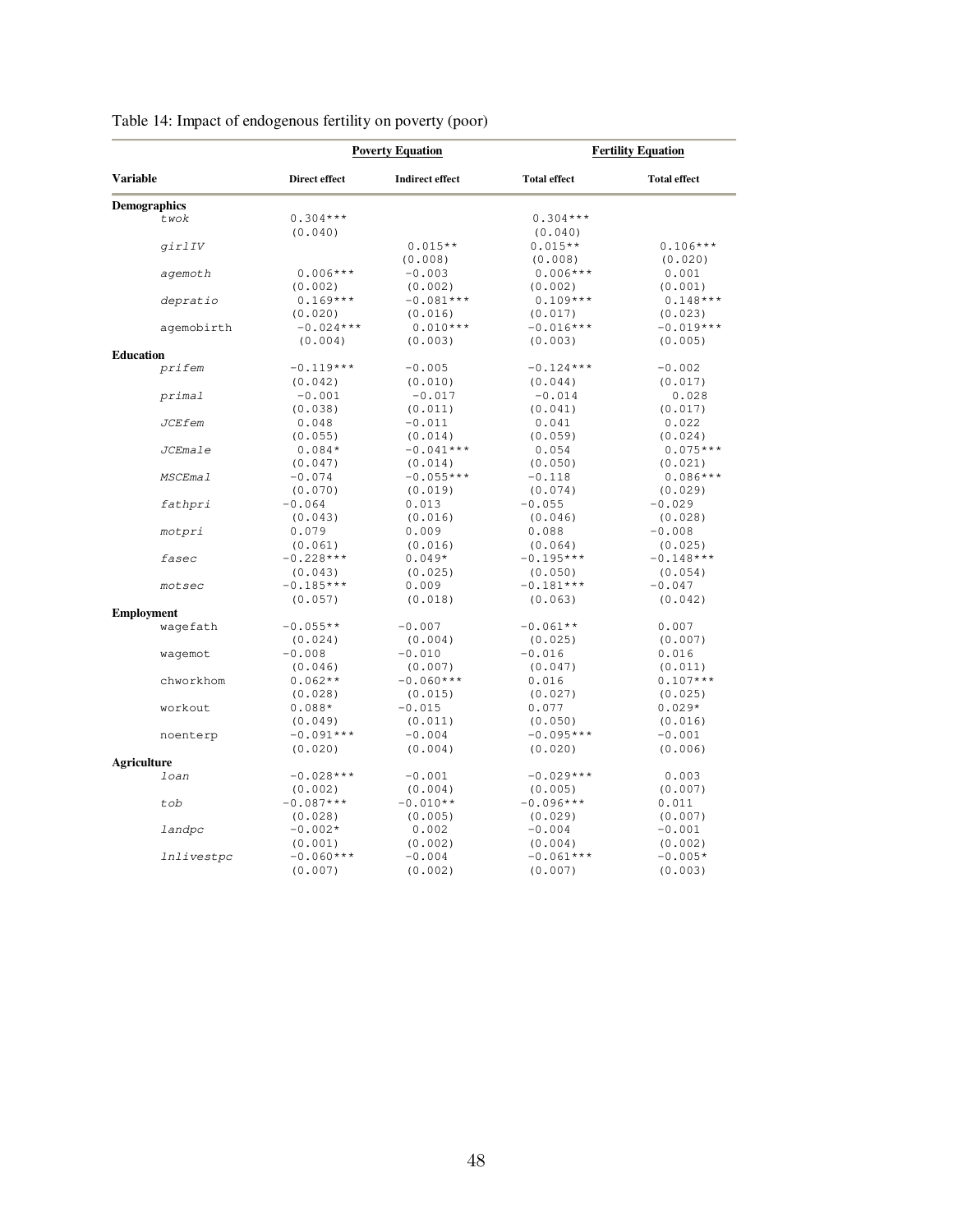#### Table 14: Continued

|                  |                  | <b>Poverty Equation</b>           |                                 | <b>Fertility Equation</b>         |                           |
|------------------|------------------|-----------------------------------|---------------------------------|-----------------------------------|---------------------------|
| <b>Variable</b>  |                  | Direct effect                     | <b>Indirect effect</b>          | <b>Total effect</b>               | <b>Total effect</b>       |
| <b>Religion</b>  |                  |                                   |                                 |                                   |                           |
|                  | muslim           | 0.039<br>(0.044)                  | $-0.008$<br>(0.007)             | 0.033<br>(0.044)                  | 0.016<br>(0.012)          |
|                  | catholic         | 0.015<br>(0.033)                  | 0.001<br>(0.006)                | 0.016<br>(0.035)                  | $-0.001$<br>(0.011)       |
|                  | protestant       | 0.006<br>(0.031)                  | $-0.008$<br>(0.007)             | $-0.001$<br>(0.033)               | 0.014<br>(0.012)          |
| <b>Community</b> |                  |                                   |                                 |                                   |                           |
|                  | clinc<br>trading | $-0.064**$<br>(0.027)<br>$-0.089$ | $-0.007$<br>(0.004)<br>$-0.005$ | $-0.070**$<br>(0.028)<br>$-0.094$ | 0.007<br>(0.007)<br>0.001 |
| <b>Region</b>    |                  | (0.085)                           | (0.010)                         | (0.088)                           | (0.019)                   |
|                  | north            | 0.040<br>(0.045)                  | 0.002<br>(0.008)                | 0.042<br>(0.046)                  | $-0.000$<br>(0.013)       |
|                  | centre           | $-0.171***$<br>(0.029)            | $-0.022***$<br>(0.007)          | $-0.190***$<br>(0.029)            | $0.024**$<br>(0.009)      |
| Chisquare        |                  | 1076.35                           |                                 |                                   |                           |
| Sample size      | Prob > Chisquare | 0.00<br>3402                      |                                 |                                   |                           |

*Notes:* The significance asterisks are defined as follows: \* p<0.10, \*\* p<0.05, \*\*\* p<0.01. The coefficients are marginal effects. For variables which appear in both the poverty and fertility equations, the marginal effects are decomposed into two effects. The direct effect produced by its presence in the poverty equation, and an indirect effect which works through the fertility equation. The sum of the two makes the total effect. The total effect may not exactly equal the sum of the two effects due to rounding. Numbers in parentheses are standard errors. The poverty equation is based on annualized per capita real consumption expenditure.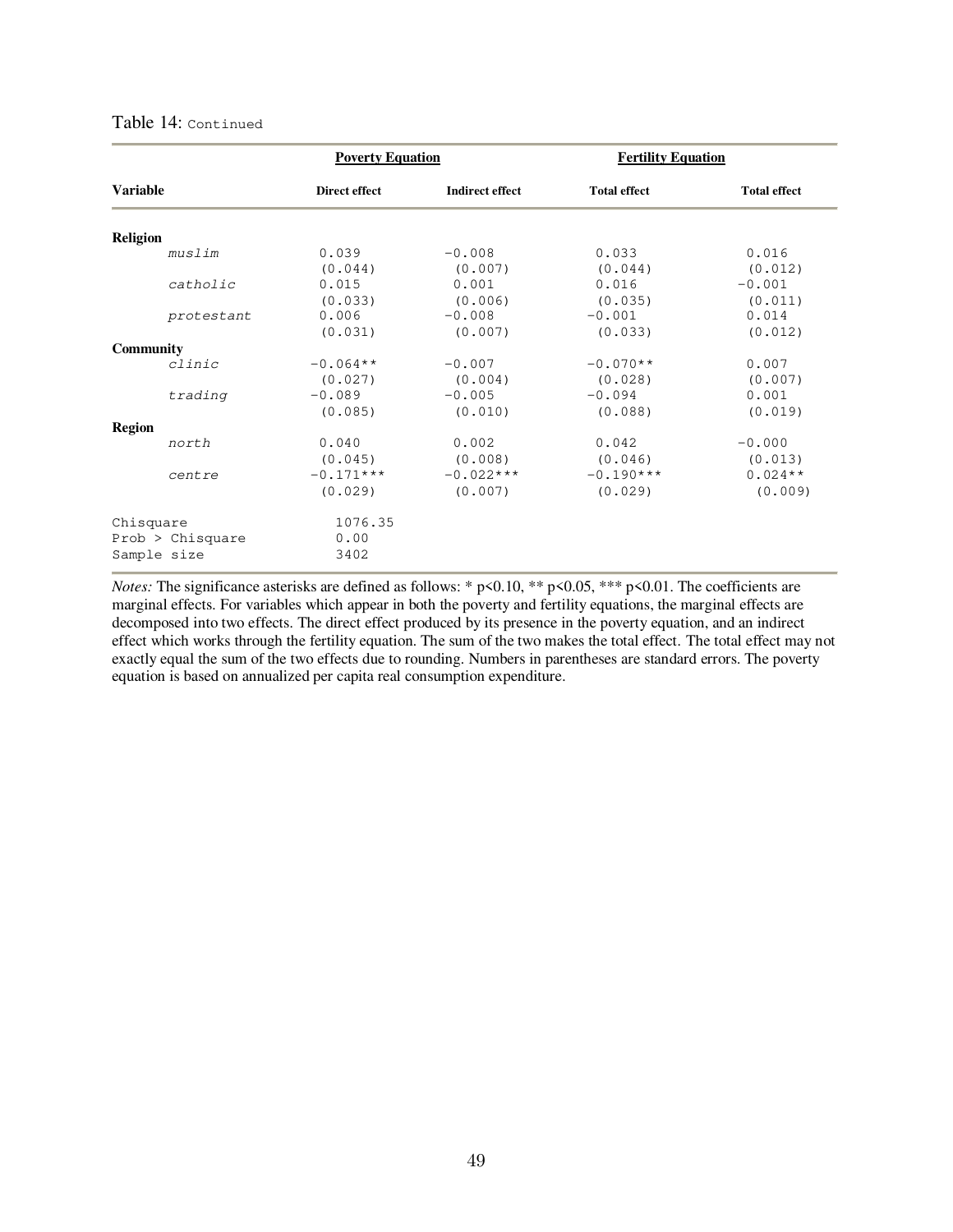|                                                                           | <b>Ultrapoor</b>              |                                | Worldbank                      |                                 | Poor                          |                                 |
|---------------------------------------------------------------------------|-------------------------------|--------------------------------|--------------------------------|---------------------------------|-------------------------------|---------------------------------|
| <b>Variable</b>                                                           | per capita                    | <b>AES</b>                     | per capita                     | <b>AES</b>                      | per capita                    | <b>AES</b>                      |
| UNIVARIATE PROBIT                                                         |                               |                                |                                |                                 |                               |                                 |
| twok                                                                      | $0.109***0.018***$<br>(0.013) | (0.004)                        | $0.134***$<br>(0.016)          | $0.030***$<br>(0.005)           | $0.225***$<br>(0.027)         | $0.147***$<br>(0.015)           |
| All covariates                                                            | Yes                           | Yes                            | Yes                            | Yes                             | Yes                           | Yes                             |
| Chisquare<br>Prob > Chisquare $0.00$<br>Sample size<br>$M^c$ Fadden $R^2$ | 511.47<br>3402<br>0.167       | 208.69<br>0.00<br>3402<br>0.18 | 624.9<br>0.00<br>3402<br>0.175 | 263.63<br>0.00<br>3402<br>0.176 | 892.5<br>0.00<br>3402<br>0.19 | 542.73<br>0.00<br>0.00<br>0.153 |
| <b>BIVARIATE PROBIT</b>                                                   |                               |                                |                                |                                 |                               |                                 |
| Twok                                                                      | (0.014)                       | $0.139***0.026***$<br>(0.002)  | $0.167***$<br>(0.020)          | $0.037***$<br>(0.006)           | $0.304***$<br>(0.040)         | $0.177***$<br>(0.020)           |
| Instrument                                                                | girlIV                        | girlIV                         | girlIV                         | girlIV                          | girlIV                        | girlIV                          |
| All covariates                                                            | Yes                           | Yes                            | Yes                            | Yes                             | Yes                           | Yes                             |
| Chisquare<br>Prob > Chisquare<br>Sample size                              | 725.23<br>0.00<br>3402        | 4792.6<br>0.00<br>3402         | 828.37<br>0.00<br>3402         | 665.49<br>0.00<br>3402          | 1076.35<br>0.00<br>3402       | 779.68<br>0.00<br>3402          |

Table 15: Accounting for household composition and economies of scale (marginal effects)

*Notes:* The significance asterisks are defined as follows: \* p<0.10, \*\* p<0.05, \*\*\* p<0.01. Numbers in parentheses are standard errors. The per capita poverty equations are based on annualized per capita real consumption expenditure, and AES poverty equations are based on annualized real consumption expenditure per adult equivalent scale and economies of scale. For the poverty equations in the bivariate probit we report the total marginal effects only. For brevity total marginal effects of the fertility equation for the bivariate probit are not reported. The per capita results are replicated from earlier regressions for comparison.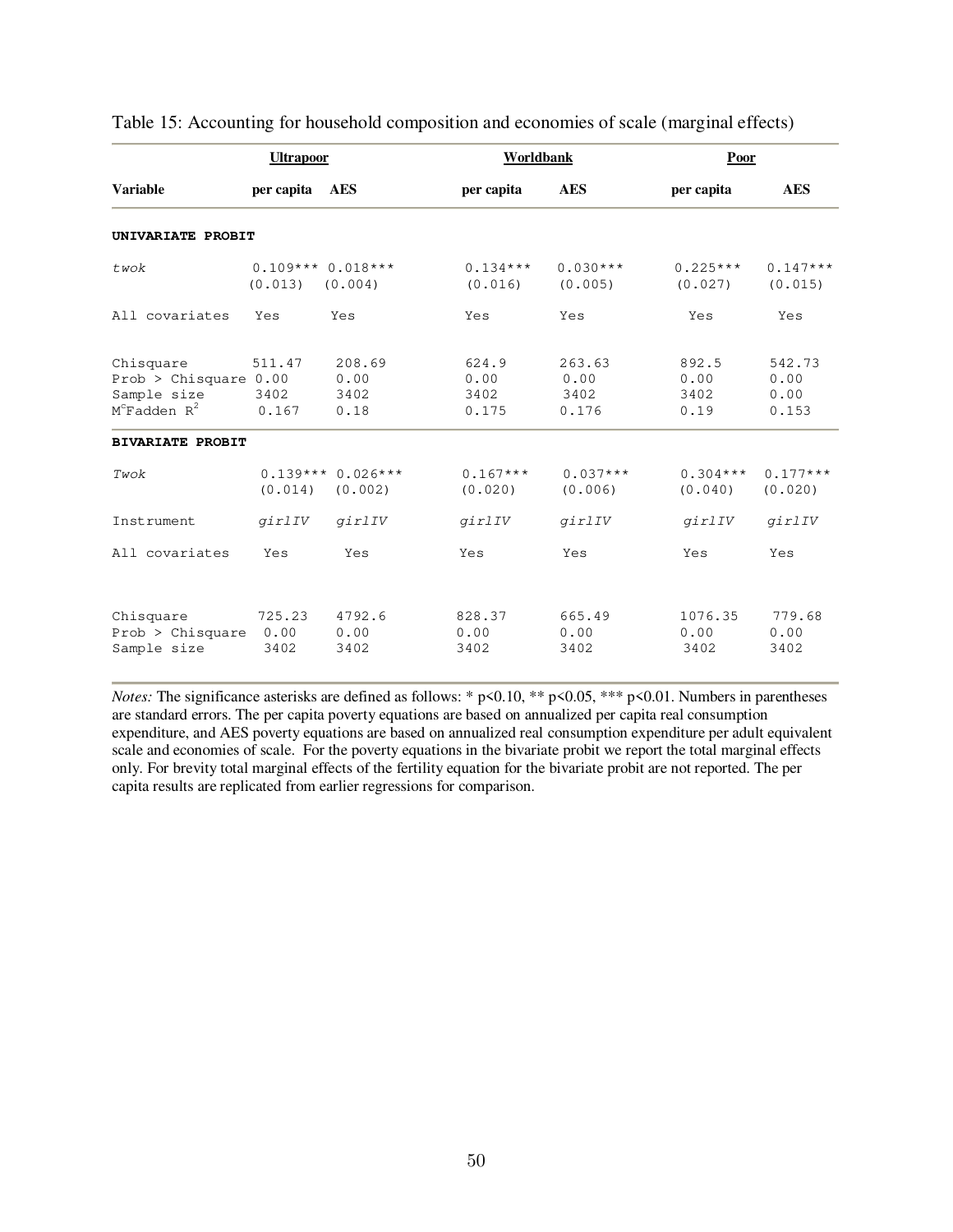|                            | <b>OLS</b>  |             | <b>2SLS</b> |             |
|----------------------------|-------------|-------------|-------------|-------------|
| <b>Variable</b>            | per capita  | <b>AES</b>  | per capita  | <b>AES</b>  |
| Twok                       | $-0.298***$ | $-0.172***$ | $-0.568***$ | $-0.456***$ |
|                            | (0.026)     | (0.026)     | (0.124)     | (0.122)     |
| Instrument                 |             |             | girlIV      | girlIV      |
| All covariates             | Yes         | Yes         | Yes         | Yes         |
| Hausman test               |             |             | $0.281**$   | $0.295**$   |
|                            |             |             | (0.125)     | (0.123)     |
| Mean of dep variable 9.627 |             | 9.99        | 9.627       | 9.99        |
|                            | (.578)      | (.547)      | (.578)      | (.547)      |
| F-stat                     | 59.75       | 43.45       | 53.86       | 40.18       |
| Prob> F-stat               | 0.00        | 0.00        | 0.00        | 0.00        |
| Sample size                | 3402        | 3402        | 3402        | 3402        |

### Table 16: OLS and 2SLS results of continuous fertility and poverty

*Notes:* The significance asterisks are defined as follows: \* p<0.10, \*\* p<0.05, \*\*\* p<0.01. Numbers in parentheses are standard errors. The dependent variables for the per capita models are log of the annualized per capita real consumption expenditure. The dependent variables for the AES regressions are the log of the annualized real consumption expenditure per adult equivalent and economies of scale. The Hausman test is a regression based test of endogeneity of fertility.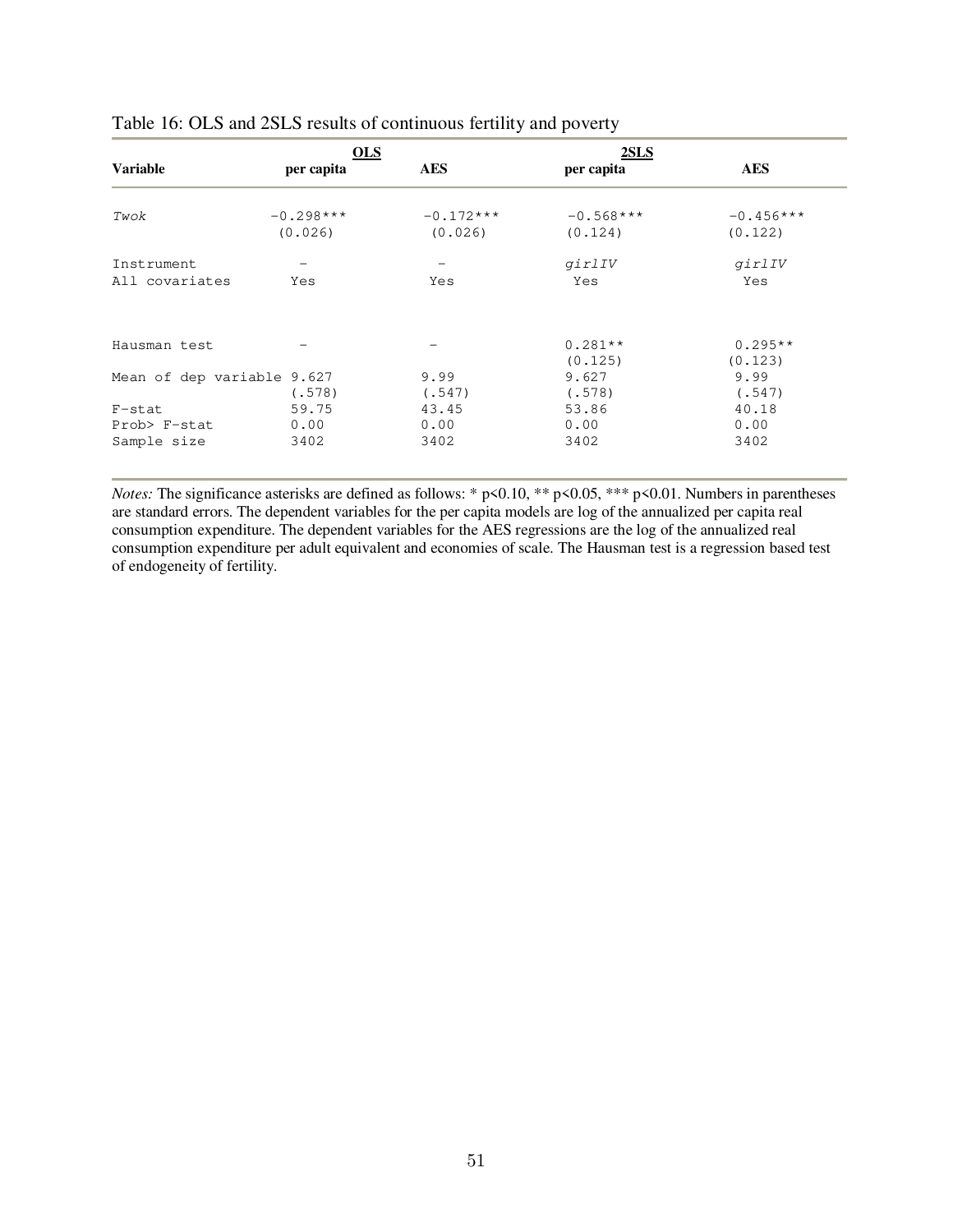| <b>Variable</b>     |                        |  |
|---------------------|------------------------|--|
| <b>Demographics</b> |                        |  |
| twok                | $-0.025**$             |  |
|                     | (0.012)                |  |
| depratio            | $-0.016***$            |  |
|                     | (0.005)                |  |
| mono                | $-0.059***$            |  |
|                     | (0.011)                |  |
| poly                | $-0.076***$            |  |
|                     | (0.022)                |  |
| <b>Education</b>    |                        |  |
| prifem              | $-0.046***$            |  |
|                     | (0.014)                |  |
| primal              | $-0.008$               |  |
|                     | (0.013)                |  |
| <b>JCEfem</b>       | $-0.055***$            |  |
|                     | (0.019)                |  |
| JCEmale             | $-0.012$               |  |
| MSCEmal             | (0.014)                |  |
|                     | $-0.034$               |  |
|                     | (0.022)                |  |
| fathpri             | $-0.041*$              |  |
|                     | (0.022)                |  |
| motpri              | $0.038**$              |  |
| fasec               | (0.018)<br>$-0.134***$ |  |
|                     |                        |  |
| motsec              | (0.029)<br>$-0.012$    |  |
|                     | (0.029)                |  |
| <b>Employment</b>   |                        |  |
| wagefath            | $-0.010$               |  |
|                     | (0.012)                |  |
| wagemot             | $-0.040$               |  |
|                     | (0.027)                |  |
| chworkhom           | $-0.048***$            |  |
|                     | (0.011)                |  |
| workout             | $0.042***$             |  |
|                     | (0.015)                |  |
| noenterp            | $-0.008$               |  |
|                     | (0.005)                |  |
| <b>Agriculture</b>  |                        |  |
| loan                | $-0.002*$              |  |
|                     | (0.001)                |  |
| tob                 | $-0.040***$            |  |
|                     | (0.011)                |  |
| landpc              | $-0.032***$            |  |
|                     | (0.003)                |  |
| <i>lnlivestpc</i>   | $-0.024***$            |  |
|                     | (0.003)                |  |
| Consumption         |                        |  |
| lnrexpapc           | $-0.099***$            |  |
|                     | (0.009)                |  |
|                     |                        |  |

Table 17: Impact of fertility on subjective poverty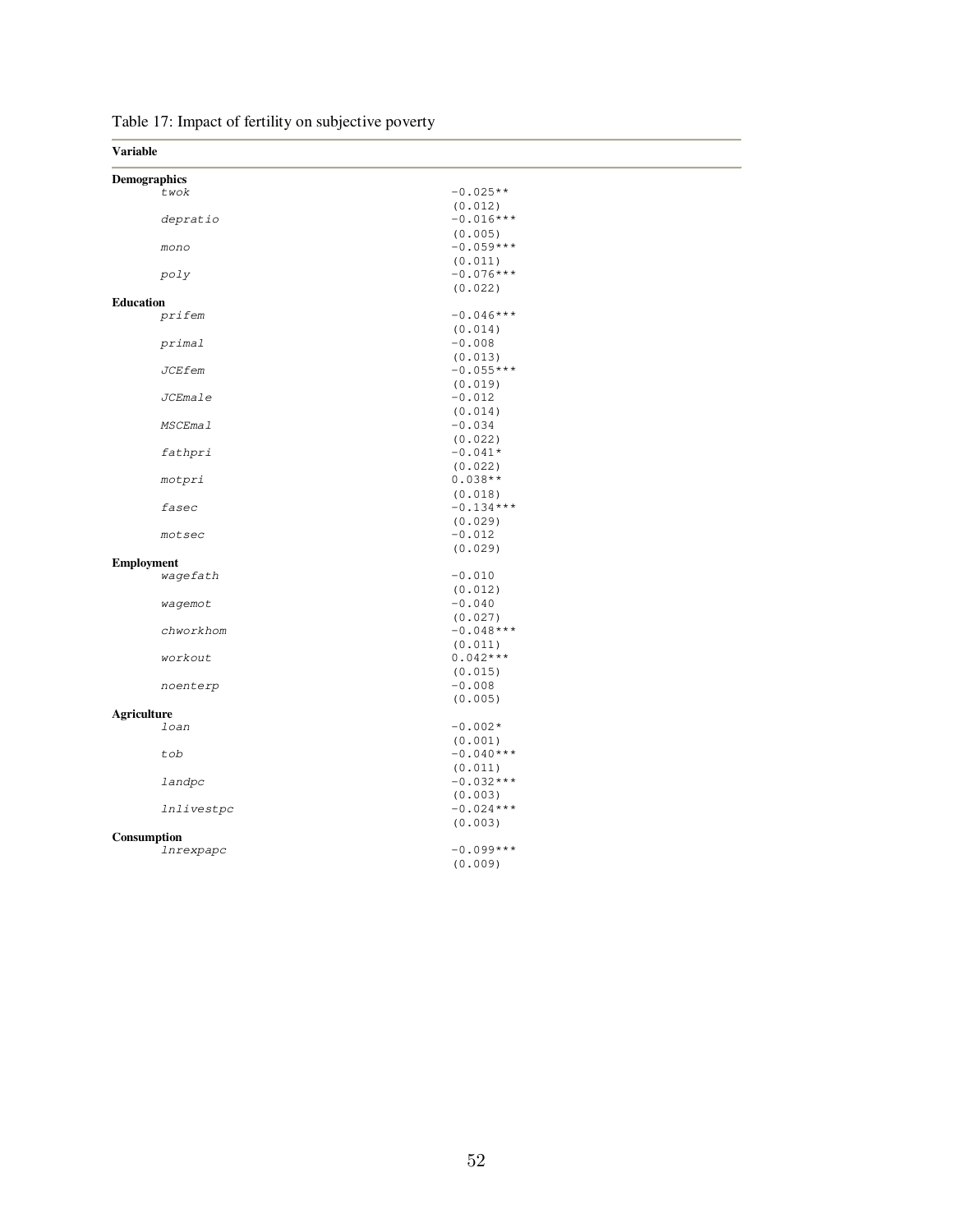Table 17: Continued

#### **Variable**

| Religion         |             |  |
|------------------|-------------|--|
| muslim           | $-0.087***$ |  |
|                  | (0.023)     |  |
| catholic         | $-0.003$    |  |
|                  | (0.012)     |  |
| Protestant       | 0.001       |  |
|                  | (0.012)     |  |
| <b>Community</b> |             |  |
| clinic           | $-0.011$    |  |
|                  | (0.010)     |  |
| trading          | $0.045**$   |  |
|                  | (0.018)     |  |
| <b>Region</b>    |             |  |
| north            | $-0.101***$ |  |
|                  | (0.017)     |  |
| centre           | $-0.039***$ |  |
|                  | (0.011)     |  |
| Chisquare        | 857.003     |  |
| Prob > Chisquare | 0.000       |  |
| Sample size      | 3402        |  |
| McFadden $R^2$   | 0.159       |  |
|                  |             |  |

*Notes:* The significance asterisks are defined as follows: \* p<0.10, \*\* p<0.05, \*\*\* p<0.01. The dependent variable is a subjective poverty indicator based on the Economic Ladder Question (ELQ. The coefficients are marginal effects evaluated as partial changes at the mean value of the continuous covariates. For dummy covariates, the partial changes are measured as a discrete change in the poverty indicator as the dummy covariate changes from 0 to 1. Numbers in parentheses are standard errors.